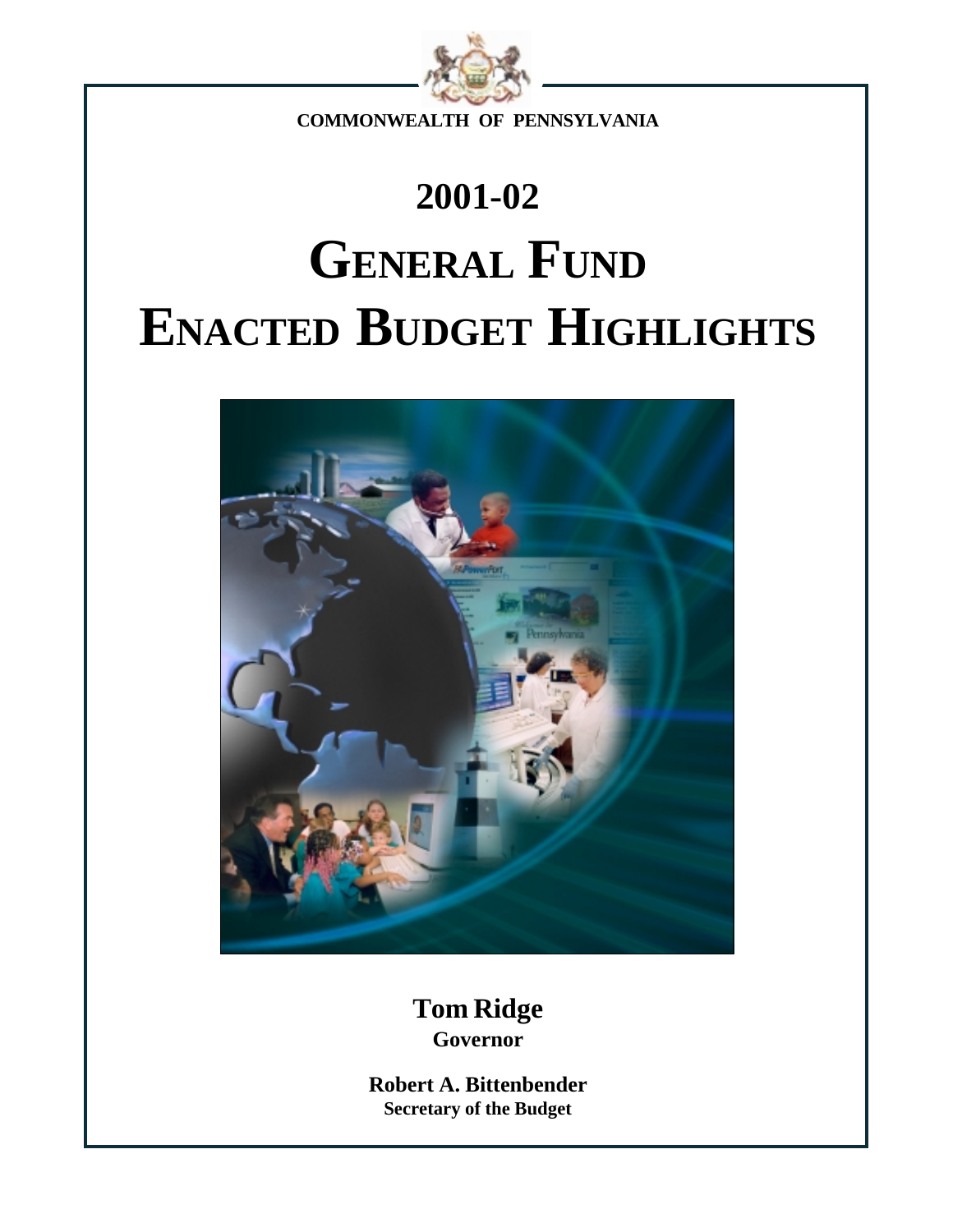# **HIGHLIGHTS OF THE 2001-02 ENACTED BUDGET - ACT 6-A of 2001**

### **TABLE OF CONTENTS**

| Program Highlights |  |
|--------------------|--|
|                    |  |
|                    |  |
|                    |  |
|                    |  |
|                    |  |
|                    |  |
|                    |  |
|                    |  |
|                    |  |
|                    |  |
|                    |  |
|                    |  |

#### NOTE

*This presentation is based primarily upon Senate Bill 1, Printer's No. 1234 signed by Governor Tom Ridge on June 22, 2001. In addition, in order to make a complete presentation of the 2001-02 General Fund Budget, it also assumes enactment of additional legislation pending in the General Assembly and/or with the Governor at the time this booklet went to press.*

*Prepared by the* **Office of the Budget** *For additional copies: phone, fax or write:* **Office of the Budget, 7th Floor Bell Tower, Harrisburg, PA 17101-1808 (717) 787-2542 – FAX (717) 783-3368** *For more PA information you can visit our web site:* **http//www.state.pa.us**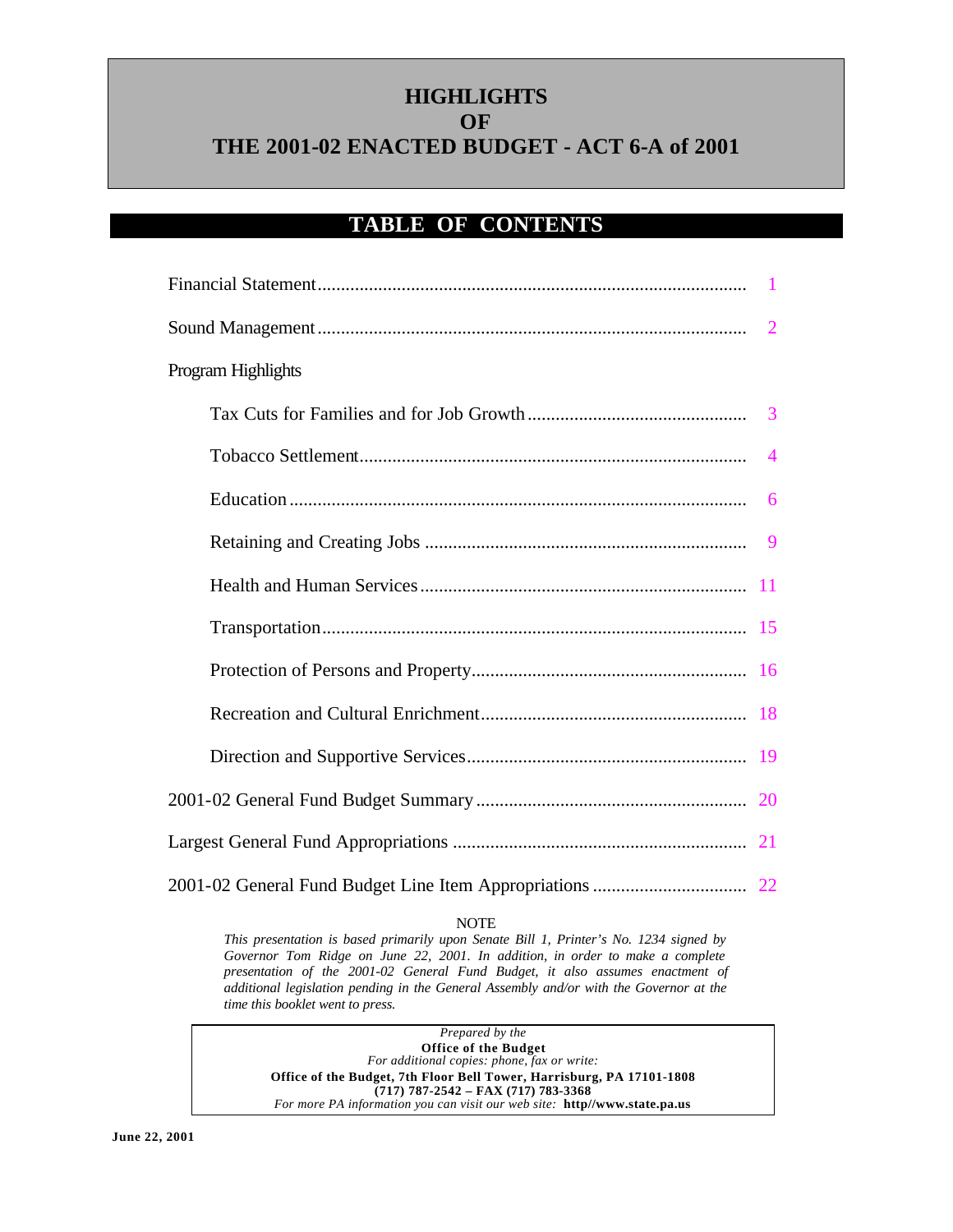# <span id="page-2-0"></span>**GENERAL FUND FINANCIAL STATEMENT**

 *(Dollar Amounts in Thousands)*

| \$610,536<br>Revenue:<br>\$20,556,800<br>Less Homeowners Property Tax Rebate.<br>(252,000)<br>Less Refunds Reserve<br>(870,000)<br>\$19,434,800<br>150,700<br>\$20,196,036<br>Expenditures:<br>\$19,912,502<br>Supplemental Appropriations<br>68,170<br>Less Current Year Lapses<br>(105,000)<br>\$19,875,672<br>\$320,364<br>Less Transfer to Tax Stabilization<br>0 | 2000-01<br><b>Available</b> | 2001-02<br><b>Enacted</b><br><b>Budget</b> |
|-----------------------------------------------------------------------------------------------------------------------------------------------------------------------------------------------------------------------------------------------------------------------------------------------------------------------------------------------------------------------|-----------------------------|--------------------------------------------|
|                                                                                                                                                                                                                                                                                                                                                                       |                             | \$320,364                                  |
|                                                                                                                                                                                                                                                                                                                                                                       |                             |                                            |
|                                                                                                                                                                                                                                                                                                                                                                       |                             | \$21,311,610                               |
|                                                                                                                                                                                                                                                                                                                                                                       |                             |                                            |
|                                                                                                                                                                                                                                                                                                                                                                       |                             | (940,000)                                  |
|                                                                                                                                                                                                                                                                                                                                                                       |                             | \$20,371,610                               |
|                                                                                                                                                                                                                                                                                                                                                                       |                             |                                            |
|                                                                                                                                                                                                                                                                                                                                                                       |                             | \$20,691,974                               |
|                                                                                                                                                                                                                                                                                                                                                                       |                             |                                            |
|                                                                                                                                                                                                                                                                                                                                                                       |                             | \$20,689,851                               |
|                                                                                                                                                                                                                                                                                                                                                                       |                             |                                            |
|                                                                                                                                                                                                                                                                                                                                                                       |                             |                                            |
|                                                                                                                                                                                                                                                                                                                                                                       |                             | \$20,689,851                               |
|                                                                                                                                                                                                                                                                                                                                                                       |                             | \$2,123                                    |
|                                                                                                                                                                                                                                                                                                                                                                       |                             |                                            |
|                                                                                                                                                                                                                                                                                                                                                                       |                             | (212)                                      |
| Unappropriated Surplus<br>\$320,364<br>------------                                                                                                                                                                                                                                                                                                                   |                             | \$1,911<br>:==========                     |

*(1) Revenues of \$55 million anticipated in June will be received in July.*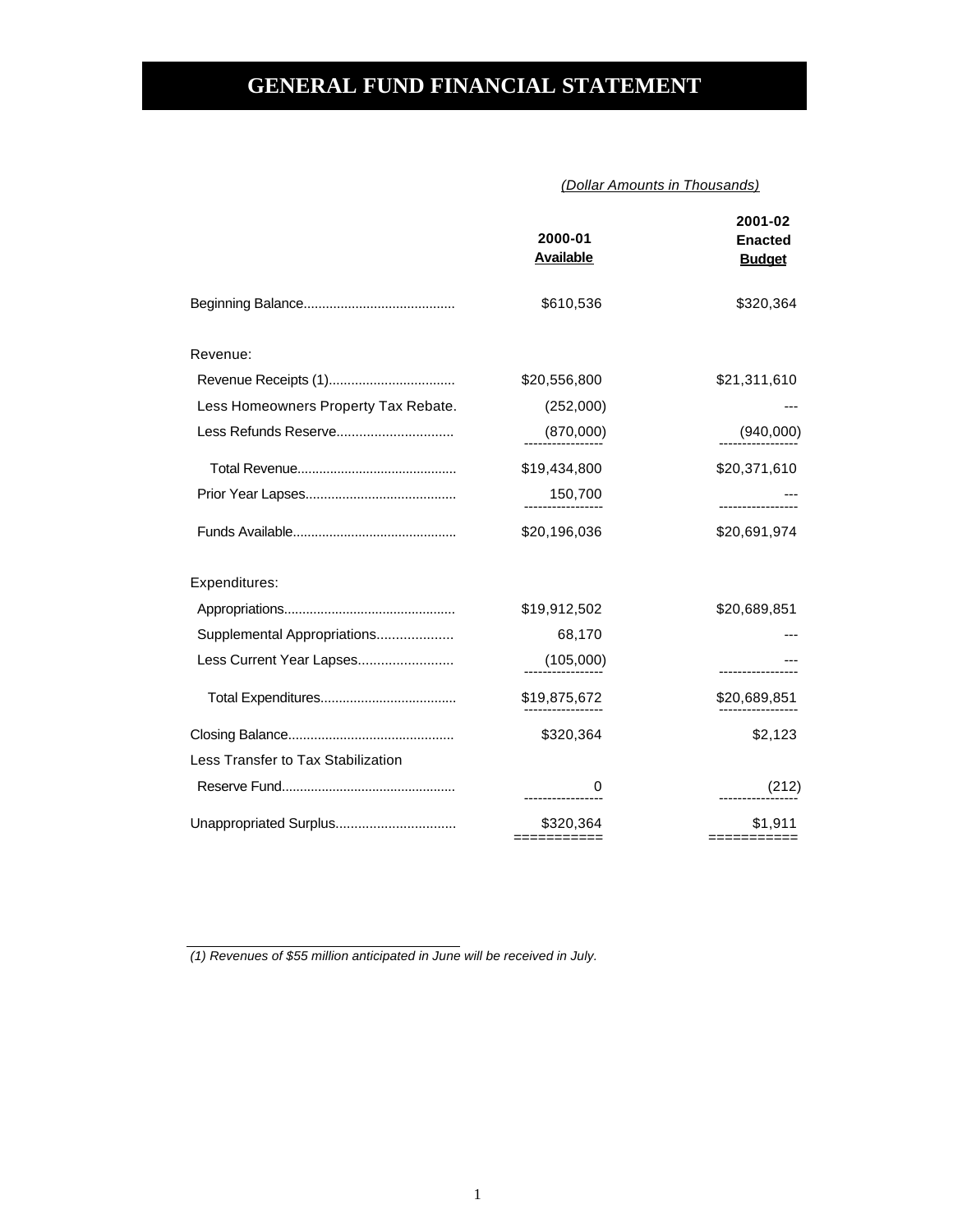### **SOUND MANAGEMENT**

<span id="page-3-0"></span>*The 2001-02 Enacted Budget continues Governor Ridge's seven-year record of tax cuts and fiscal discipline.*

- The enacted 2001-02 General Fund Budget is nearly \$20.7 billion, an increase of \$709.2 million or 3.6 percent. Governor Ridge's seven enacted budgets have had an average spending growth of 3.0 percent. The average growth in the enacted budgets during the previous ten-year period was 5.44 percent.
- \$236.7 million in total tax reductions are enacted in the 2001-02 budget to help families and to stimulate job creation and retention. Tax forgiveness for working families is expanded and the Capital Stock and Franchise Tax will continue to be phased out.
- The transfer to the Tax Stabilization Reserve Fund is suspended for the 2000-01 fiscal year in recognition of a slower growing economy. The transfer is reinstated at ten percent of the General Fund ending balance in 2001-02. At the end of the 2001-02 fiscal year, the reserve balance in the Commonwealth's Rainy Day Fund will be over \$1.2 billion, almost twenty times the balance in 1994- 95.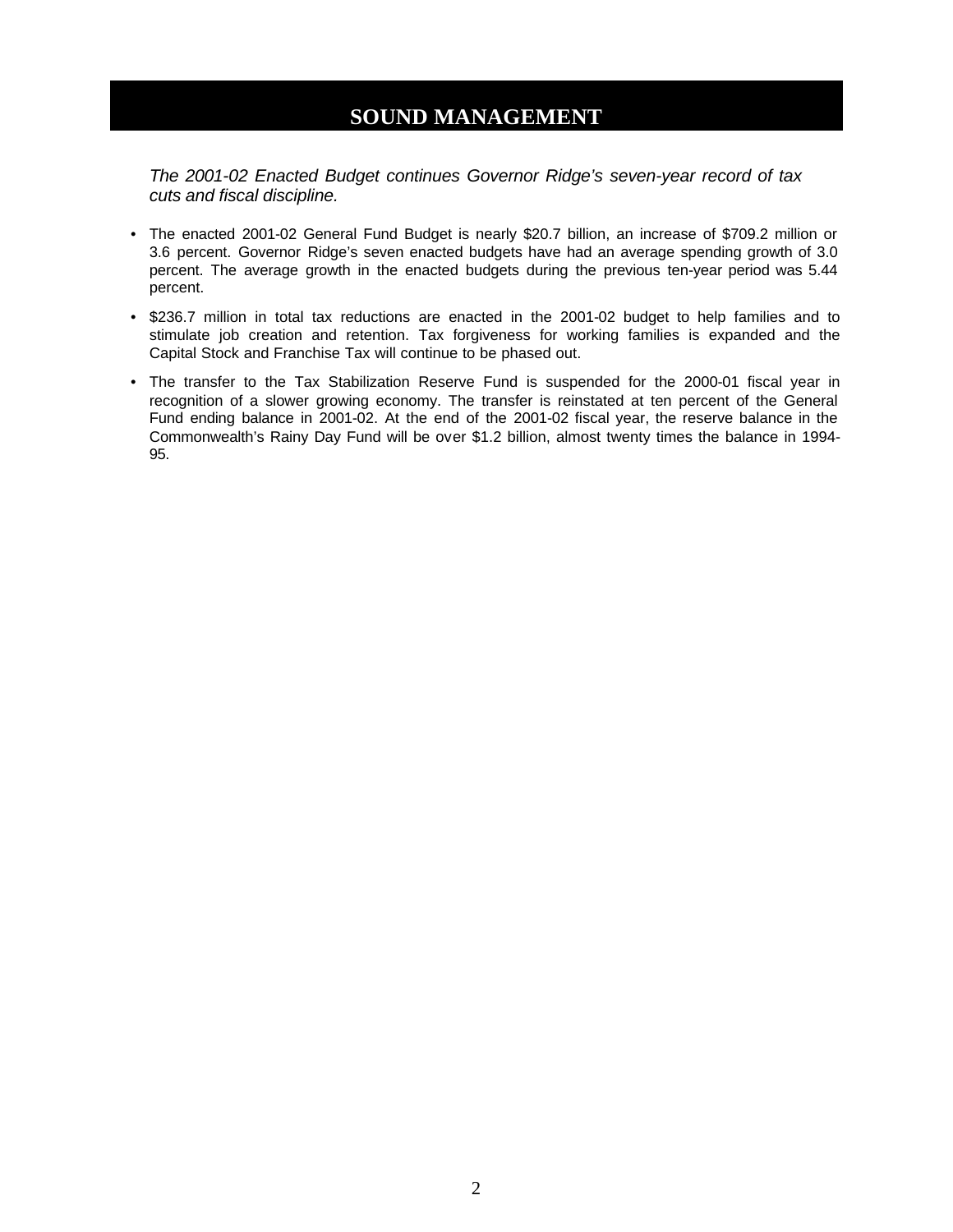# **TAX CUTS FOR FAMILIES AND FOR JOB GROWTH**

<span id="page-4-0"></span>*The 2001-02 Enacted Budget includes the following tax relief items for individuals and employers.* 

|                                                                                                                                                                                                                                                                                                                                                                                                                                                                                                           | In Thousands     |
|-----------------------------------------------------------------------------------------------------------------------------------------------------------------------------------------------------------------------------------------------------------------------------------------------------------------------------------------------------------------------------------------------------------------------------------------------------------------------------------------------------------|------------------|
| <b>Personal Income Tax:</b>                                                                                                                                                                                                                                                                                                                                                                                                                                                                               |                  |
| A claimant's eligibility income limit to qualify for tax forgiveness under the special tax provisions<br>is increased from \$7,500 to \$8,500 for each dependent, effective January 1, 2001. A qualifying<br>family of four with two claimants and two dependents will owe no tax on taxable income up to<br>\$30,000, for a tax savings of \$840.                                                                                                                                                        | \$<br>$-17,800$  |
| <b>Sales and Use Tax:</b>                                                                                                                                                                                                                                                                                                                                                                                                                                                                                 | $-10,700$        |
| The 2000-01 sales tax holiday for qualifying purchases of personal computers and connected<br>equipment is continued and expanded to include personal computer peripherals and Internet<br>access devices. Purchases by individuals for non-business use will be exempt from the sales<br>and use tax if purchased during designated time periods.                                                                                                                                                        |                  |
|                                                                                                                                                                                                                                                                                                                                                                                                                                                                                                           | $-4,800$         |
| Purchases of equipment for the processing of ice and for sawmill operations; the purchase of<br>wood pellets for home heating; and the purchase of food by airlines for service to passengers<br>are made exempt from tax effective July 1, 2001                                                                                                                                                                                                                                                          |                  |
| Increase to 100 percent the amount of sales tax refund able to be claimed by a retailer on un-<br>collectible accounts receivable.                                                                                                                                                                                                                                                                                                                                                                        | $-2,600$         |
| <b>Business Taxes:</b><br>Amends the statutory definition of business and non-business income of multi-state                                                                                                                                                                                                                                                                                                                                                                                              | $+6,000$         |
| corporations for corporate net income tax purposes.                                                                                                                                                                                                                                                                                                                                                                                                                                                       |                  |
| Increases the extension period for filing tax returns for banks and mutual thrift institutions to 180<br>days from 60 days.                                                                                                                                                                                                                                                                                                                                                                               | -500             |
| <b>Minor Taxes:</b><br>Marriage License Tax - a \$0.50 tax on the issuance of a marriage license will be repealed<br>effective July 1, 2001.<br>Writ Tax - a tax imposed on the recording or filing of various documents in the county recorder<br>of deeds and prothonotary offices will be repealed effective July 1, 2001.<br>Spirituous and Vinous Liquor Tax - a tax paid primarily by manufacturers and importers on<br>sales not made through the State Stores is repealed effective July 1, 2001. | $-1,490$         |
| Tax Credits:                                                                                                                                                                                                                                                                                                                                                                                                                                                                                              |                  |
| An increase of \$2.5 million to the \$20 million annual cap on total job creation tax credits is<br>effective July 1, 2001.                                                                                                                                                                                                                                                                                                                                                                               | $-2,500$         |
| Up to \$30 million in tax credits annually are available to businesses contributing grant funds for<br>private school scholarship programs and innovative programs in the public schools. The<br>program becomes effective July 1, 2001.                                                                                                                                                                                                                                                                  | $-30,000$        |
| <b>Capital Stock and Franchise Tax:</b>                                                                                                                                                                                                                                                                                                                                                                                                                                                                   |                  |
|                                                                                                                                                                                                                                                                                                                                                                                                                                                                                                           | \$<br>$-172,300$ |
| The second rate reduction of the phase-out - one and one-half mills - was effective for tax years<br>beginning in 2001. A further one mill reduction will be effective for tax years beginning in 2002<br>making the rate at that time 6.49 mills.                                                                                                                                                                                                                                                        |                  |
|                                                                                                                                                                                                                                                                                                                                                                                                                                                                                                           | <u>–236.690</u>  |
|                                                                                                                                                                                                                                                                                                                                                                                                                                                                                                           |                  |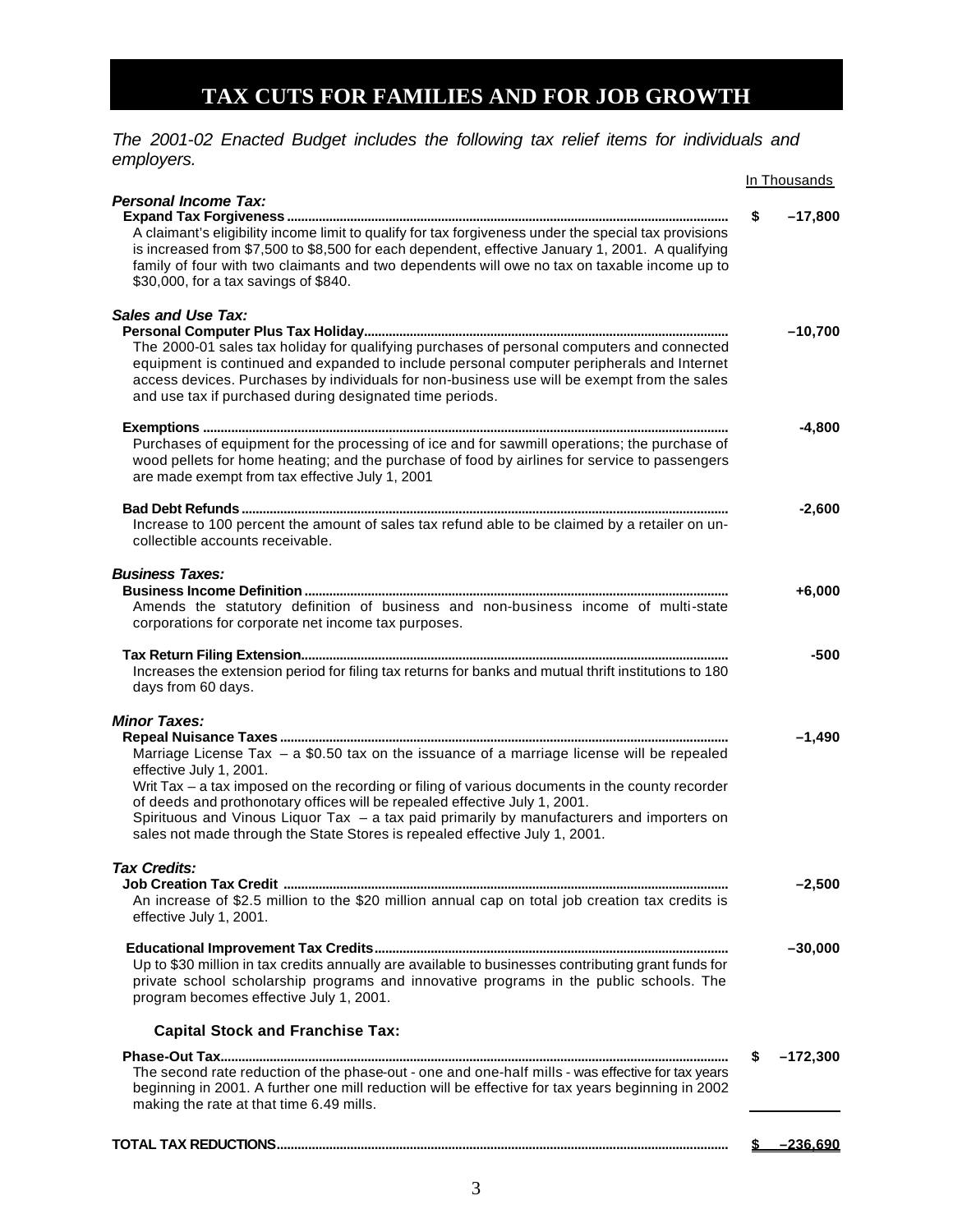### **TOBACCO SETTLEMENT**

<span id="page-5-0"></span>*Pennsylvania has positioned itself as a national leader by limiting use of tobacco settlement proceeds to initiatives designed to improve the health status of its citizens.* 

In 1998 Pennsylvania became part of the Tobacco Master Settlement Agreement (MSA) with the five major tobacco manufacturers. The MSA provides a perpetual reimbursement to states for costs incurred as a result of tobacco use. Pennsylvania's share of the MSA funds has anticipated annual payments ranging from between \$389 million and \$460 million.

Under Governor Ridge's Health Investment Plan, the following five principles were developed to guide the Commonwealth's use of the tobacco settlement proceeds:

- Make Pennsylvanians healthier.
- Leave a legacy for the future.
- Develop flexible programs and initiatives.
- Build on existing government services before creating new ones.
- Focus on initiatives that do not grow government.

The Tobacco Settlement funds will be distributed for the following ongoing programs:

- Health Care Insurance for the Uninsured .......... 30%
- Broad-Based Health Research......................... 19%
- Home and Community-Based Care .................. 13%
- Tobacco Prevention and Cessation Programs ... 12%
- Uncompensated Care...................................... 10%
- PACENET Eligibility Expansion........................ 8%
- Endowment Account........................................ 8%

#### **2001-02 FUNDING**

- \$103.4 million for adult health insurance, including \$25.8 million to extend the Medical Assistance Program to disabled people. Individuals will pay a basic monthly premium for the coverage.
- \$65.5 million for health-related research proposals from Pennsylvania-based researchers and institutions.
- \$44.8 million for home and community-based care of which \$27.8 million will be used to implement community long-term care system reforms for older Pennsylvanians.
- \$41.4 million to significantly expand community-based programs to prevent tobacco use and encourage cessation of tobacco use.
- \$34.5 million to reimburse hospitals for uncompensated care costs incurred on behalf of uninsured individuals.
- \$27.6 million to provide for a \$1,000 expansion to the income eligibility limits in the PACENET pharmaceutical program and to enable those enrolled in the PACE program at the end of December 2000 to maintain eligibility if they exceed the income limit due to a Social Security cost-of-living adjustment.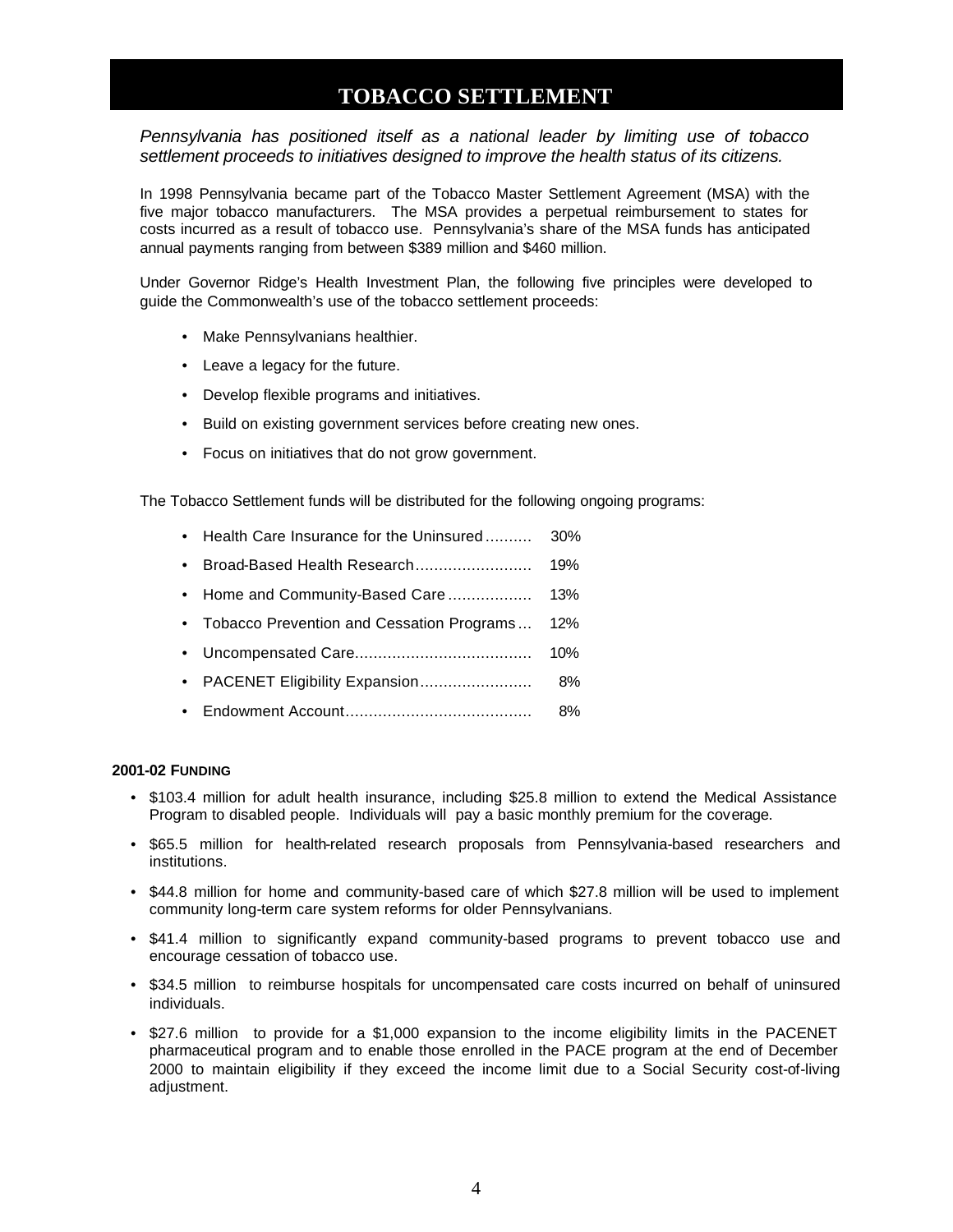### **TOBACCO SETTLEMENT (continued)**

#### **ONE-TIME FUNDING**

In addition to the 2001-02 funding for the ongoing programs, this budget funds the following onetime health-related initiatives:

- \$100 million for regional biotechnology research centers.
- \$68.5 million is transferred from the Tobacco Settlement Fund to the General Fund for the following health-related programs:
	- $\checkmark$  \$3 million for implementation of the Health Insurance Portability and Accountability Act (HIPPA).
	- $\checkmark$  \$2.5 million for the purchase of automatic external defibrillators.
	- $\checkmark$  \$5 million for Bio-infomatics projects.
	- $\checkmark$  \$20.7 million for health research and services.
	- $\checkmark$  \$3.5 million for psychiatric services in Eastern Pennsylvania.
	- $\checkmark$  \$1.9 million for the re-engineering of the Department of Public Welfare's Medicaid claimsprocessing system with state-of-the-art technology.
	- $\checkmark$  \$3.2 million for redesign of the vital-statistics processing system.
	- $\checkmark$  \$28.7 million for community access to hospitals.
- \$60 million for health science venture capital.
- \$25 million for community-based health care assistance.
- \$20 million for medical and surgical equipment grants.
- \$15 million for hospital uncompensated care.
- \$5 million for medical school low-cost loans.
- \$3 million for nursing school low-cost loans.

#### **ENDOWMENT**

To ensure that the benefits of the Tobacco Settlement are secure, even if the Commonwealth's receipts from the tobacco companies decrease further in the future, an endowment account is established with an initial deposit of \$168 million plus \$27 million from the 2001-02 annual distribution. Additional deposits will be made annually.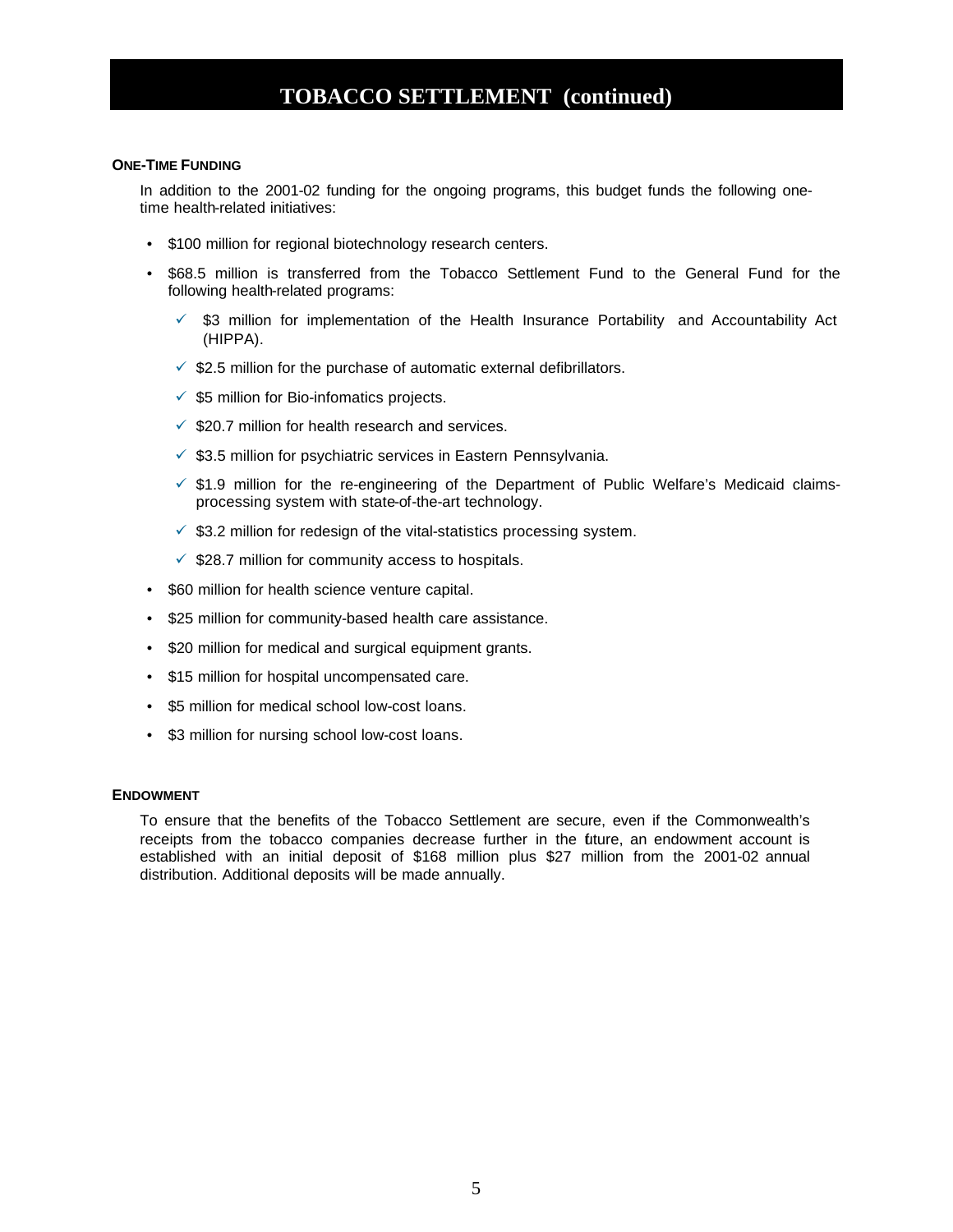### **EDUCATION**

<span id="page-7-0"></span>The goal of this program is to provide a system of learning experiences and opportunities that will *permit all Pennsylvanians to achieve their potential.*

*The 2001-02 Enacted Budget includes the following program changes and funding amounts in pursuit of this program's goal.*

#### **BASIC EDUCATION**

- \$6.45 billion in State support provided to the 501 local school districts.
- Increased funding to Pennsylvania public schools of \$304 million. This includes \$36 million in savings that will accrue to local school districts, intermediate units and vocational-technical schools due to a reduction in the employer contribution rate for school employees' retirement.
- \$168.1 million increase, or nearly four and one half percent, for Basic Education Funding the largest dollar increase in a decade.
- \$78.3 million increase, or 10 percent, for Special Education the largest increase in a decade.
- \$30 million of tax credits is made available to business for grants to facilitate school-choice scholarships and innovative public-school programs.
- \$26.7 million for School Improvement Grants to continue to improve student performance in the State's lowest performing school districts.
- \$23.6 million for Education Support Services to purchase after-school assistance for elementary students who are not performing at grade level in reading and math.
- \$18.2 million increase in the State's share of local education costs for School Employees' Social Security.
- \$8.6 million increase in the Authority Rentals and Sinking Fund Program for infrastructure reimbursement and to enable Charter Schools to participate.
- \$5.7 million increase to strengthen and expand the PA Assessment Test to incorporate the new academic standards.
- \$4 million to implement a statewide system of teacher assessment in order to generate aggregate data to help school districts target professional development.
- \$3.4 million, which provides a 10 percent increase in funding for the School Performance Incentive Program that rewards schools that significantly improve their academic achievement and effort.
- \$2.3 million increase, more than four percent, for Vocational Education.
- \$2 million for Charter School Transitional Grants.
- \$1.1 million increase for Safe and Alternative Schools Programs.

#### **EARLY CHILDHOOD INITIATIVE**

- \$5.3 million increase, or nearly six percent, for Early Intervention.
- \$1.8 million in total funds for school readiness and literacy programs and early childhood development services and training.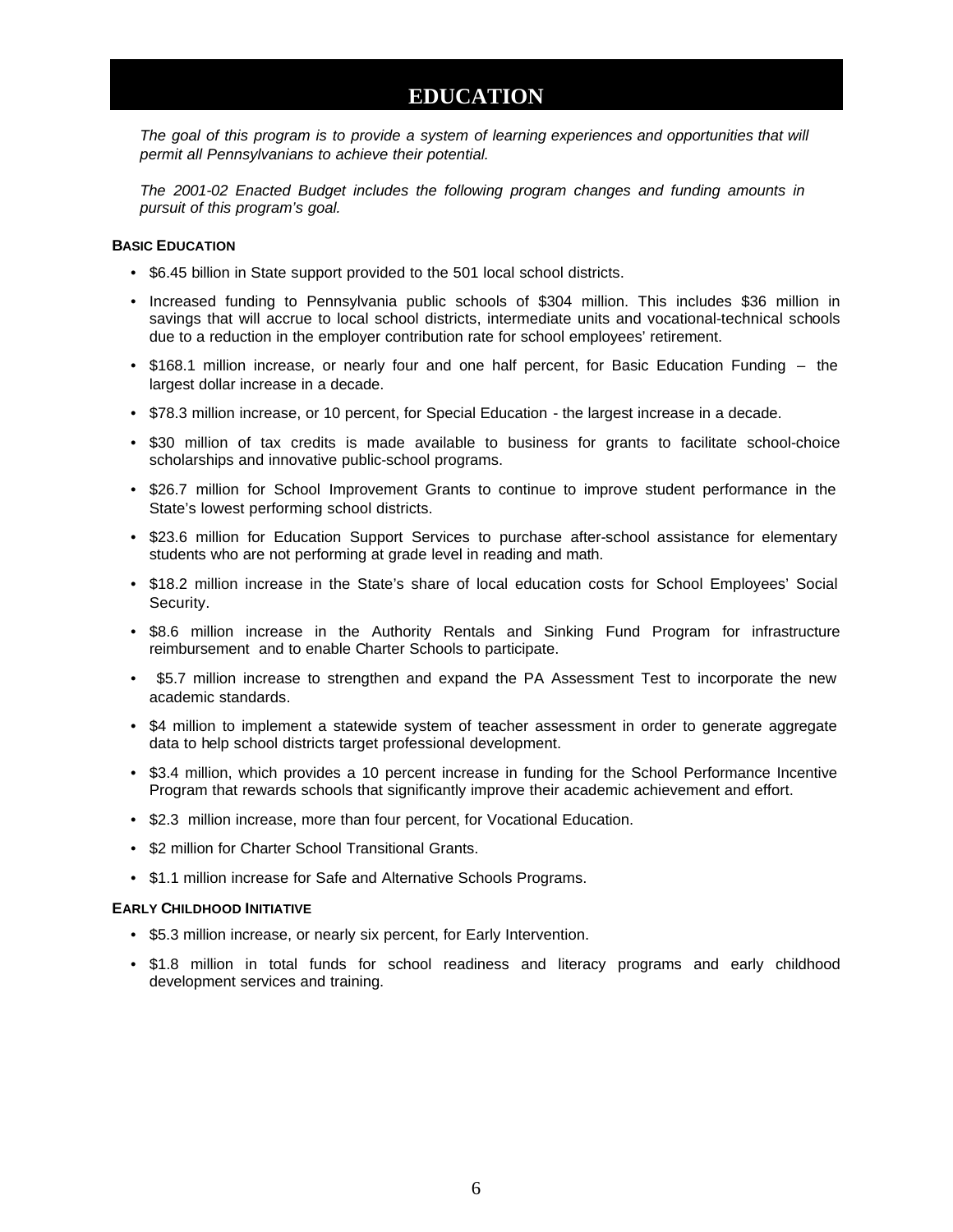# **EDUCATION** (continued)

### *Commonwealth Appropriations in Direct Support of Local School Districts\**

|                                                   | 1999-00<br><b>Actual</b> | 2000-01<br>Available | 2001-02<br>Enacted<br><b>Budget</b> |
|---------------------------------------------------|--------------------------|----------------------|-------------------------------------|
| Basic Education Funding                           | \$3,677,294              | \$3,791,813          | \$3,959,885                         |
|                                                   | 719,500                  | 783,089              | 861,398                             |
|                                                   | 386,707                  | 433,792              | 415,744                             |
| School Employees' Social Security                 | 350,328                  | 378,820              | 397,009                             |
| Authority Rentals and Sinking Fund                |                          |                      |                                     |
|                                                   | 253,766                  | 267,451              | 276,061                             |
|                                                   | 84,719                   | 93,503               | 98,803                              |
| Special Education - Approved Private Schools      | 59,808                   | 61,602               | 63,450                              |
| Vocational Education                              | 51,523                   | 53,069               | 55,378                              |
| Nonpublic and Charter School Pupil                |                          |                      |                                     |
|                                                   | 56,009                   | 55,392               | 54,358                              |
| Tuition for Orphans and Children Placed in        |                          |                      |                                     |
|                                                   | 40,079                   | 42,960               | 43,498                              |
| Performance Incentives                            | 16,769                   | 33,538               | 36,892                              |
| Safe and Alternative Schools                      | 31,563                   | 35,200               | 36,256                              |
| School Improvement Grants                         | 0                        | 25,000               | 26,661                              |
|                                                   | 20,150                   | 21,450               | 26,600                              |
| PA Charter Schools for the Deaf and Blind         | 23,847                   | 24,999               | 25,749                              |
|                                                   | 35,000                   | 25,000               | 25,000                              |
| School Food Services                              | 16,719                   | 24,186               | 24,433                              |
|                                                   | 5,835                    | 6,127                | 6,311                               |
| Vocational Education Equipment Grants             | 0                        | 10,000               | 5,000                               |
| School District Demonstration Projects            | 12,613                   | 6,700                | 4,000                               |
| Teen Pregnancy and Parenthood                     | 1,407                    | 1,500                | 1,725                               |
| Administrative/Instructional Consolidation        | 1,500                    | 1,500                | 1,500                               |
|                                                   | 979                      | 1,200                | 1,200                               |
| Education of Migrant Laborers' Children           | 727                      | 727                  | 751                                 |
| Homebound Instruction                             | 643                      | 662                  | 746                                 |
| Comprehensive Reading                             | 300                      | 300                  | 300                                 |
| Payments in Lieu of Taxes                         | 182                      | 182                  | 180                                 |
| Education of Indigent Children                    | 113                      | 116                  | 116                                 |
| <b>Alternative Education Demonstration Grants</b> | 0                        | 1,000                | 0                                   |
| School-to-Work Opportunities                      | 436                      | 500                  | 0                                   |
|                                                   | \$5,848,516              | \$6,181,378          | \$6,449,004                         |

<sup>\*</sup> Includes appropriations which are distributed to school districts, intermediate units, area vocational-technical schools and special schools.

In addition to the above funding, decreases in the employer contribution rate for school employees' retirement will save local education agencies approximately \$36 million in 2001-02. Over the six-year period 1996-97 through 2001-02 the cumulative savings to local education agencies will be approximately \$1.34 billion.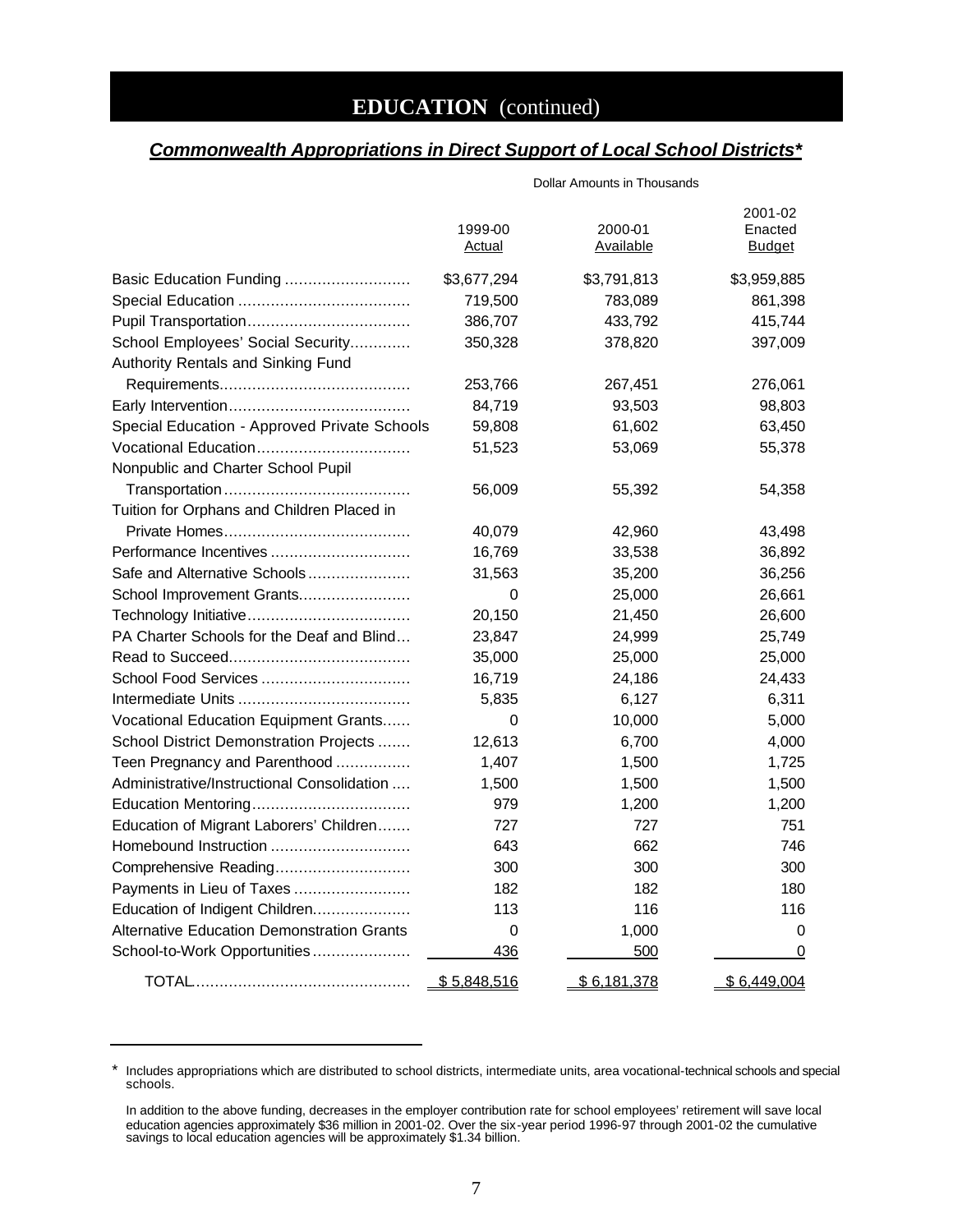### **EDUCATION** (continued)

#### **TECHNOLOGY INITIATIVES**

- \$26.6 million in funding to local school districts for integrated learning systems, the development of two new digital school districts and continuation of a spending analysis and management project.
- \$8 million to enable nonpublic schools to participate in the benefits afforded by information technology.
- \$5.5 million in funding for higher education technology grants focused on innovative approaches to community-based networking and curriculum development for information science and technology programs.

#### **LIBRARIES, READING AND LITERACY**

- \$138.7 million in total funding for public libraries, including the Read-to-Succeed initiative and adultand family-literacy programs statewide:
	- $\checkmark$  \$75.3 million, a \$13 million or 21 percent increase, to further enhance support of local libraries' operating budgets and to enable local, county and district libraries to streamline operations and coordinate programs to reach new patrons.
	- $\checkmark$  \$25 million for the third year of the Read-to-Succeed initiative to help ensure Pennsylvania's school children learn to read by grade 3.
	- $\checkmark$  \$19.7 million to support and expand adult- and family- literacy programs.

#### **HIGHER EDUCATION**

- \$9.6 million, or a 5.4 percent increase, for Pennsylvania's community colleges, plus continuation of \$2 million for a workforce-development initiative to encourage the formation of partnerships with industry to improve the State's supply of skilled employees and meet employment needs.
- \$8 million, including a \$2 million increase, for the higher-education graduation incentive program to encourage public and private higher-education institutions to help undergraduate students complete degrees within four years.
- \$22 million, or 7 percent, increase for the ongoing Grants to Students Program and a \$525,000 increase for the Keystone Academy at Cheyney University.
- \$1.6 million, a nearly 15% increase, for Matching Payments for Student Aid Funds.
- \$1.2 million, a 3% increase, for Institutional Assistance Grants.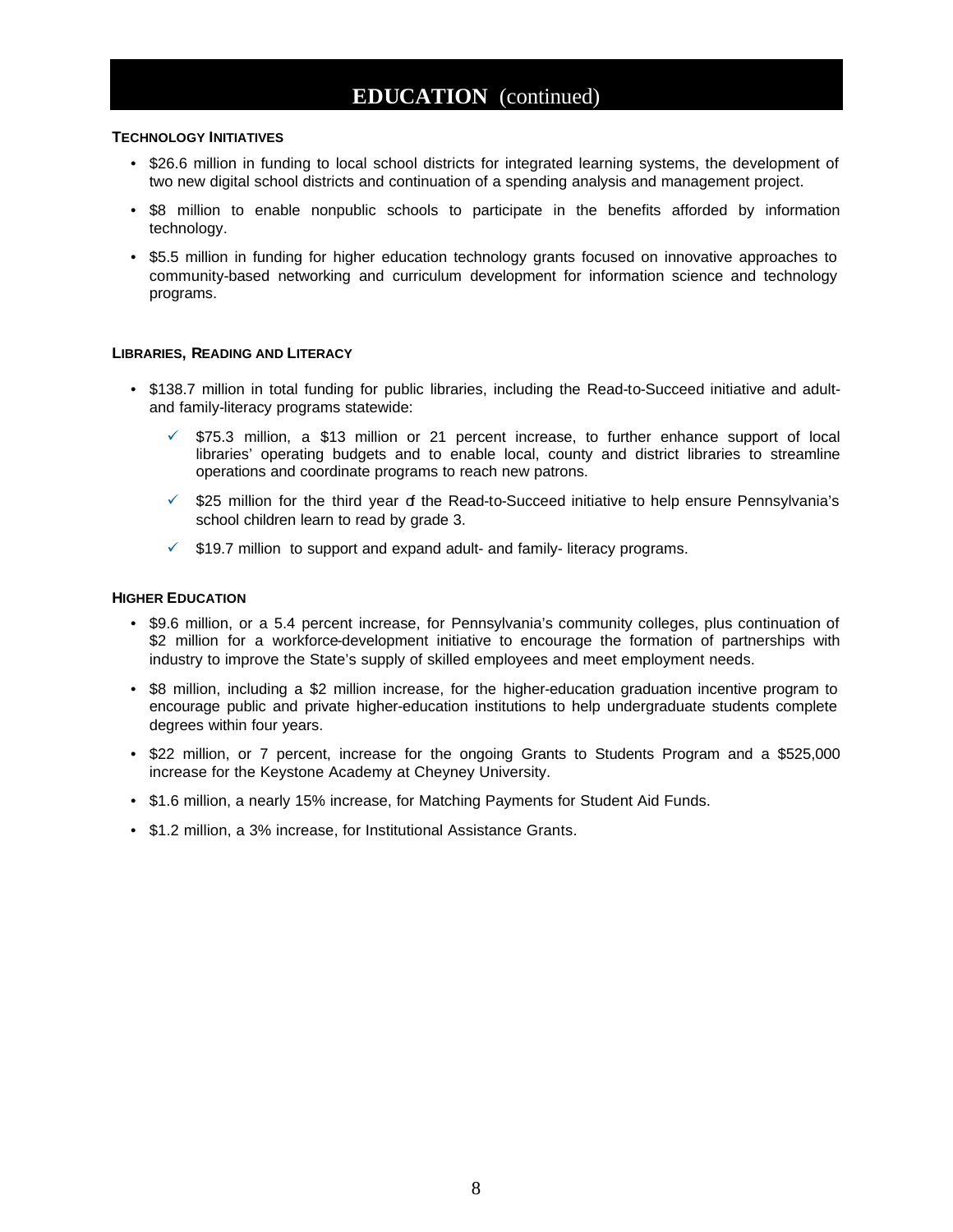### **RETAINING AND CREATING JOBS**

<span id="page-10-0"></span>*The goal of this program is to retain and create family-sustaining jobs through tax cuts; provide capital, technology, marketing and support services to employers; and provide support and guidance to communities for their development and economic growth.*

*The 2001-02 Enacted Budget includes the following program changes and funding amounts in pursuit of this program's goal.*

### *STRENGTHENING THE COMMONWEALTH'S JOB CLIMATE*

#### **TAX CUTS FOR JOBS**

- The Capital Stock and Franchise Tax, regarded as a drawback to employers in Pennsylvania and a job-crushing tax that particularly hurts technology employers, will be completely phased out by 2009. A 1.5 mill reduction, effective January 1, 2001 and a second 1 mill reduction effective January 1, 2002, will reduce the tax to 6.49 mills. These reductions will save Pennsylvania employers an additional \$172.3 million in 2001-02 over the savings from the 2 mill tax reduction in 2000.
- A Computer Sales Tax Holiday to encourage computer use by Pennsylvania citizens. During two eight-day periods the 6% sales tax will be waived for purchases of personal computers. The tax holiday is enhanced to include the purchase of peripheral equipment.
- Job Creation Tax Credit: Expanded by \$2.5 million, providing additional \$1,000 per job tax credits to employers that create new jobs and demonstrate the development or deployment of leading technologies in their industry.

#### **ATTRACTING HIGH TECHNOLOGY JOBS**

- \$56.4 million in General Fund monies to be provided through a proposed Ben Franklin Technology Development Authority Fund that will merge the Ben Franklin technology centers and the Pennsylvania Technology Investment Authority to assist the Commonwealth's business community in implementing Technology 21 recommendations and to provide innovative financing for small- and medium-sized technology firms; stimulate expansion of electronic commerce; and coordinate university-based research in high technology fields.
- \$10 million for the Brain Gain initiative to encourage the retention and attraction of young people to Pennsylvania by marketing PA, providing grants to local organizations and internships.
- \$5.5 million for Interactive Marketing to continue Internet-based marketing for business attraction and the attraction and retention of students and knowledge workers.
- \$5 million in research funding for Bio-Infomatics and related technologies.
- \$1.5 million increase for the marketing efforts of local industrial development agencies.
- \$500,000 increase to Small Business Development Centers to support the continued use of videoconferencing technology to serve rural communities.

#### **WORKFORCE DEVELOPMENT STRATEGY**

- \$37.5 million for customized job training to ensure Commonwealth citizens are equipped for employment in new and growing businesses.
- \$238 million in Workforce Investment Federal funds for adult, youth and dislocated worker career development.
- \$8.2 million for SciTech and Technology Scholarships to provide an incentive for Pennsylvania students to pursue education and training in science and technology and stay in Pennsylvania after graduation, thus expanding the Commonwealth's skilled workforce.
- \$850,000 in State and \$2 million in Federal funds to implement the Cyberscholarships Program, which provides Internet-skills training for qualified workers and job seekers.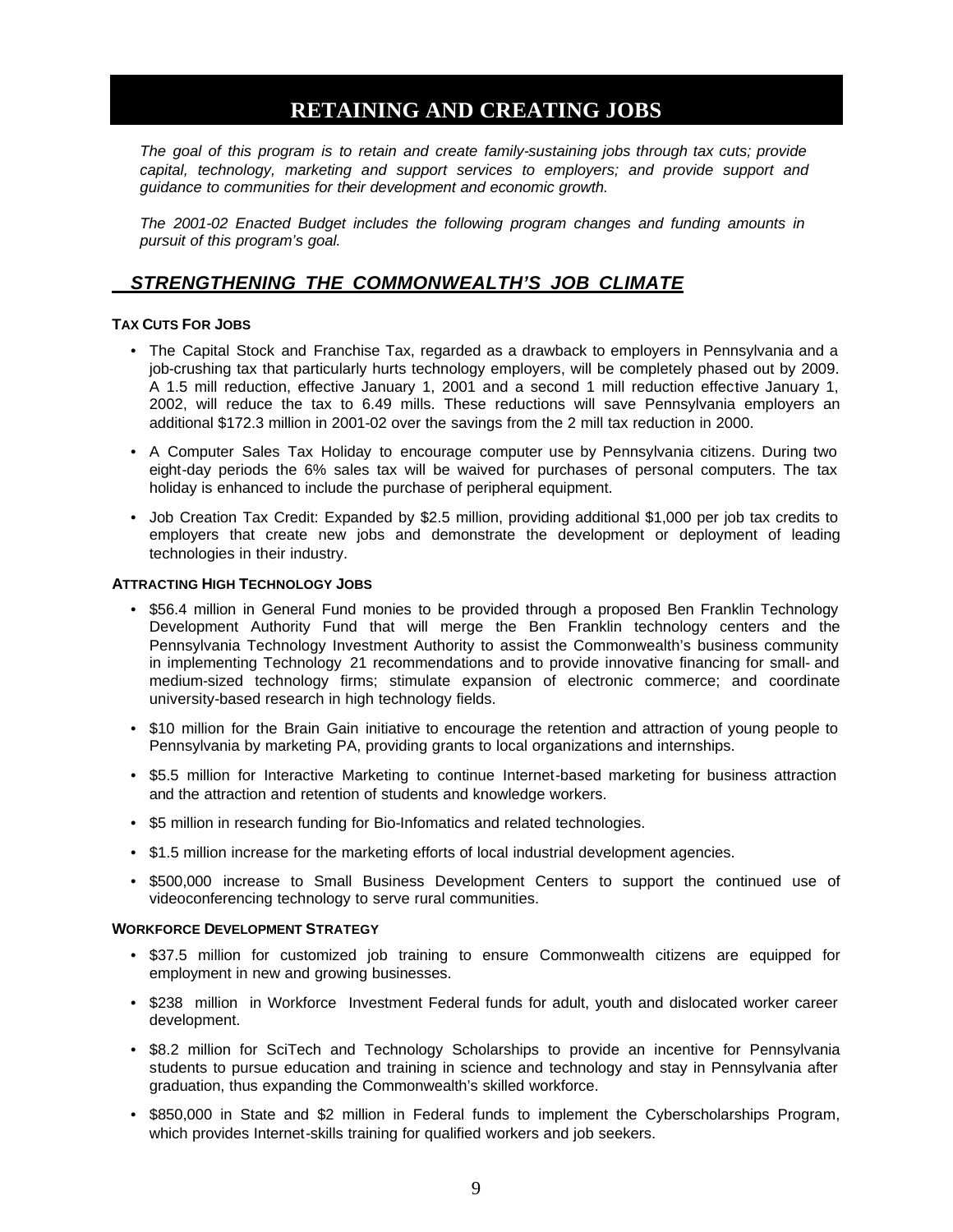## **RETAINING AND CREATING JOBS (continued)**

#### **INTERNATIONAL TRADE/EXPORT**

• \$900,000 increase for international trade missions and offices.

#### **ASSISTANCE FOR EMPLOYERS**

- \$74 million for programs to develop infrastructure and provide incentive grants to employers wishing to expand or relocate in the Commonwealth.
- Securitization of the Small Business First Fund to support loan programs totaling \$50 million to aid in expansion, pollution abatement and export development of small businesses.
- Securitization of the Machinery and Equipment Loan Fund to support loan programs totaling \$30 million.

#### **AIDING AND PROMOTING AGRIBUSINESS**

- \$4.3 million for the Animal Health Commission to prevent and control animal diseases through research and diagnostic services.
- \$3.6 million for Agricultural Research to enhance the quality and quantity of agricultural products.
- \$3.3 million for planning and prevention of the discharge of agricultural nutrient pollutants.
- \$3.1 million to indemnify growers affected by the Plum Pox Virus.
- \$2.3 million for Product Promotion Marketing, Education and Exports to develop and expand domestic and international markets for Pennsylvania agricultural products.

#### **IMPROVING COMMUNITIES FOR TECHNOLOGY AND LIVING**

- \$11.5 million for New Communities, which combines the Main Street and Enterprise Zone programs and expands them by \$2 million. The Digital E-Readiness program will bring Internet access to pilot communities. The Anchor Buildings Program will redevelop a building in a downtown area to serve as a central focus of downtown commerce.
- \$1.3 million increase for Local Development Districts to continue assistance to enhance the adoption of information technologies by local government.
- \$1 million increase for sound land use activities.

#### **REINFORCING OUR COMMITMENT TO TOURISM**

- \$6.5 million to facilitate regional marketing to attract tourists through coordination of local efforts.
- \$1 million for the tourism development program to encourage multi-county attraction and destination development.
- \$250,000 increase for Tourist Promotion Assistance matching funds for local tourist promoting agencies resulting in a total of \$11.5 million in State funds for marketing the cultural and historical assets of the Commonwealth.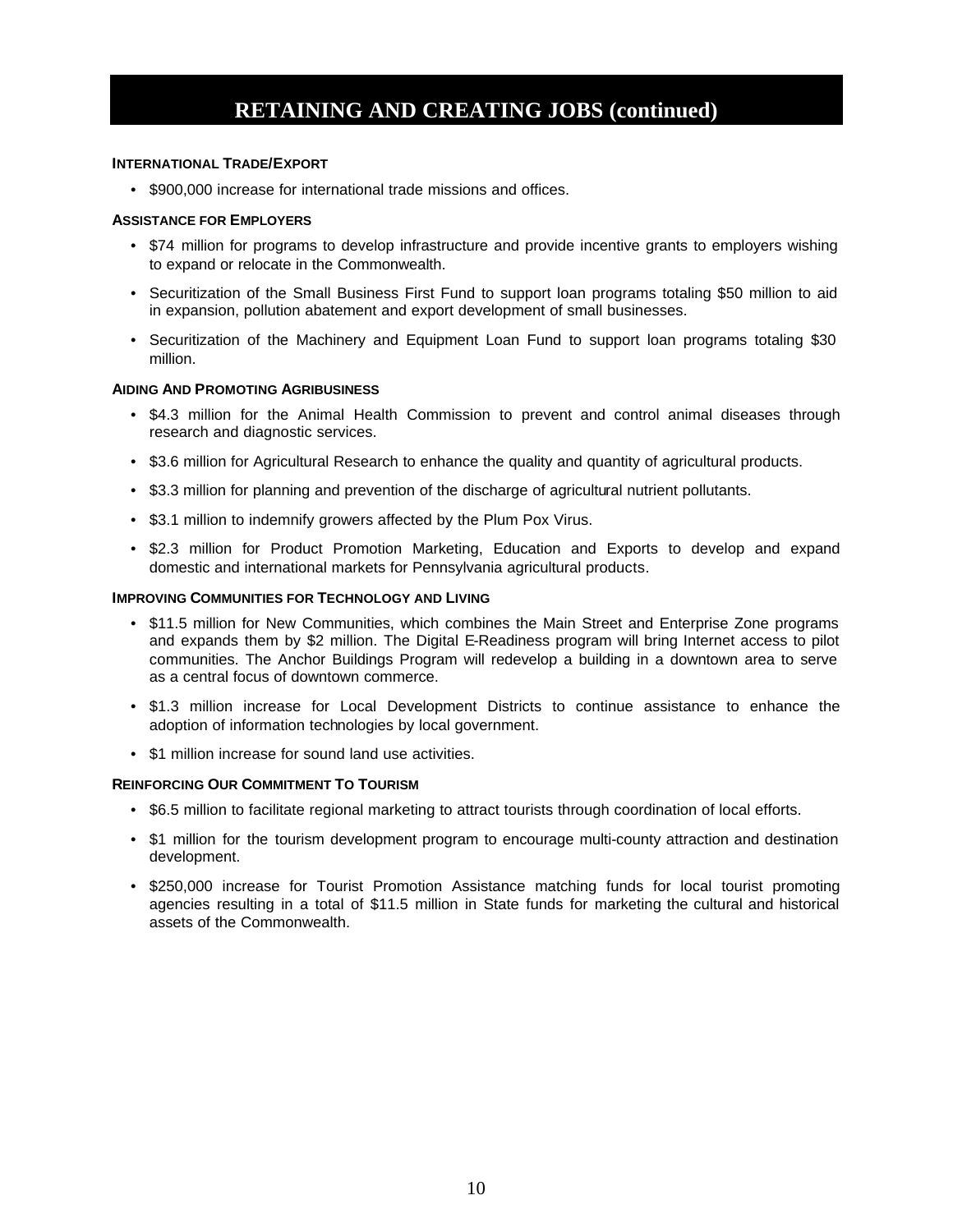## **HEALTH AND HUMAN SERVICES**

<span id="page-12-0"></span>*The goals of this program are to ensure that citizens of the Commonwealth have access to a comprehensive quality medical care system; to help people attain self-sufficiency through employment, training, child care and cash assistance; to provide veterans' assistance; and, to provide a system of services that maximize the capacity of individuals and families to participate in society.*

*The 2001-02 Enacted Budget includes the following program changes and funding amounts in pursuit of this program's goal.*

#### **CHILDREN'S SERVICES**

- \$407.7 million in total funds to continue child care for 178,000 children of low-income working families and TANF and former TANF families.
- \$171 million in State and Federal funds in 2001-02 to serve almost 125,000 children through the Children's Health Insurance Program.
- \$15 million in Federal funds to provide before- and after-school programs and youth development activities.
- \$10 million in Federal funds to continue to provide quality improvements, capacity building and operational enhancements for child care centers.
- \$9 million in total funds to promote and enhance adoption efforts.
- \$8 million in Federal funds to enhance youth employment and training, pregnancy prevention and after-school programs.
- \$1 million in Federal funds to provide enhanced independent living services for youth in substitute care.
- \$500,000 in State funds to implement enforcement and prevention activities to reduce youth access to tobacco.

#### **EARLY CHILDHOOD INITIATIVE**

- $\checkmark$  \$10 million in Federal funds to provide challenge grants to increase the capacity of child care centers in areas with unmet need.
- $\checkmark$  \$10 million in total funds to provide pre-school children in the Commonwealth access to Internetbased learning tools and program content.
- $\checkmark$  \$7.2 million in Federal funds to provide nurse home visitation services for high risk pregnancies.
- $\checkmark$  \$4.1 million in total funds to provide Early Intervention services for an additional 1,150 children under age three.
- $\checkmark$  \$4 million in Federal funds to increase parent-child interaction, better preparing children to enter school ready to succeed.
- $\checkmark$  \$4 million in Federal funds to provide low-income families access to computers in community-based settings.
- $\check{\phantom{\phi}}$  \$2 million in Federal funds to facilitate development of additional full-day, full-year comprehensive Head Start child care services.
- $\checkmark$  \$692,000 in Federal funds to train child care staff in the use of technology in the classroom.
- $\checkmark$  \$500,000 in Federal funds to implement a child abuse prevention public awareness campaign.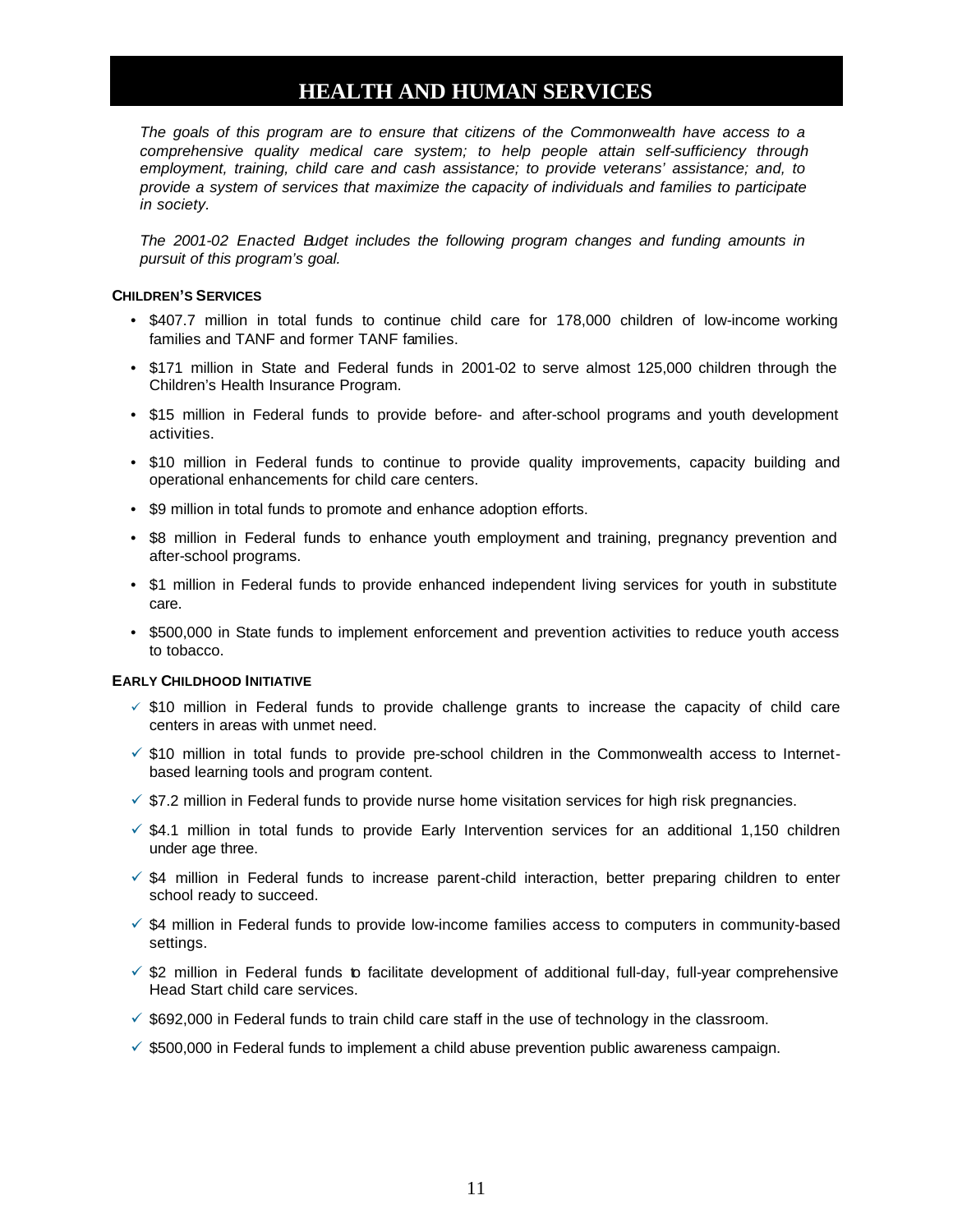### **HEALTH AND HUMAN SERVICES** (continued)

#### **HELPING PEOPLE HELP THEMSELVES**

- \$33 million increase in total funds to expand the availability of affordable housing opportunities for low-income families.
- \$29 million in additional State and Federal funds to provide enhanced employment and training opportunities, including services for individuals with significant barriers to employment.
- \$2 million in Federal funds to expand the availability of homeless assistance services.
- \$2 million in Federal funds to promote asset accumulation by low-income families through matched savings accounts.
- \$1.2 million for supported employment which provides job placement in the community with on-site intensive training.

#### **HEALTH CARE FOR LOW-INCOME PENNSYLVANIANS**

- \$3.4 billion in State funds to maintain comprehensive medical coverage for 1.4 million children, pregnant women, older Pennsylvanians and people with disabilities meeting current income eligibility guidelines.
- \$307.8 million in total funds to provide for the expansion of the HealthChoices program into the ten county Lehigh/Capital region.
- \$248.6 million in total funds for premium increases for managed care organizations under the HealthChoices Southeast and Southwest Programs.
- \$86.2 million in total funds to provide for the HIV/AIDS Risk Pool in the HealthChoices Program.
- \$81.8 million in total funds to provide for special population adjustments in the HealthChoices Program.
- \$10.2 million in total funds to provide tobacco cessation products and counseling for Medical Assistance recipients.
- \$8.5 million in total funds to provide psychiatric rehabilitation services through the HealthChoices Program.
- \$7.4 million increase in total funds for enhanced Medical Assistance transportation services.
- \$3.9 million in total funds to enhance dental benefits.
- \$2.5 million in Federal and other funds for improved Early and Periodic Screening, Diagnosis and Treatment reporting.
- \$1.3 million in total funds to enhance the schedule of preventive well-child health services provided to children enrolled in the Medical Assistance Program.
- \$834,000 in State funds to implement improved testing procedures to better identify and more appropriately treat sexually transmitted diseases.
- \$829,000 in State funds to improve the timeliness of hospital licensure and certifications surveys, enhance the monitoring of hospital corrective action plans, and improve the investigation of hospital incidents and complaints by facilities and consumers.
- \$500,000 in State funds to provide counseling and referral services for HIV-infected individuals and their partners.
- \$300,000 in State funds to address health disparities impacting racial and ethnic minority groups through public/private partnerships.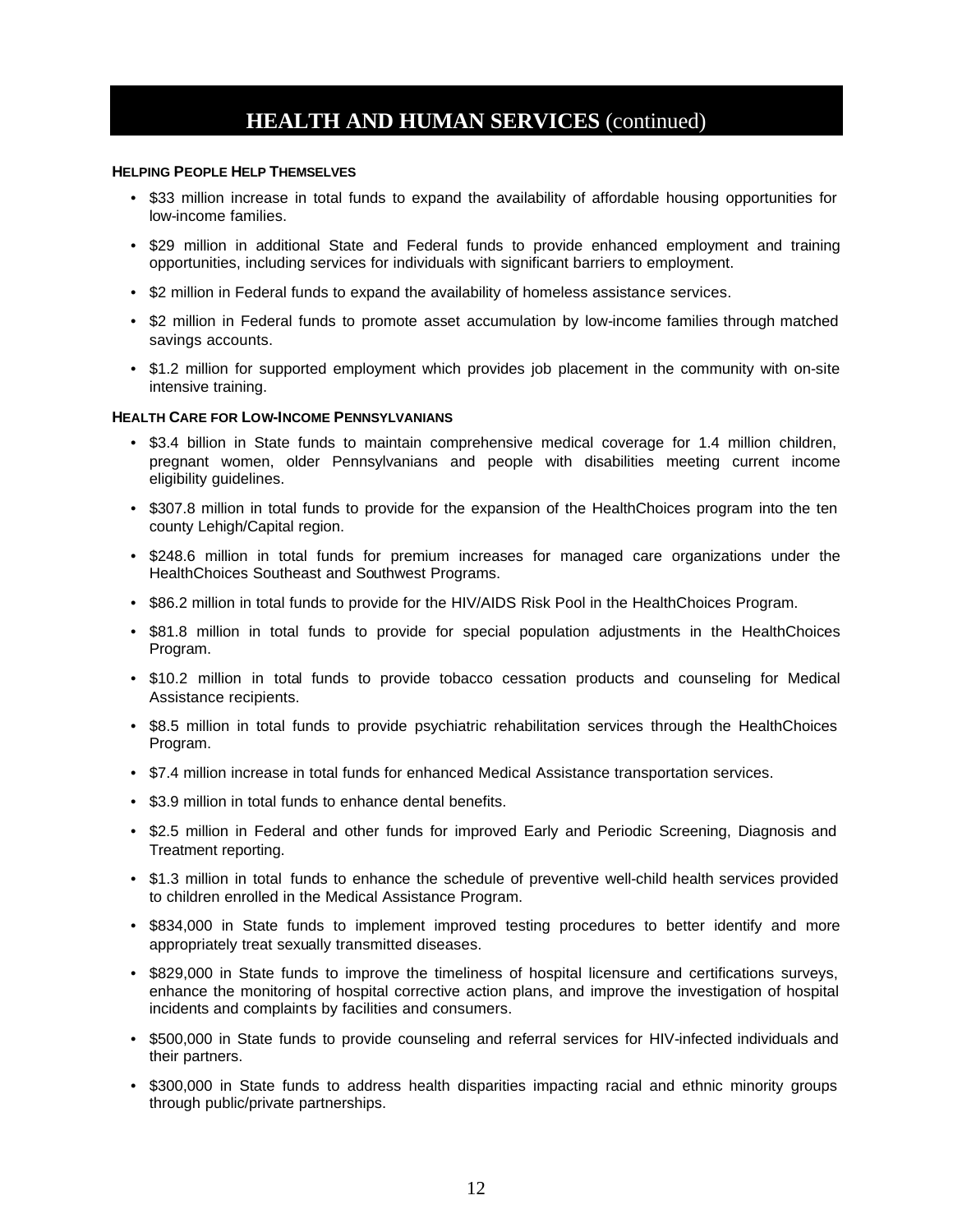### **HEALTH AND HUMAN SERVICES** (continued)

- \$200,000 in State funds to expand and enhance sickle cell community-based educational support services.
- \$114,000 in State funds to examine the multi-faceted and complex issues related to medical errors and other adverse medical events.

#### **HUMAN SERVICES**

- \$79.1 million increase in State funds to continue the County Child Welfare needs-based program.
- \$7.5 million in total funds to provide county child welfare caseworker training.
- \$4 million in Federal funds for enhanced services to victims of domestic violence.
- \$1.8 million in Federal funds to provide rape prevention and education programs.

#### **HELPING PENNSYLVANIANS WITH DISABILITIES**

- \$161 million in total funds for vocational rehabilitation services.
- \$42.9 million increase in total funds to further enhance community opportunities for persons with mental retardation.
- \$41.3 million in total funds for direct careworker recruitment and retention initiatives.
- \$19.4 million increase in total funds to provide home and community-based services to 427 persons with disabilities.
- \$9 million increase in State funds to provide home and community-based services to 230 individuals currently residing in State mental hospitals.
- \$6.6 million in total funds to strengthen community oversight of mental retardation services.
- \$5 million in Federal funds to assist individuals with disabilities to purchase or modify their homes to accommodate their disability.
- \$2.5 million for respite care services for families of children with severe disabilities and significant needs.
- \$1.9 million increase in State funds to provide vocational rehabilitation services to an additional 1,285 individuals under the State-only funded program.
- \$1.1 million for the Independence Capital Access Network Program to provide grants to businesses to support the purchase of specialized or adaptive equipment for employees with disabilities.
- \$382,000 increase to serve an additional 248 persons through the Centers for Independent Living.
- \$300,000 for a loan guarantee program for persons with disabilities to obtain assistive technology devices.
- \$250,000 to transport disabled military veterans.

#### **SERVICES TO OLDER PENNSYLVANIANS**

- \$147.1 million from the General Fund and Lottery Fund to maintain transportation programs that will provide over 45 million free and 6.6 million shared rides.
- \$60.5 million for Veterans Homes including \$6.2 million for the opening of the 170 bed Delaware Valley Veterans Home.
- \$17.1 million in total funds to increase the residential component of the Supplemental Security Income State supplement for personal care and domiciliary care residents as well as provide Medical Assistance services to additional recipients who become eligible as a result of the increased State supplement.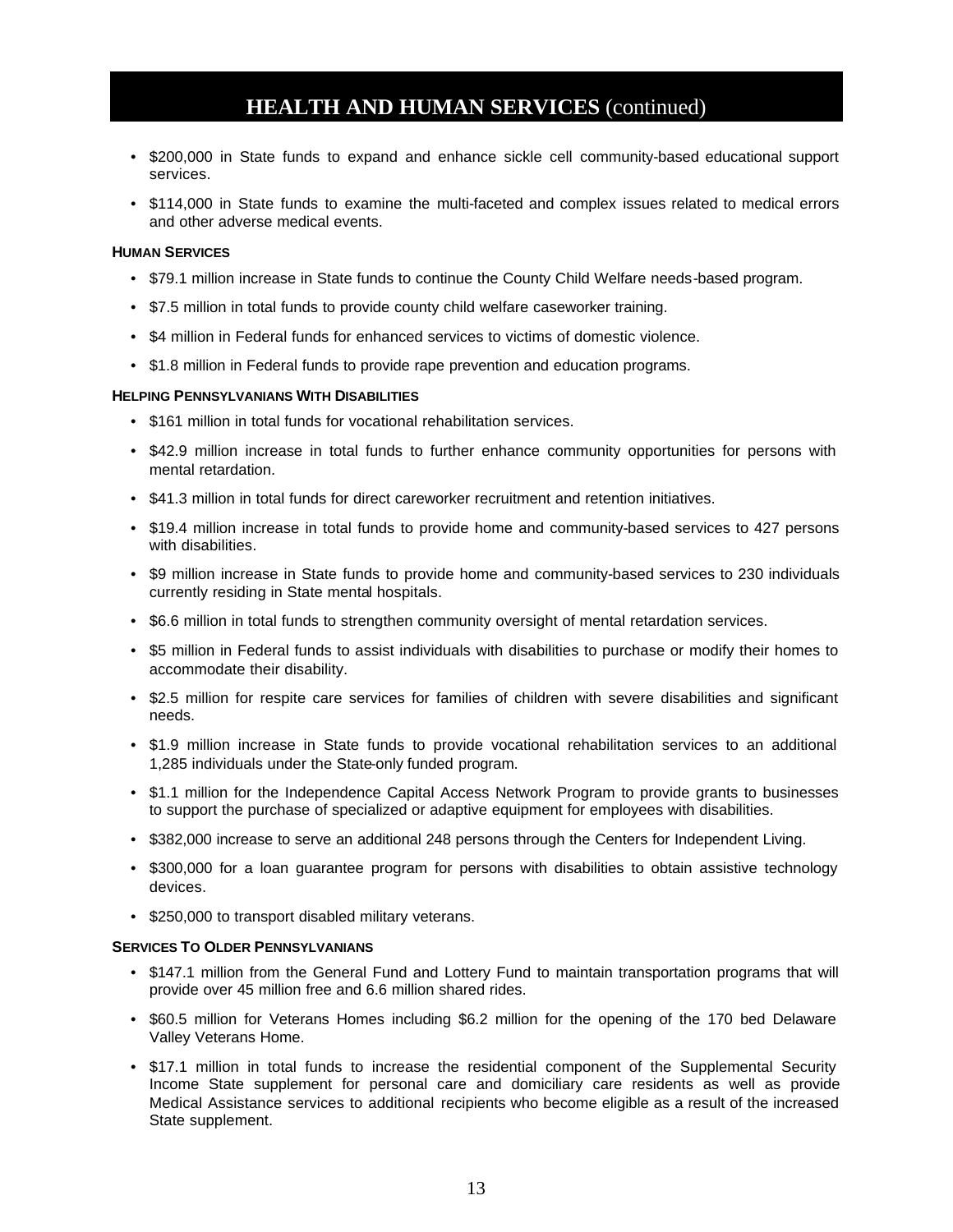## **HEALTH AND HUMAN SERVICES** (continued)

- \$7.1 million increase in State funds to continue the PENNCARE Program for older Pennsylvanians and provide services to an additional 135 persons in the PENNCARE Attendant Care Program.
- \$2 million to continue improvements to community senior centers.
- \$867,000 in State funds to investigate an increased number of reports of suspected elder abuse.
- \$200,000 in State funds to provide health insurance counseling to additional older consumers.

#### **TECHNOLOGY FOR HUMAN SERVICES**

- \$22.9 million in total funds to redesign the management information and claims processing systems for the Medical Assistance Program, including eligibility determination and utilization review.
- \$4.4 million in State funds to redesign and integrate the human services business processes and information systems, develop an integrated client-based data system for the Office of Social Programs, and expand information technology for the human services licensing process.
- \$3.2 million to implement a new vital statistics processing system.
- \$500,000 in State funds to assess the automation needs of patient information data at the State health care centers and to provide administrative support.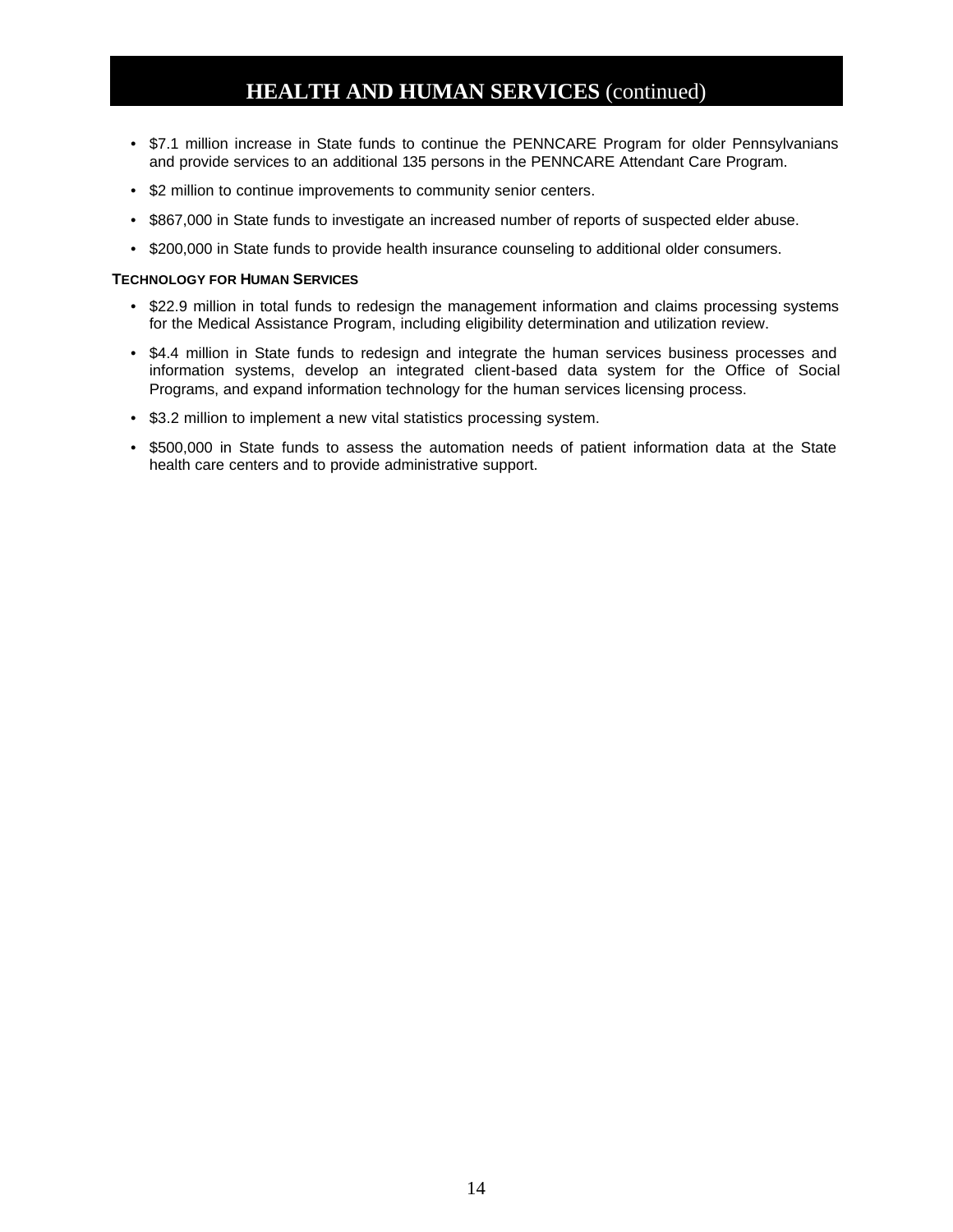## **TRANSPORTATION**

<span id="page-16-0"></span>*The goal of this program is to provide an intermodal system which meets the needs of citizens, commerce and industry for the fast, efficient and safe movement of individuals and cargo within the Commonwealth, and to link them with national and international systems.*

*The 2001-02 Enacted Budget includes the following program changes and funding amounts in pursuit of this program's goal.*

#### **TRANSPORTATION ADMINISTRATION**

- \$25 million for advanced maintenance technologies and more efficient transportation systems.
- \$10.6 million in initiatives to provide for technology system enhancements.

#### **STATE HIGHWAY AND BRIDGE MAINTENANCE**

• \$1.268 billion, including \$193 million in Federal funds, for the maintenance of the Commonwealth's bridges and highways. Also included is a \$15 million initiative to enhance road safety conditions in all 67 counties in the Commonwealth.

#### **WELCOME CENTERS**

• \$275,000 initiative to provide interactive traveler information kiosks at each Welcome Center.

#### **MASS TRANSPORTATION**

• \$827 million, including \$751 million in State funds and \$76 million in Federal funds, for operating and capital assistance to mass transit agencies.

#### **INTERCITY TRANSPORTATION**

- \$8.5 million for rail freight assistance.
- \$2.2 million to subsidize intercity transportation.

#### **STATE HIGHWAY AND BRIDGE CONSTRUCTION**

• \$1.6 billion, including \$595 million in State and \$1 billion in Federal funds, for new construction and major repairs of highways and bridges.

#### **AIR TRANSPORTATION**

• \$7.8 million to improve public airports.

#### **LOCAL ROAD MAINTENANCE AND CONSTRUCTION PAYMENTS**

• \$286 million to municipal governments for local road maintenance and construction.

#### **SAFETY ADMINISTRATION AND LICENSING**

- \$6.1 million to complete the reissuance of motor vehicle license plates.
- \$2.7 million initiative to expand online motor vehicle transactions.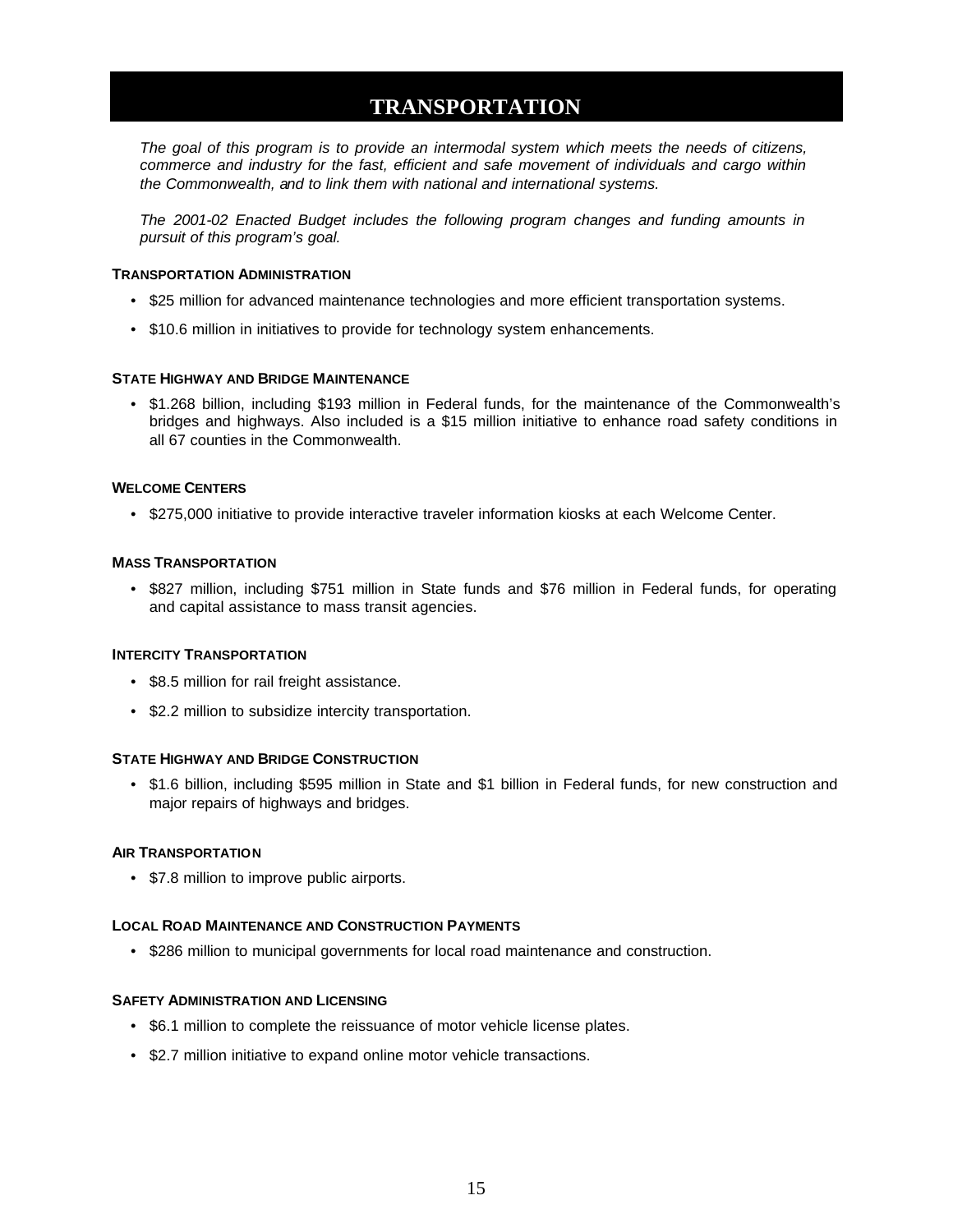### **PROTECTION OF PERSONS AND PROPERTY**

<span id="page-17-0"></span>*The goal of this program is to protect lives and property from crime and natural and man-made disasters.*

*The 2001-02 Enacted Budget includes the following program changes and funding amounts in pursuit of this program's goal.*

#### **LAW ENFORCEMENT AND PROTECTION**

- \$1.2 billion for the operation of the State Correctional Institutions.
- \$25 million for the continued development and implementation of the State Police Incident Information Management System.
- \$24.5 million to the State Police for the Commonwealth Law Enforcement Network including \$5.8 million to redesign the criminal history repository.
- \$21.9 million to operate the new 600 bed State Correctional Institution at Pine Grove for incarcerated young adult offenders.
- \$12 million to improve the Department of Corrections' information technology.
- \$11.8 million to provide resources for base stations and mobile and portable radio equipment for State Police participation in the Statewide Public Safety Radio System.
- \$7 million to operate additional housing at the Laurel Highlands State Correctional Institution, provide increased staffing in food service areas and increase security staffing at State Correctional Institutions.
- \$6.9 million for the training of 148 State Police cadets and for their service as troopers during 2001-02.
- \$4.3 million to provide base stations and mobile and portable radio equipment for the Board of Probation and Parole.
- \$3 million to establish an additional State Police aviation patrol unit.
- \$3 million to help defray county cost of providing offices and support staff for senior judges of the Courts of Common Pleas.
- \$2.5 million to expand community housing arrangements for the Department of Corrections.
- \$2.5 million in State funds for increased availability of behavioral health services for criminal offenders with a dual diagnosis of mental illness and substance abuse problems.
- \$1.8 million to provide base stations and mobile and portable radio equipment for the Department of Military and Veterans Affairs.
- \$1.5 million to provide additional civilian administrative support to enable State Police Troopers b focus on law enforcement duties.
- \$1.5 million to redesign and automate existing database applications for the Municipal Police Training Program.
- \$1.4 million to expand basic and vocational education programs at various State Correctional Institutions.
- \$1.2 million for hepatitis vaccinations for inmates and staff of the Department of Corrections.
- \$1 million in additional support for county probation offices.
- \$466,000 to increase State Police surveillance and investigation of criminal activity occurring through the use of computers.
- \$454,000 to increase liquor control enforcement activities.
- \$370,000 for equipment enhancements at the State Police crime labs.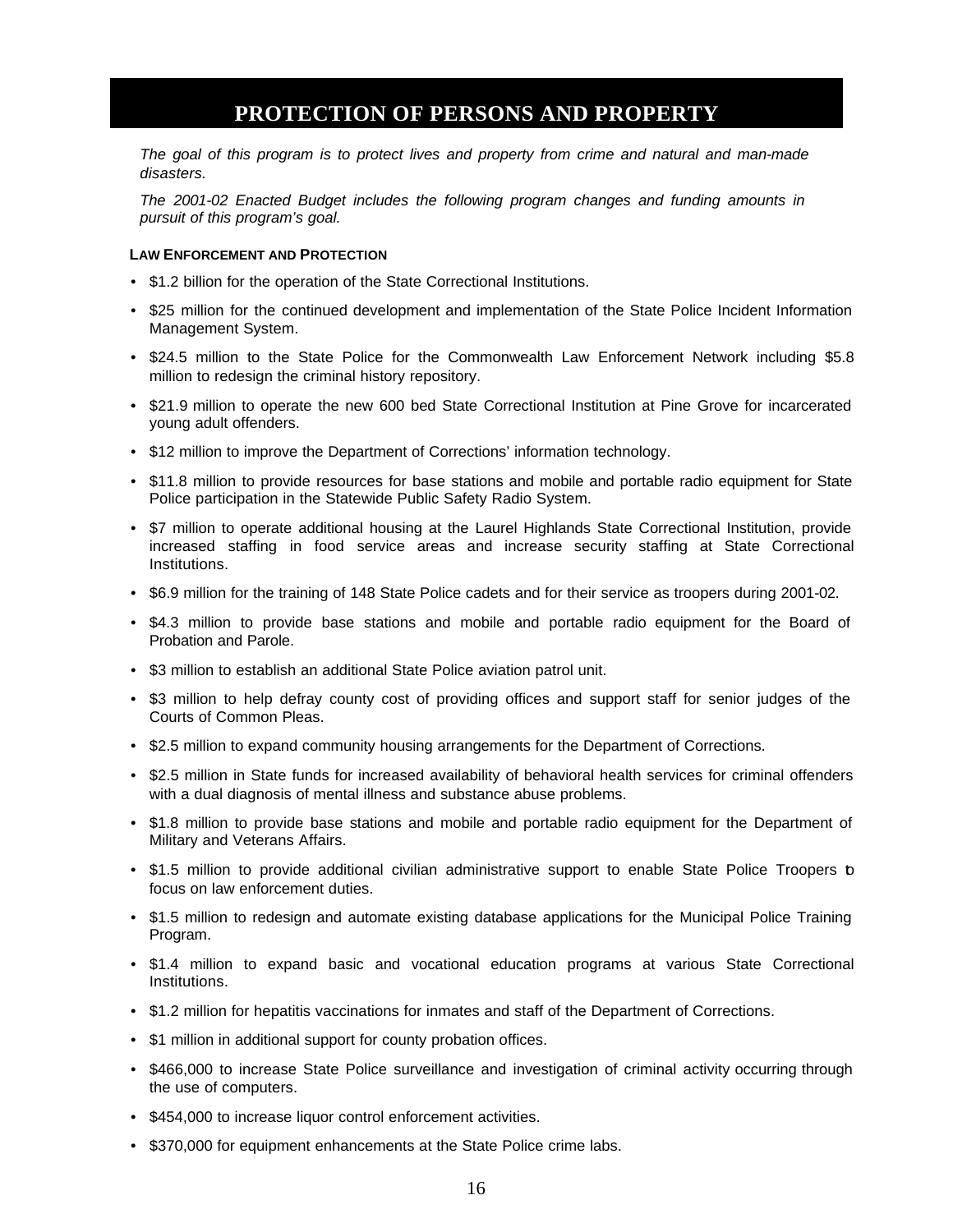### **PROTECTION OF PERSONS AND PROPERTY** (continued)

#### **CRIME PREVENTION**

- \$9.2 million increase in State and Federal funds, for a total of \$17.2 million, to expand researchbased juvenile violence prevention programs and implement new programs in 12 additional communities.
- \$2.4 million increase, for a total of \$15.6 million, for school and community-based, intensive supervision and aftercare services for juvenile offenders.
- \$1.8 million increase, for a total of \$5.2 million, to expand the activities of the Governor's Partnership for Safe Children.
- \$1.2 million increase, for a total of \$5.2 million, to expand Drug Education and Law Enforcement training and programming as well as programming in gang resistance education and training.
- \$1.2 million increase, for a total of \$2.3 million, to build upon the Weed and Seed Program by doubling efforts to support juvenile violence prevention programs and litigation efforts against liquor and drug nuisance properties.

#### **GROWING GREENER**

• \$645.9 million over five years from the Environmental Stewardship Fund for Growing Greener to address major environmental issues of the 21st Century.

The Growing Greener budget for 2001-02 includes:

- $\checkmark$  \$37.9 million for watershed preservation and restoration.
- $\checkmark$  \$32.9 million for stormwater, water and sewer grants.
- $\checkmark$  \$24.7 million to rehabilitate, repair and develop State Parks and Forest land facilities.
- $\checkmark$  \$20.6 million for farmland preservation.
- $\checkmark$  \$10 million for abandoned mine reclamation and remediation.
- $\checkmark$  \$8.2 million in grants to communities for conservation and open space projects.
- $\checkmark$  \$3 million to plug abandoned and orphan oil and gas wells.
- $\checkmark$  \$1 million for grants and matching grants for stormwater, water and sewer infrastructure projects.
- $\checkmark$  \$500,000 for grants to counties and local governments for conserving biological diversity.

#### **OTHER ENVIRONMENTAL INITIATIVES INCLUDE:**

- \$7 million to provide resources for a new full-cost surface coal mining bonding program.
- \$4.6 million for land use planning grants and assistance.
- \$4 million to provide grants to municipalities for the remediation of waste tire piles.
- \$1.85 million to provide for additional forest pest management activities.
- \$1.3 million increase for flood control projects.
- \$781,000 to provide training reimbursement and administrative support for the Wastewater Operator Certification Program.
- \$500,000 to develop a pilot electronic document imaging program and management system.
- \$500,000 to remove the remnants of the Felix Dam.
- \$300,000 to provide training to support the sound land use program.
- \$250,000 to support the Pennsylvania Sea Grant Program, promoting the stewardship of coastal resources.
- \$200,000 to review radiation monitoring plans at municipal waste landfills, resource recovery and waste transfer facilities.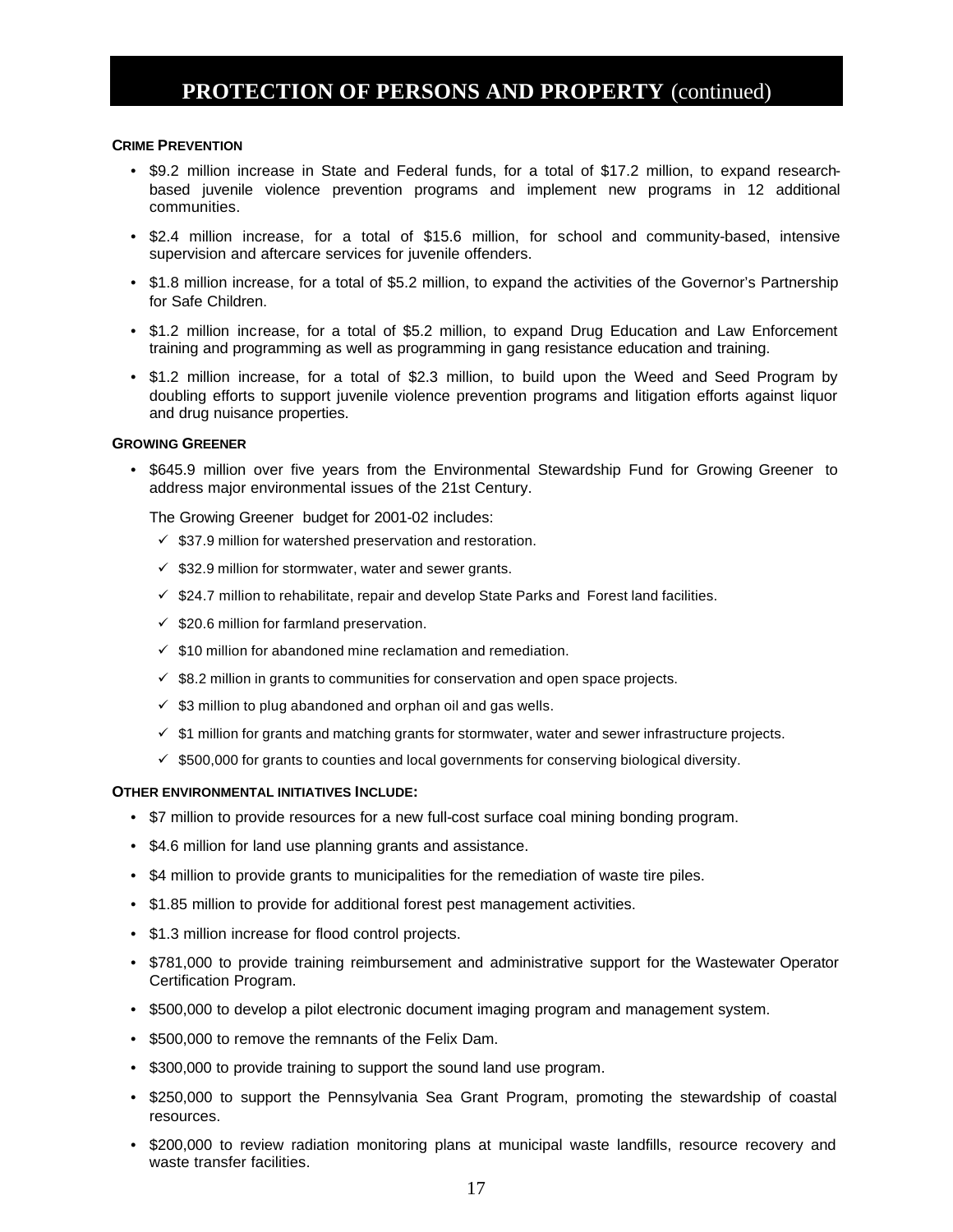### **RECREATION AND CULTURAL ENRICHMENT**

<span id="page-19-0"></span>*The goal of this program is to provide sufficient opportunities for individual and group recreation and cultural growth.*

*The 2001-02 Enacted Budget includes the following program changes and funding amounts in pursuit of this program's goal.*

- \$2.9 million to provide full-time Forest Rangers to enhance visitor services and public safety in State Forests.
- \$1.6 million increase for the Heritage Parks Program, including \$300,000 to complete the White Haven-Lehigh Gorge Trail.
- \$1.4 million increase, for a total of \$15.4 million, for the Grants to the Arts Program.
- \$1.3 million to provide K-12 education and workforce training directly to at-home learners and workplaces via digital television programming.
- \$716,000 to provide equipment and support for the new Nescopeck State Park facilities.
- \$685,000 to develop an information technology network infrastructure supporting State Parks and Forests.
- \$500,000 for Historic Homesite Preservation.
- \$325,000 to produce a series of regional outdoor recreation guides for distribution on the PA PowerPort.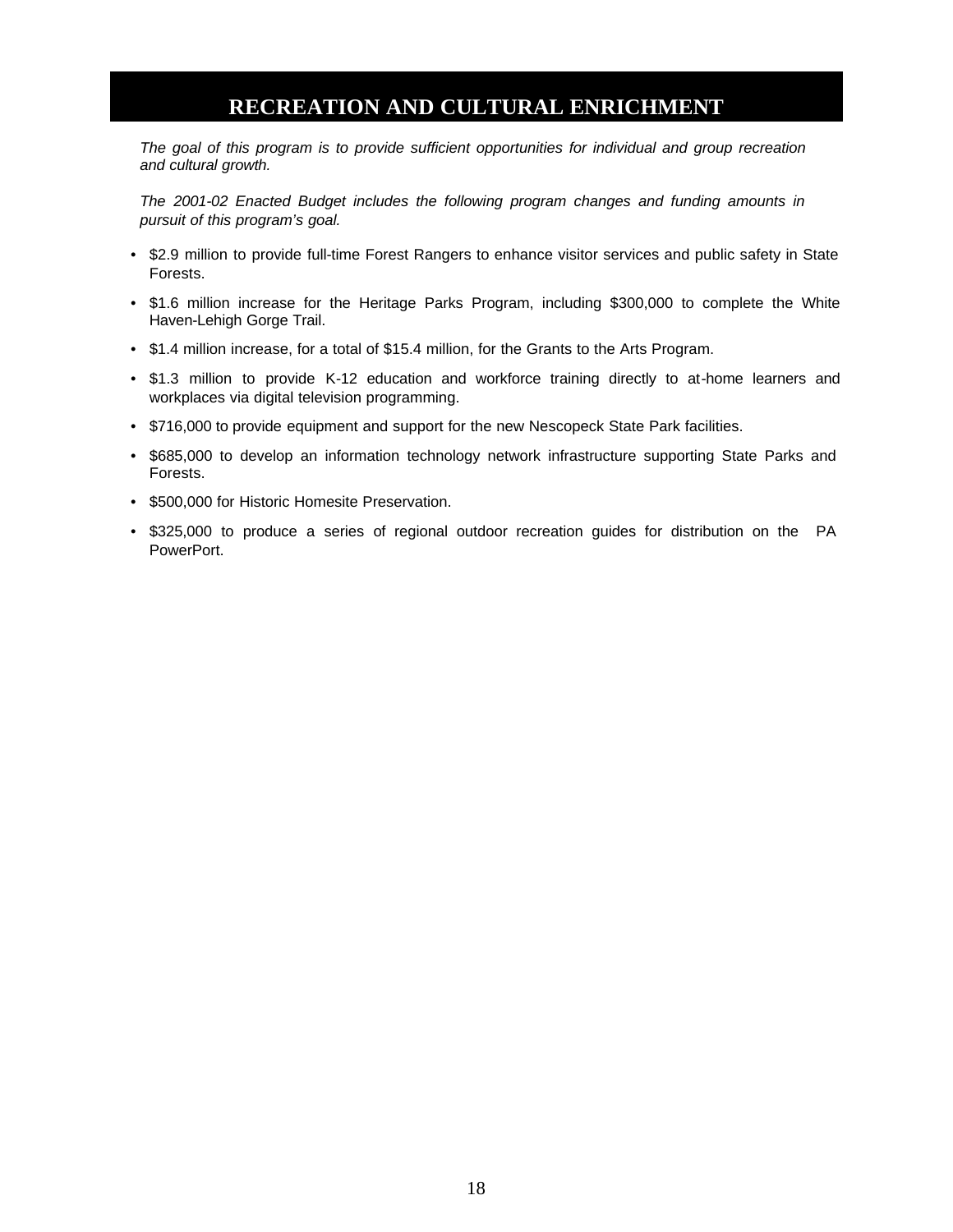### **DIRECTION AND SUPPORTIVE SERVICES**

<span id="page-20-0"></span>*The goal of this Commonwealth program is to provide an effective administrative support system through which the goals and objectives of the Commonwealth programs can be attained.*

*The 2001-02 Enacted Budget includes the following program changes and funding amounts in pursuit of this program's goal.*

#### **INFORMATION TECHNOLOGY TO MAINTAIN STATE GOVERNMENT AS A 21ST CENTURY LEADER**

- \$46.5 million to continue to redesign and integrate the Commonwealth's budget, accounting, payroll, procurement and personnel systems to improve the efficiency and effectiveness of State Government.
- \$26.2 million for information communication, including equipment, communications facility infrastructure improvements and e-business software and support systems.
- \$25.9 million for enterprise-wide information technology projects including telecommunications, desktop computing and data center consolidation.
- \$15 million to continue development, maintenance and support of the Integrated Criminal Justice Network (JNET) including \$2.8 million for continued implementation, enhancement and maintenance of the Juvenile Tracking System.
- \$10 million to continue to provide electronic government solutions.
- \$4.1 million to continue development and implementation of an intranet-based litigation management software system for the Office of General Counsel.
- \$1.7 million to continue implementation of a case processing, management and tracking system in the Human Relations Commission.
- \$1.4 million for the development and implementation of a litigation management software system for the Office of the Attorney General.

#### **OTHER**

- \$8.5 million to integrate voter registration databases in the Commonwealth.
- \$1.9 million in State and other funds to improve the business registration system and improve access to information about registered entities.
- \$823,000 to redesign and automate the notary public application process.
- \$500,000 to implement a system for filing of campaign finance reports via the Internet.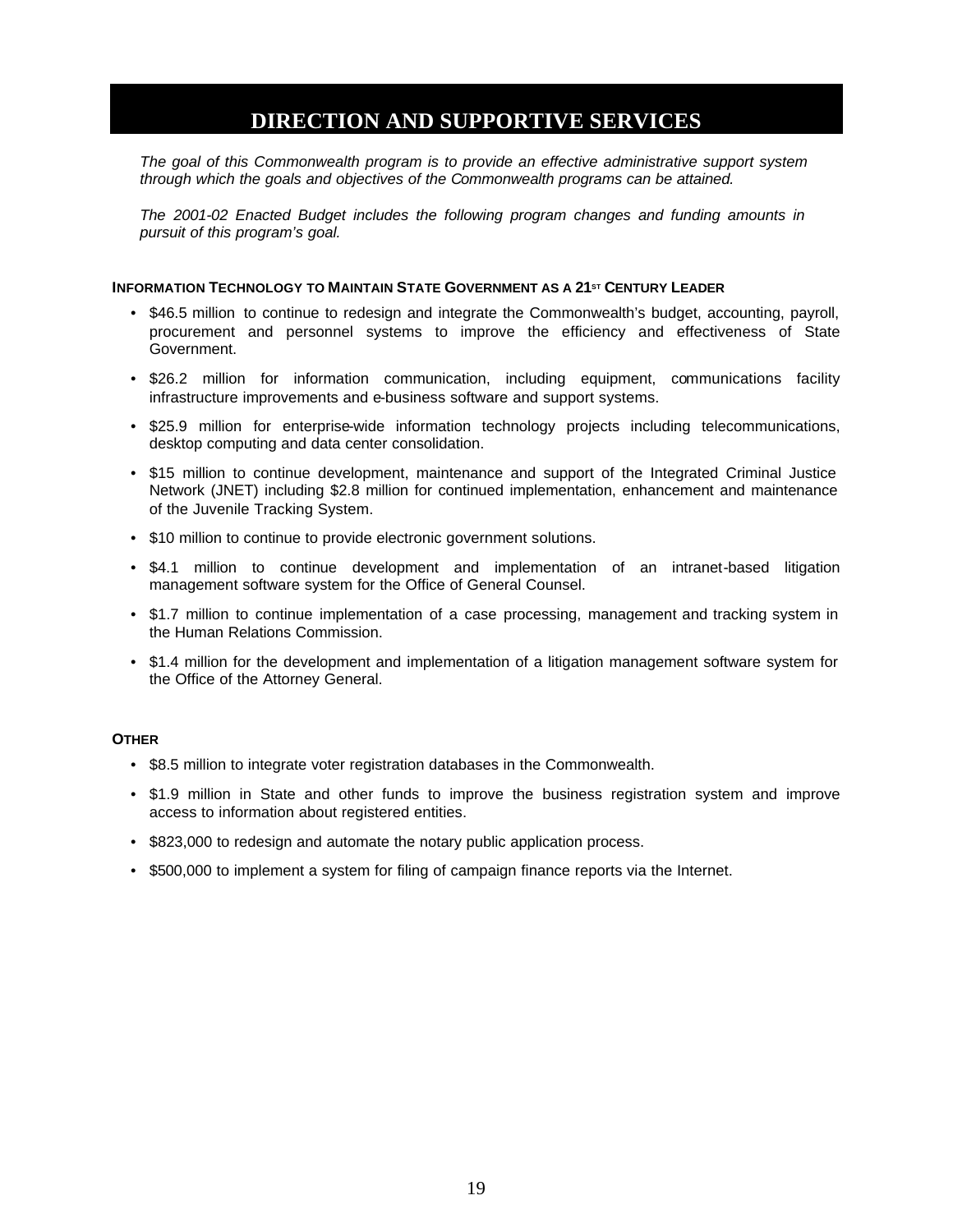# **2001-02 GENERAL FUND BUDGET SUMMARY**

<span id="page-21-0"></span>

|                                    |                     | (Dollar Amounts in Thousands)<br>2001-02 |             |               |
|------------------------------------|---------------------|------------------------------------------|-------------|---------------|
|                                    | 2000-01             | <b>Enacted</b>                           | Inc.        |               |
| <b>Department</b>                  | <b>Available</b>    | <u>Budget</u>                            | Dec.        | $\frac{9}{6}$ |
|                                    | \$<br>7,793 \$      | 8,027 \$                                 | 234         | 3.00%         |
|                                    | 286,280             | 322,007                                  | 35,727      | 12.48%        |
|                                    | 1,377               | 1,416                                    | 39          | 2.83%         |
|                                    | 71,756              | 75,011                                   | 3,255       | 4.54%         |
|                                    | 46,073              | 47,513                                   | 1,440       | 3.13%         |
|                                    | 415,203             | 583,810                                  | 168,607     | 40.61%        |
|                                    | 36,505              | 39,363                                   | 2,858       | 7.83%         |
|                                    | 81,363              | 81,625                                   | 262         | 0.32%         |
|                                    | 1                   | 1                                        | $\mathbf 0$ | 0.00%         |
| Community and Economic Development | 490,649             | 455,728                                  | $-34,921$   | $-7.12%$      |
| Conservation and Natural Resources | 115,896             | 109,603                                  | $-6,293$    | $-5.43%$      |
|                                    | 1,175,884           | 1,164,745                                | $-11,139$   | $-0.95%$      |
|                                    | 8,041,606           | 8,351,762                                | 310,156     | 3.86%         |
| Emergency Management Agency        | 39,401              | 13,823                                   | $-25,578$   | $-64.92%$     |
| Environmental Protection           | 346,649             | 355,877                                  | 9,228       | 2.66%         |
| Fish and Boat Commission           | 11                  | 11                                       | 0           | 0.00%         |
|                                    | 80                  | 0                                        | $-80$       | $-100.00\%$   |
|                                    | 105,848             | 109,096                                  | 3,248       | 3.07%         |
|                                    | 239,710             | 278,254                                  | 38,544      | 16.08%        |
| Higher Education Assistance Agency | 385,981             | 403,075                                  | 17,094      | 4.43%         |
| Historical and Museum Commission   | 32,928              | 33,963                                   | 1,035       | 3.14%         |
|                                    | 56,438              | 57,223                                   | 785         | 1.39%         |
|                                    | 108,521             | 110,860                                  | 2,339       | 2.16%         |
| Military and Veterans Affairs      | 86,575              | 98,169                                   | 11,594      | 13.39%        |
|                                    | 91,303              | 101,670                                  | 10,367      | 11.35%        |
|                                    | 15,416              | 13,063                                   | $-2,353$    | $-15.26%$     |
|                                    | 6,493,398           | 6,654,150                                | 160,752     | 2.48%         |
|                                    | 250,591             | 240,244                                  | $-10,347$   | $-4.13%$      |
|                                    | 2,199               | 2,233                                    | 34          | 1.55%         |
|                                    | 5,976               | 16,620                                   | 10,644      | 178.11%       |
| State Employees' Retirement System | 11,010              | 0                                        | $-11,010$   | $-100.00\%$   |
|                                    | 158,890             | 170,685                                  | 11,795      | 7.42%         |
|                                    | 1,349               | 1,388                                    | 39          | 2.89%         |
|                                    | 317,325             | 312,296                                  | $-5,029$    | $-1.58%$      |
|                                    | 239,545             | 245,329                                  | 5,784       | 2.41%         |
|                                    | 221,142             | 231,211                                  | 10,069      | 4.55%         |
|                                    | \$<br>19,980,672 \$ | 20,689,851 \$                            | 709,179     | 3.55%         |

\*Includes the State System of Higher Education.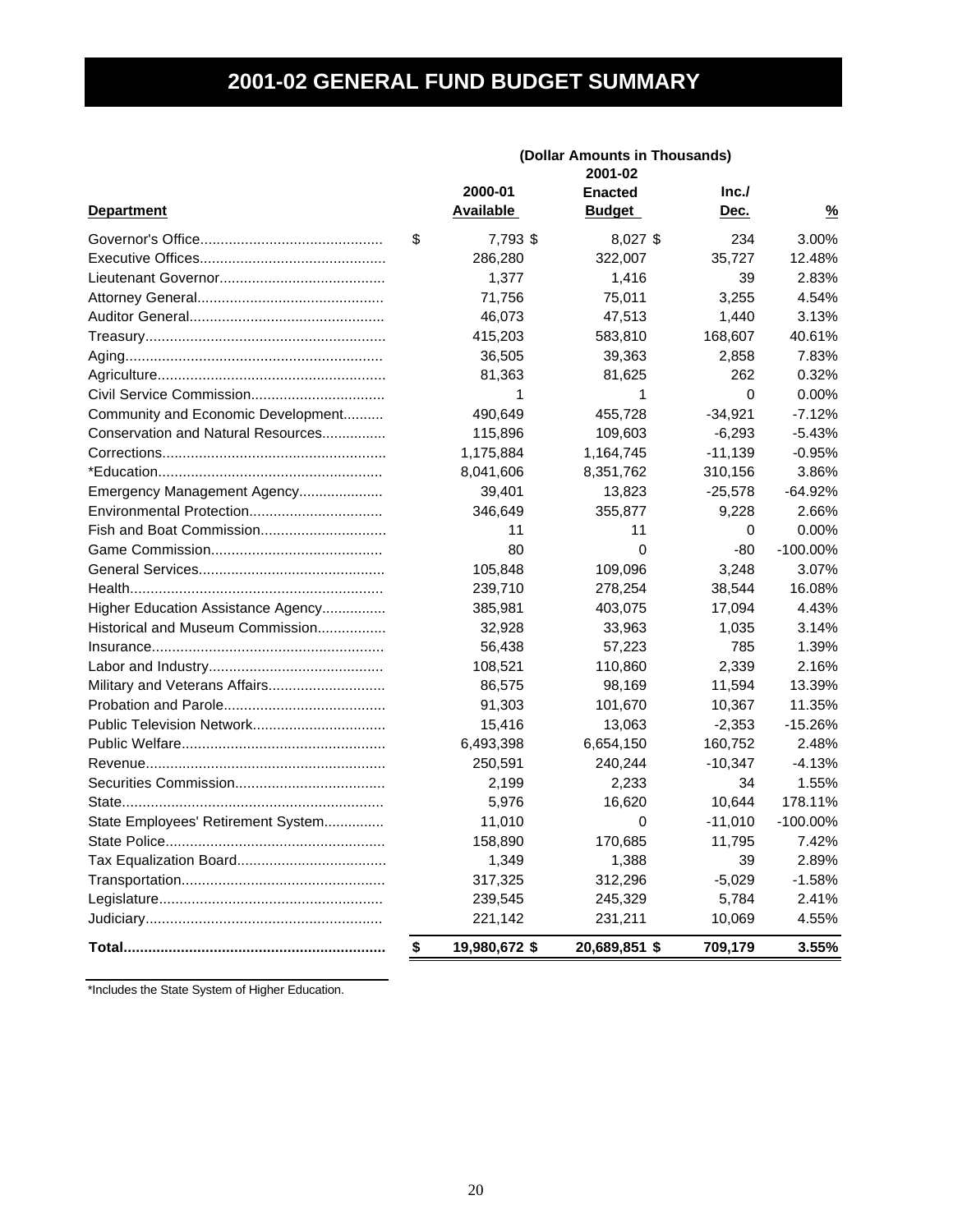# **LARGEST GENERAL FUND APPROPRIATIONS (Appropriations Over \$100 Million)**

#### (Dollar Amounts in Thousands)

<span id="page-22-0"></span>

| <b>Appropriation</b>                                      | <b>Department</b>                  | 2001-02<br><b>Enacted</b><br><b>Budget</b> | $%$ of<br><b>Total</b> | %<br><u>Cum.</u> |
|-----------------------------------------------------------|------------------------------------|--------------------------------------------|------------------------|------------------|
| <b>Basic Education Funding</b>                            | Education                          | \$3,959,885                                | 19.14%                 | 19.14%           |
| Medical Assistance - Capitation                           | <b>Public Welfare</b>              | 1,732,489                                  | 8.37%                  | 27.51%           |
| <b>State Correctional Institutions</b>                    | Corrections                        | 950,668                                    | 4.59%                  | 32.11%           |
| Special Education                                         | Education                          | 861,398                                    | 4.16%                  | 36.27%           |
| <b>Community Mental Retardation Services</b>              | Public Welfare                     | 647,227                                    | 3.13%                  | 39.40%           |
| <b>Mental Health Services</b>                             | Public Welfare                     | 624,575                                    | 3.02%                  | 42.42%           |
| Long-Term Care                                            | Public Welfare                     | 592,218                                    | 2.86%                  | 45.28%           |
| Medical Assistance - Outpatient                           | Public Welfare                     | 563,623                                    | 2.72%                  | 48.00%           |
| County Child Welfare                                      | Public Welfare                     | 559,997                                    | 2.71%                  | 50.71%           |
| General Obligation Debt Service                           | Treasury                           | 550,483                                    | 2.66%                  | 53.37%           |
| * State System of Higher Education                        | Education                          | 471,821                                    | 2.28%                  | 55.65%           |
| Pupil Transportation                                      | Education                          | 415,744                                    | 2.01%                  | 57.66%           |
| School Employees' Social Security                         | Education                          | 397,009                                    | 1.92%                  | 59.58%           |
| Medical Assistance - Inpatient                            | Public Welfare                     | 381,085                                    | 1.84%                  | 61.42%           |
| <b>Grants to Students</b>                                 | Higher Education Assistance Agency | 336,089                                    | 1.62%                  | 63.05%           |
| * The Pennsylvania State University                       | Education                          | 334,813                                    | 1.62%                  | 64.67%           |
| Authority Rentals and Sinking Fund Requirements Education |                                    | 276,061                                    | 1.33%                  | 66.00%           |
| <b>Mass Transportation Assistance</b>                     | Transportation                     | 270,019                                    | 1.31%                  | 67.30%           |
| <b>Cash Grants</b>                                        | Public Welfare                     | 256,618                                    | 1.24%                  | 68.54%           |
| <b>County Assistance Offices</b>                          | Public Welfare                     | 253,993                                    | 1.23%                  | 69.77%           |
| <b>Community Colleges</b>                                 | Education                          | 187,969                                    | 0.91%                  | 70.68%           |
| * Temple University                                       | Education                          | 180,171                                    | 0.87%                  | 71.55%           |
| * University of Pittsburgh                                | Education                          | 178,460                                    | 0.86%                  | 72.41%           |
| Supplemental Grants - Aged, Blind and Disabled            | Public Welfare                     | 144,294                                    | 0.70%                  | 73.11%           |
| <b>General Government Operations</b>                      | <b>State Police</b>                | 143,993                                    | 0.70%                  | 73.81%           |
| <b>Medical Care</b>                                       | Corrections                        | 143,302                                    | 0.69%                  | 74.50%           |
| <b>General Government Operations</b>                      | Revenue                            | 138,415                                    | 0.67%                  | 75.17%           |
| State Centers for the Mentally Retarded                   | Public Welfare                     | 113,921                                    | 0.55%                  | 75.72%           |
| Intermediate Care Facilities - Mentally Retarded          | Public Welfare                     | 104,809                                    | 0.51%                  | 76.23%           |
| Environmental Stewardship Fund                            | <b>Environmental Protection</b>    | 100,000                                    | 0.48%                  | 76.71%           |
| Sub-Total:                                                |                                    | \$15,871,149                               | 76.71%                 |                  |
| <b>All Other</b>                                          |                                    | \$4,818,702                                |                        | 23.29% 100.00%   |
| <b>Total General Fund</b>                                 |                                    | \$20,689,851                               | 100.00% 100.00%        |                  |
|                                                           |                                    |                                            |                        |                  |

\*The sum of all appropriations to these institutions.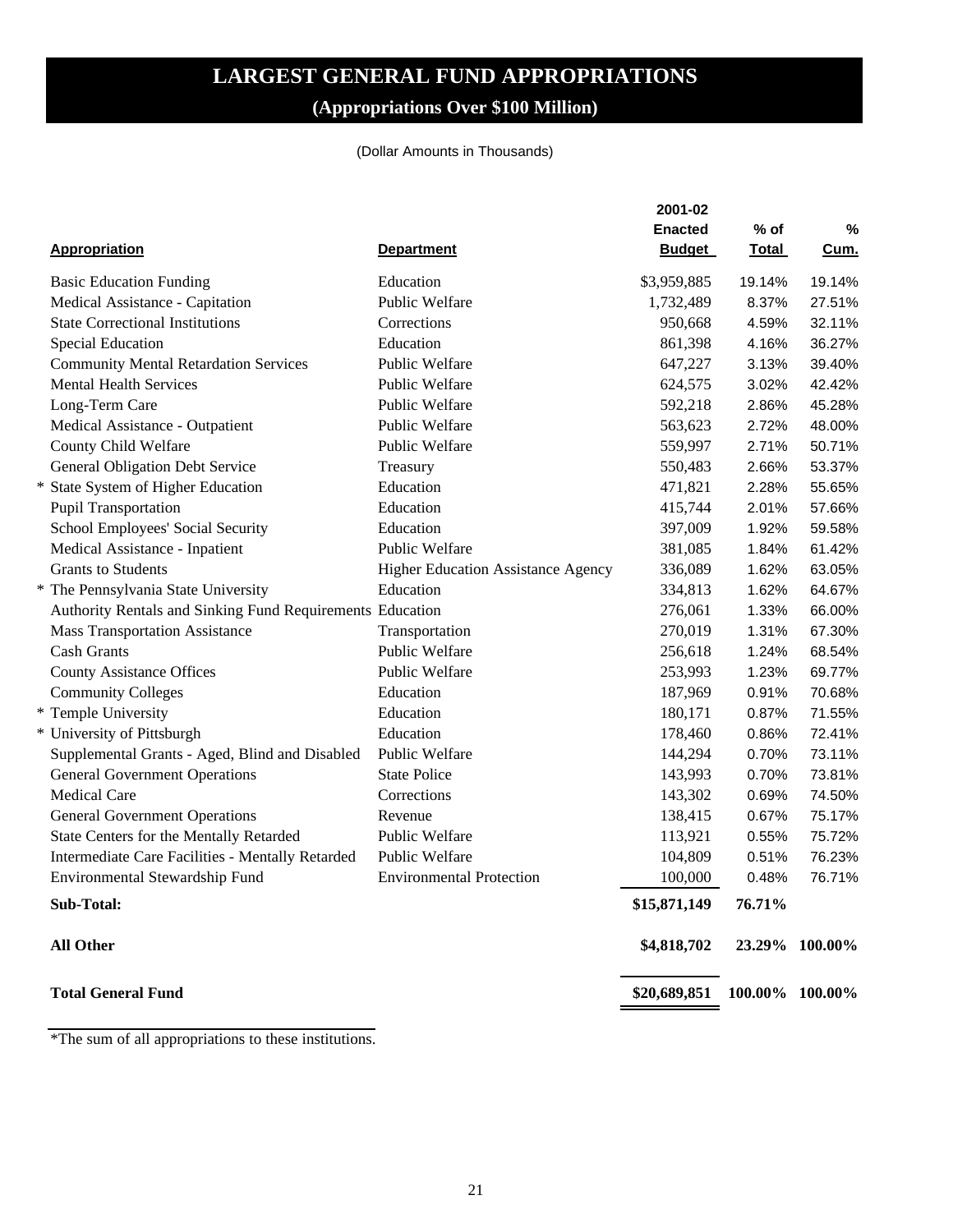<span id="page-23-0"></span>

|                                                    | 2000-01<br><b>Available</b> | 2001-02<br><b>Enacted</b> | Inc.<br>Dec. |
|----------------------------------------------------|-----------------------------|---------------------------|--------------|
| Department/Appropriation                           |                             | <b>Budget</b>             |              |
| <b>Governor's Office</b>                           |                             |                           |              |
|                                                    | 7,793                       | 8,027                     | 234          |
| <b>Executive Offices</b>                           |                             |                           |              |
|                                                    | 8,285                       | 8,449                     | 164          |
|                                                    | 460                         | 450                       | (10)         |
|                                                    | 0                           | 3,000                     | 3,000        |
|                                                    | 24,000                      | 26,248                    | 2,248        |
|                                                    | 17,141                      | 25,870                    | 8,729        |
|                                                    | 11,809                      | 13,780                    | 1,971        |
|                                                    | 20,000                      | 10,000                    | (10,000)     |
|                                                    | 2,655                       | 4,479                     | 1,824        |
|                                                    | 35,408                      | 46,470                    | 11,062       |
|                                                    | 12,019                      | 15,024                    | 3,005        |
|                                                    | 2,869                       | 3,225                     | 356          |
|                                                    | 11,437                      | 12,061                    | 624          |
|                                                    | 30,784                      | 31,329                    | 545          |
|                                                    | 6,789                       | 8,421                     | 1,632        |
|                                                    | 183                         | 218                       | 35           |
|                                                    | 11,939                      | 12,118                    | 179          |
|                                                    | 222                         | 228                       | 6            |
|                                                    | 351                         | 361                       | 10           |
|                                                    | 1,046                       | 1,169                     | 123          |
|                                                    | 274                         | 282                       | 8            |
|                                                    | 1,858                       | 2,073                     | 215          |
|                                                    | 654                         | 673                       | 19           |
|                                                    | 4,551                       | 4,486                     | (65)         |
|                                                    | 314                         | 0                         | (314)        |
|                                                    | 1,206                       | 250                       | (956)        |
|                                                    | 3,330                       | 5,170                     | 1,840        |
|                                                    | 3,800                       | 3,805                     | 5            |
|                                                    | 1,156                       | 2,326                     | 1,170        |
|                                                    | 863                         | 1,955                     | 1,092        |
|                                                    | 5,331                       | 5,331                     | 0            |
| Intermediate Punishment Drug and Alcohol Treatment | 13,000                      | 13,000                    | 0            |
|                                                    | 4,000                       | 5,200                     | 1,200        |
|                                                    | 8,000                       | 10,000                    | 2,000        |
|                                                    | 5,779                       | 6,033                     | 254          |
|                                                    | 13,267                      | 15,623                    | 2,356        |
|                                                    | 7,500                       | 7,500                     |              |
|                                                    | 14,000                      | 15,400                    | 1,400        |
|                                                    | 286,280                     | 322,007                   | 35,727       |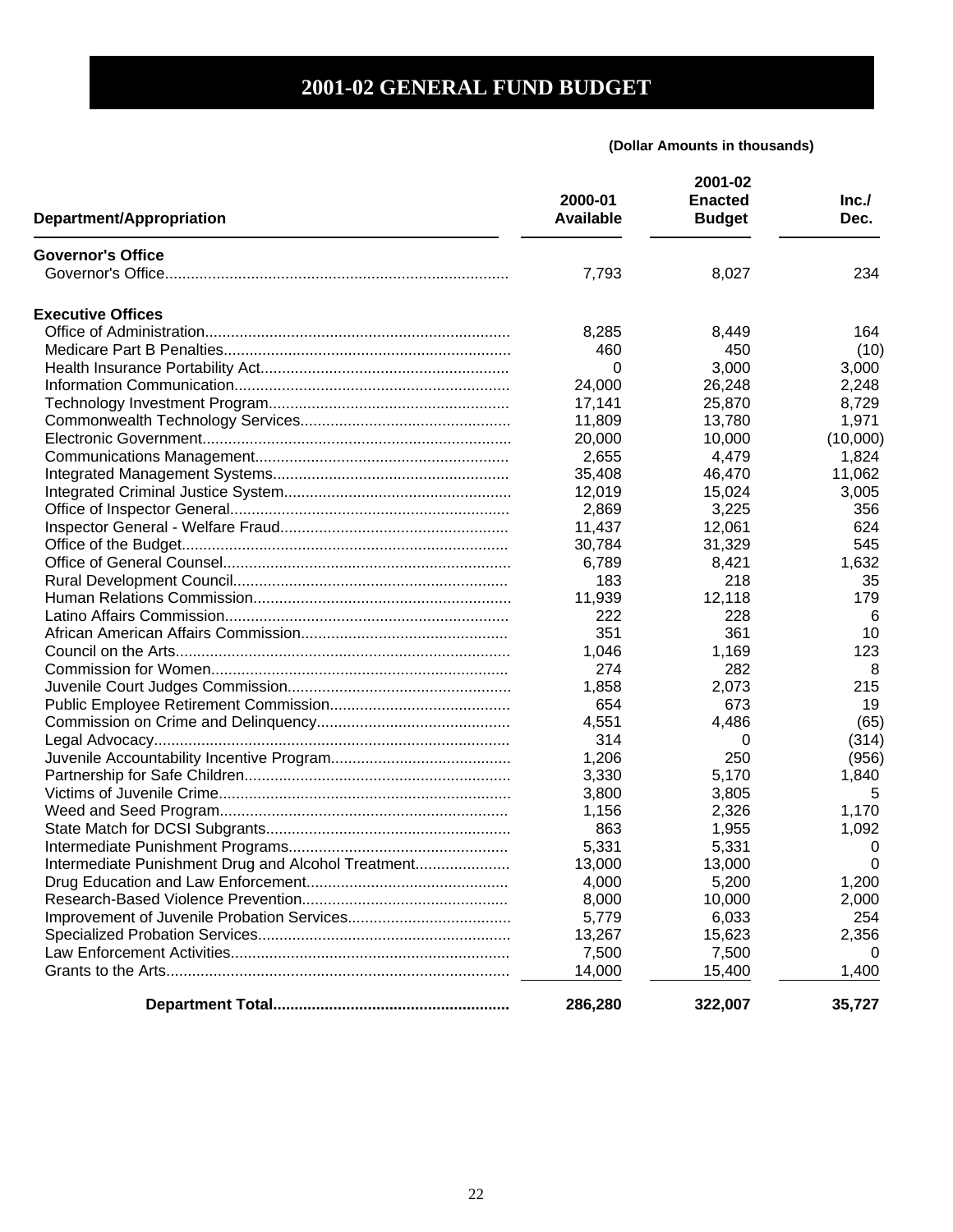| Department/Appropriation                         | 2000-01<br><b>Available</b> | 2001-02<br><b>Enacted</b><br><b>Budget</b> | Inc.<br>Dec. |
|--------------------------------------------------|-----------------------------|--------------------------------------------|--------------|
| <b>Lieutenant Governor</b>                       |                             |                                            |              |
|                                                  | 1,029                       | 1,060                                      | 31           |
|                                                  | 348                         | 356                                        | 8            |
|                                                  | 1,377                       | 1,416                                      | 39           |
| <b>Attorney General</b>                          |                             |                                            |              |
|                                                  | 36,645                      | 37,749                                     | 1,104        |
|                                                  | 790                         | 2,216                                      | 1,426        |
|                                                  | 668                         | 0                                          | (668)        |
|                                                  | 21,264                      | 22,334                                     | 1,070        |
|                                                  | 8,488                       | 8,788                                      | 300          |
|                                                  | 1,710                       | 1,700                                      | (10)         |
|                                                  | 614                         | 612                                        | (2)          |
|                                                  | 927                         | 949                                        | 22           |
|                                                  | 500                         | 513                                        | 13           |
|                                                  | 150                         | 150                                        | 0            |
|                                                  | 71,756                      | 75,011                                     | 3,255        |
| <b>Auditor General</b>                           |                             |                                            |              |
|                                                  | 44,030                      | 45,351                                     | 1,321        |
|                                                  | 1,619                       | 1,683                                      | 64           |
|                                                  | 424                         | 479                                        | 55           |
|                                                  | 46,073                      | 47,513                                     | 1,440        |
| <b>Treasury</b>                                  |                             |                                            |              |
|                                                  | 22,791                      | 23,475                                     | 684          |
|                                                  | 250                         | 0                                          | (250)        |
|                                                  | 0                           | 2,200                                      | 2,200        |
|                                                  | 2,289                       | 2,334                                      | 45           |
|                                                  | 2,000                       | 2,000                                      | 0            |
|                                                  | 846                         | 866                                        | 20           |
|                                                  | 25                          | 25                                         | 0            |
|                                                  | 3,200                       | 1,500                                      | (1,700)      |
|                                                  | 675                         | 702                                        | 27           |
|                                                  | 225                         | 225                                        | 0            |
|                                                  | 170                         | 0                                          | (170)        |
|                                                  | 800                         | O                                          | (800)        |
|                                                  | 381,932                     | 550,483                                    | 168,551      |
|                                                  | 415,203                     | 583,810                                    | 168,607      |
| Aging                                            |                             |                                            |              |
| General Government Operations - Lottery Programs | 16,440                      | 18,611                                     | 2,171        |
|                                                  | 11,461                      | 11,748                                     | 287          |
|                                                  | 5,804                       | 5,904                                      | 100          |
|                                                  |                             |                                            |              |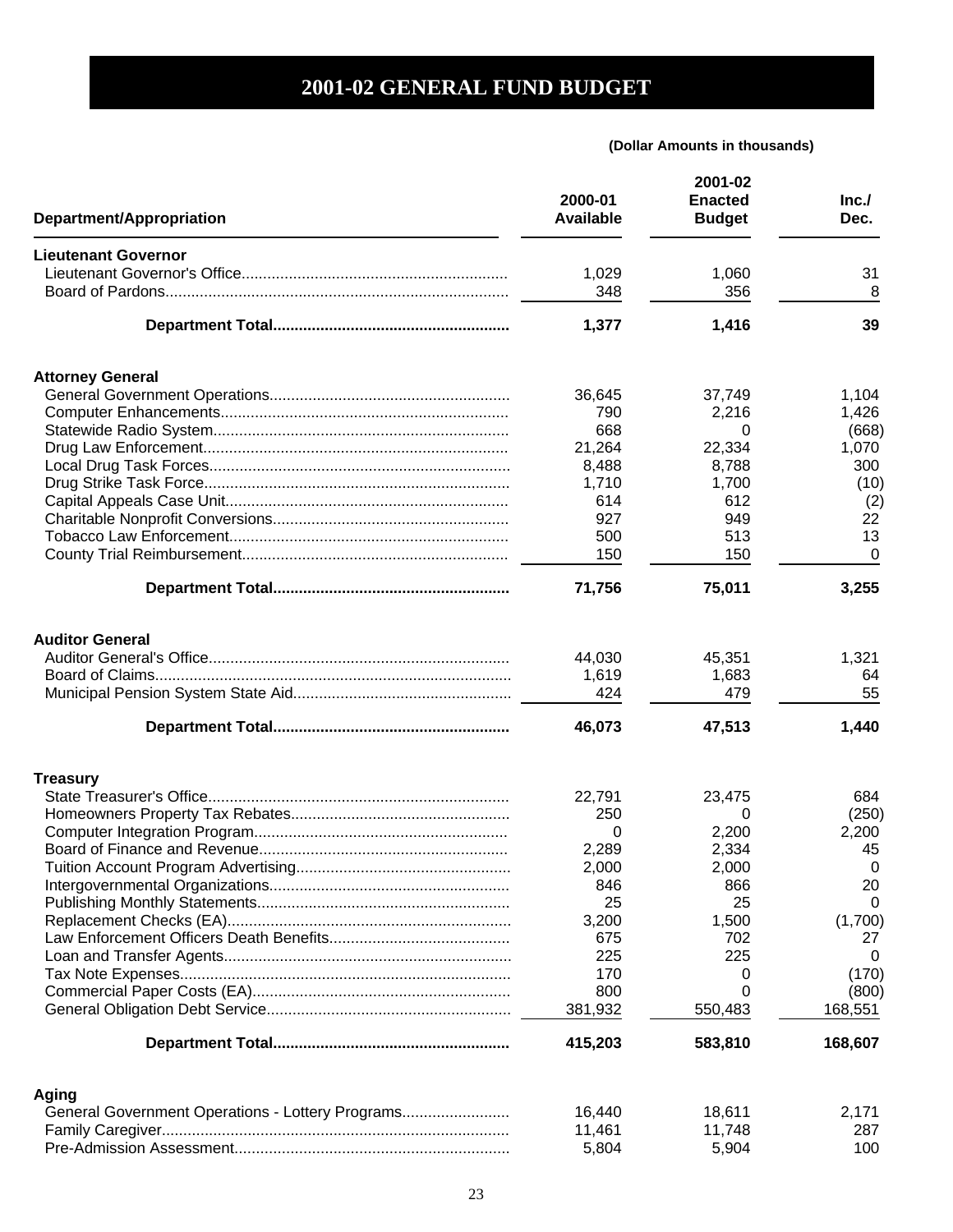| <b>Department/Appropriation</b>                   | 2000-01<br><b>Available</b> | 2001-02<br><b>Enacted</b><br><b>Budget</b> | Inc.<br>Dec.   |
|---------------------------------------------------|-----------------------------|--------------------------------------------|----------------|
|                                                   | 2,000                       | 2,000                                      | 0              |
|                                                   | 600                         | 600                                        | 0              |
|                                                   | 200                         | 500                                        | 300            |
|                                                   | 36,505                      | 39,363                                     | 2,858          |
| <b>Agriculture</b>                                |                             |                                            |                |
|                                                   | 28,636                      | 31,442                                     | 2,806          |
|                                                   | 1,500                       | 1,985                                      | 485            |
| Agricultural Conservation Easement Administration | 634                         | 646                                        | 12             |
|                                                   | 3,500                       | 3,574                                      | 74             |
|                                                   | 0                           | 50                                         | 50             |
| Agricultural Promotion, Education, and Exports    | 1,159                       | 1,305                                      | 146            |
|                                                   | 763                         | 780                                        | 17             |
|                                                   | 115                         | 117                                        | $\overline{2}$ |
|                                                   | 369                         | 377                                        | 8              |
|                                                   | 4,125                       | 4,250                                      | 125            |
|                                                   | 100                         | 100                                        | 0              |
|                                                   | 300                         | 300                                        | 0              |
|                                                   | 1,000                       | 1,000                                      | 0              |
|                                                   | 4,200                       | 4,400                                      | 200            |
|                                                   | 187                         | 225                                        | 38             |
|                                                   | 187                         | 225                                        | 38             |
|                                                   | 45                          | 50                                         | 5              |
|                                                   | 50                          | 55                                         | 5              |
|                                                   | 10,000                      | 5,000                                      | (5,000)        |
|                                                   | 16,000                      | 16,950                                     | 950            |
|                                                   | 900                         | 950                                        | 50             |
|                                                   | 63                          | 104                                        | 41             |
|                                                   | 0                           | 100                                        | 100            |
|                                                   | 0                           | 50                                         | 50             |
|                                                   | 3,280                       | 3,280                                      | 0              |
|                                                   | 1,150                       | 1,210                                      | 60             |
|                                                   | 3,100                       | 3,100                                      | 0              |
|                                                   | 81,363                      | 81,625                                     | 262            |
| <b>Community and Economic Development</b>         |                             |                                            |                |
|                                                   | 18,855                      | 18,141                                     | (714)          |
|                                                   | 7,601                       | 8,511                                      | 910            |
|                                                   | 5,500                       | 5,500                                      |                |
|                                                   | 19,035                      | 16,469                                     | (2,566)        |
|                                                   | 7,165                       | 6,000                                      | (1, 165)       |
|                                                   | 8,500                       | 6,500                                      | (2,000)        |
|                                                   | 0                           | 10,000                                     | 10,000         |
|                                                   | 619                         | 749                                        | 130            |
|                                                   | 200                         | 200                                        | 0              |
|                                                   | 250                         | 350                                        | 100            |
|                                                   | 11,306                      | 5,585                                      | (5, 721)       |
|                                                   | 14,294                      | 11,743                                     | (2,551)        |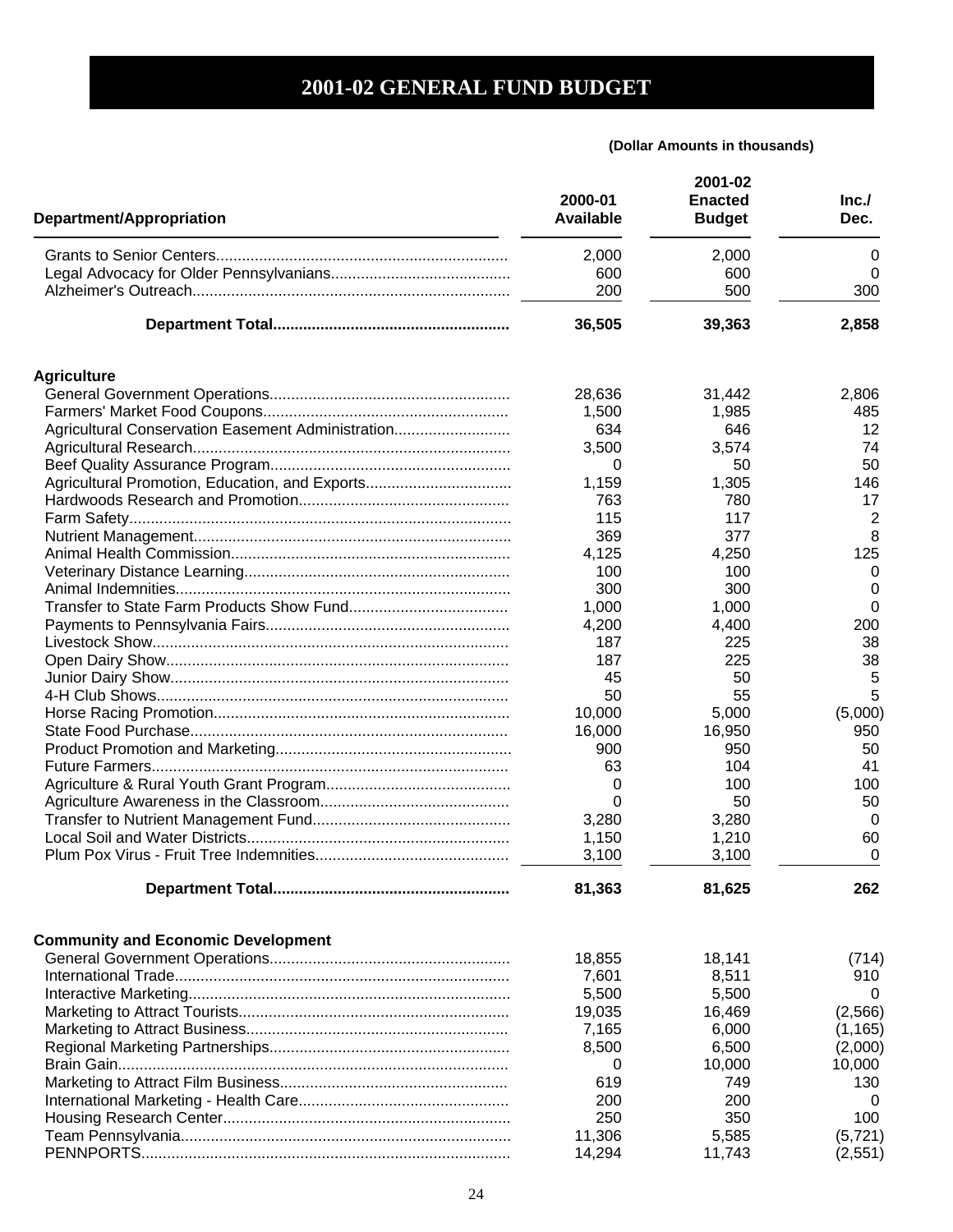| <b>Department/Appropriation</b>                           | 2000-01<br><b>Available</b> | 2001-02<br><b>Enacted</b><br><b>Budget</b> | Inc.<br>Dec. |
|-----------------------------------------------------------|-----------------------------|--------------------------------------------|--------------|
|                                                           | 3,600                       | 4,622                                      | 1,022        |
|                                                           | 100                         | 100                                        | 0            |
|                                                           | 39,100                      | 0                                          | (39, 100)    |
| Transfer to PA Industrial Development Authority           | 13,000                      | 4,000                                      | (9,000)      |
| Transfer to Ben Franklin Tech. Development Authority Fund | 0                           | 56,397                                     | 56,397       |
|                                                           | 9,000                       | 0                                          | (9,000)      |
| Transfer to Small Business First-Community Development    | 4,000                       | 0                                          | (4,000)      |
|                                                           | 6,000                       | 0                                          | (6,000)      |
|                                                           | 5,000                       | 0                                          | (5,000)      |
|                                                           | 63,000                      | 40,000                                     | (23,000)     |
|                                                           | 32,050                      | 37,500                                     | 5,450        |
|                                                           | 33,500                      | 33,500                                     |              |
|                                                           | 1,600                       | 1,600                                      | 0            |
|                                                           | 15,000                      | 18,000                                     | 3,000        |
|                                                           | 750                         | 750                                        | $\mathbf{0}$ |
|                                                           | 1,500                       | 1,500                                      | 0            |
|                                                           | 900                         | 900                                        | 0            |
|                                                           | 9,496                       | 11,500                                     | 2,004        |
|                                                           | 798                         | 798                                        | $\Omega$     |
|                                                           |                             |                                            |              |
|                                                           | 3,000                       | 4,500                                      | 1,500        |
|                                                           | 4,360                       | 5,640                                      | 1,280        |
|                                                           | 5,500                       | 6,000                                      | 500          |
|                                                           | 11,250                      | 11,500                                     | 250          |
|                                                           | 1,000                       | 1,500                                      | 500          |
|                                                           | 84,660                      | 84,660                                     | 0            |
|                                                           | 2,000                       | 4,000                                      | 2,000        |
|                                                           | 210                         | 210                                        | 0            |
|                                                           | 150                         | 150                                        | 0            |
|                                                           | 13,500                      | 10,000                                     | (3,500)      |
|                                                           | 2,000                       | 2,000                                      | O            |
|                                                           | 3,500                       | 4,000                                      | 500          |
|                                                           | 26,300                      | 0                                          | (26, 300)    |
|                                                           | 500                         | 700                                        | 200          |
|                                                           | 1,000                       | 1,000                                      | 0            |
|                                                           | 0                           | 11,203                                     | 11,203       |
|                                                           | 0                           | 5,000                                      | 5,000        |
|                                                           | 0                           | 1,500                                      | 1,500        |
|                                                           | 0                           | 300                                        | 300          |
|                                                           | 0                           | 200                                        | 200          |
|                                                           | 0                           | 750                                        | 750          |
|                                                           | 490,649                     | 455,728                                    | (34, 921)    |
| <b>Conservation and Natural Resources</b>                 |                             |                                            |              |
|                                                           | 31,723                      | 17,833                                     | (13,890)     |
|                                                           | 60,133                      | 62,483                                     | 2,350        |
|                                                           | 13,726                      | 16,523                                     | 2,797        |
|                                                           | 3,587                       | 5,437                                      | 1,850        |
|                                                           | 2,750                       | 4,350                                      | 1,600        |
|                                                           |                             |                                            |              |
|                                                           | 1,000                       | 0                                          | (1,000)      |
|                                                           | 42                          | 42                                         | 0            |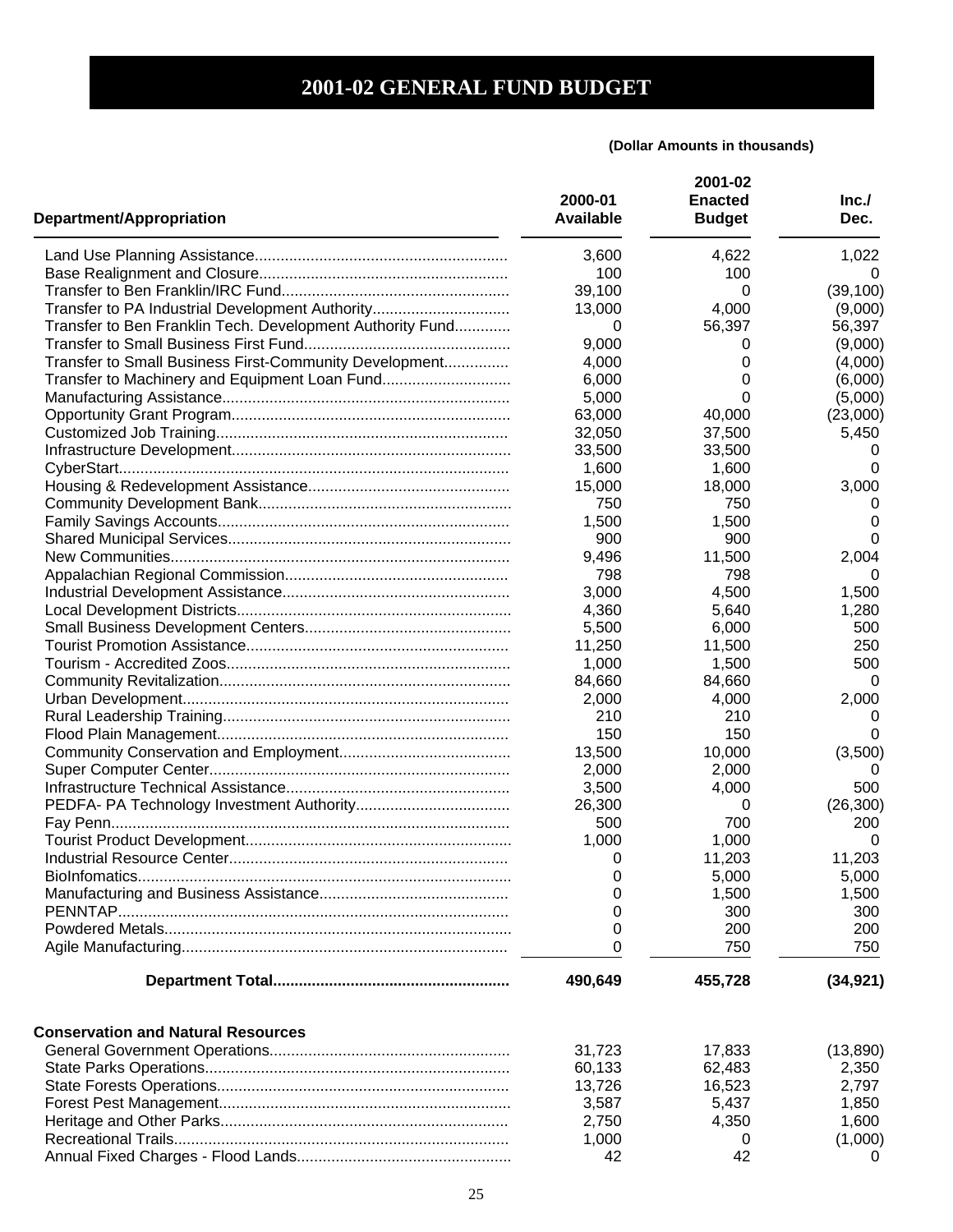| Department/Appropriation                                 | 2000-01<br><b>Available</b> | 2001-02<br><b>Enacted</b><br><b>Budget</b> | Inc.<br>Dec. |
|----------------------------------------------------------|-----------------------------|--------------------------------------------|--------------|
|                                                          | 35                          | 35                                         | 0            |
|                                                          | 2,450                       | 2,450                                      | 0            |
|                                                          | 450                         | 450                                        | 0            |
|                                                          |                             |                                            |              |
|                                                          | 115,896                     | 109,603                                    | (6, 293)     |
| <b>Corrections</b>                                       |                             |                                            |              |
|                                                          | 38,056                      | 35,544                                     | (2, 512)     |
|                                                          | 138,874                     | 143,302                                    | 4,428        |
|                                                          | 32,646                      | 35,231                                     | 2,585        |
|                                                          | 966,308                     | 950,668                                    | (15, 640)    |
|                                                          | 1,175,884                   | 1,164,745                                  | (11, 139)    |
| <b>Education</b>                                         |                             |                                            |              |
|                                                          | 26,106                      | 27,820                                     | 1,714        |
|                                                          | 1,000                       | 1,000                                      | 0            |
|                                                          | 4,866                       | 7,304                                      | 2,438        |
|                                                          | 15,000                      | 20,656                                     | 5,656        |
|                                                          | 4,212                       | 4,295                                      | 83           |
|                                                          | 10,688                      | 10,867                                     | 179          |
|                                                          | 5,544                       | 5,956                                      | 412          |
|                                                          | 8,061                       | 8,321                                      | 260          |
|                                                          | 3,791,813                   | 3,959,885                                  | 168,072      |
|                                                          | 33,538                      | 36,892                                     | 3,354        |
|                                                          | 25,000                      | 26,661                                     | 1,661        |
|                                                          | 0                           | 23,600                                     | 23,600       |
|                                                          | 0                           | 1,500                                      | 1,500        |
|                                                          | 21,450                      | 26,600                                     | 5,150        |
|                                                          | 2,000                       | 2,500                                      | 500          |
|                                                          | 7,670                       | 9,117                                      | 1,447        |
|                                                          | 25,000                      | 25,000                                     | 0            |
|                                                          | 17,979                      | 19,707                                     | 1,728        |
|                                                          | 53,069                      | 55,378                                     | 2,309        |
|                                                          | 10,000                      | 5,000                                      | (5,000)      |
|                                                          | 3,700                       | 3,700                                      | 0            |
| Authority Rentals and Sinking Fund Requirements          | 267,451                     | 276,061                                    | 8,610        |
|                                                          | 433,792                     | 415,744                                    | (18, 048)    |
| Nonpublic and Charter School Pupil Transportation        | 55,392                      | 54,358                                     | (1,034)      |
|                                                          | 783,089                     | 861,398                                    | 78,309       |
|                                                          | 93,503                      | 98,803                                     | 5,300        |
|                                                          | 662                         | 746                                        | 84           |
| Tuition for Orphans and Children Placed in Private Homes | 42,960                      | 43,498                                     | 538          |
|                                                          |                             |                                            |              |
|                                                          | 182<br>727                  | 180<br>751                                 | (2)<br>24    |
|                                                          |                             |                                            |              |
|                                                          | 24,999                      | 25,749                                     | 750          |
|                                                          | 61,602                      | 63,450                                     | 1,848        |
|                                                          | 6,127                       | 6,311                                      | 184          |
|                                                          | 24,186                      | 24,433                                     | 247          |
|                                                          | 378,820                     | 397,009                                    | 18,189       |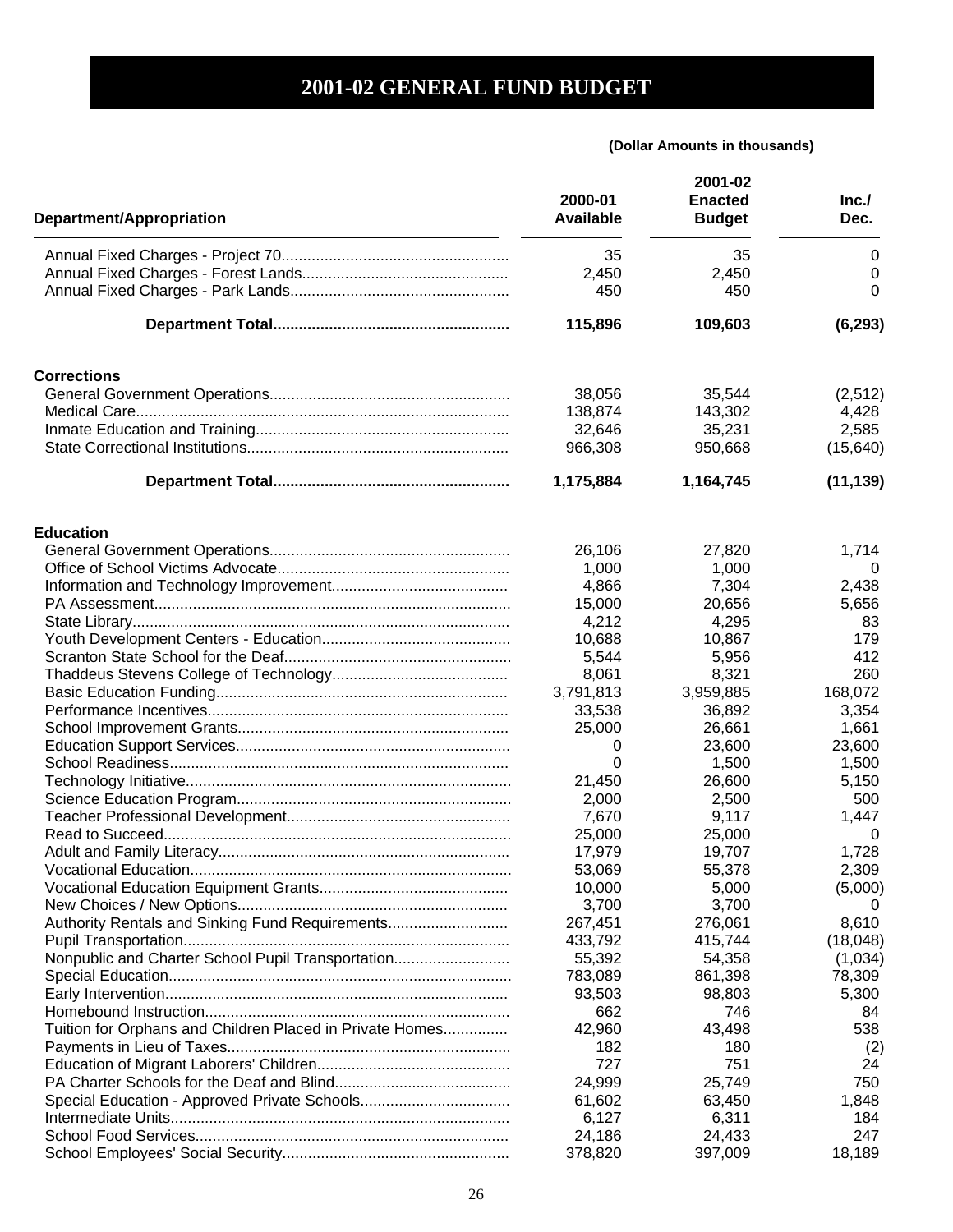| <b>Department/Appropriation</b>                             | 2000-01<br><b>Available</b> | 2001-02<br><b>Enacted</b><br><b>Budget</b> | Inc.<br>Dec. |
|-------------------------------------------------------------|-----------------------------|--------------------------------------------|--------------|
|                                                             | 99,467                      | 55,033                                     | (44, 434)    |
|                                                             | 6,700                       | 4,000                                      | (2,700)      |
|                                                             | 116                         | 116                                        |              |
|                                                             | 1,200                       | 1,200                                      | 0            |
|                                                             | 68,522                      | 71,263                                     | 2,741        |
| Textbooks and Instructional Materials for Nonpublic Schools | 20,973                      | 21,812                                     | 839          |
|                                                             | 6,000                       | 8,000                                      | 2,000        |
|                                                             | 1,500                       | 1,725                                      | 225          |
|                                                             | 300                         | 300                                        | 0            |
|                                                             | 62,289                      | 75,289                                     | 13,000       |
| Library Services for the Visually Impaired and Disabled     | 2,879                       | 2,965                                      | 86           |
|                                                             | 7,171                       | 7,386                                      | 215          |
|                                                             | 4,042                       | 4,042                                      | 0            |
|                                                             | 160                         | 165                                        | 5            |
|                                                             | 2,264                       | 2,492                                      | 228          |
|                                                             | 0                           | 1,290                                      | 1,290        |
|                                                             |                             | 0                                          |              |
|                                                             | 500                         |                                            | (500)        |
|                                                             | 4,200                       | 5,100                                      | 900          |
|                                                             | 1,800                       | 1,800                                      | 0            |
|                                                             | 0                           | 2,000                                      | 2,000        |
|                                                             | 1,000                       | 1,000                                      | O            |
|                                                             | 0                           | 2,000                                      | 2,000        |
|                                                             | 35,200                      | 36,256                                     | 1,056        |
|                                                             | 1,000                       | 0                                          | (1,000)      |
|                                                             | 1,500                       | 1,500                                      | 0            |
|                                                             | 0                           | 500                                        | 500          |
|                                                             | 0                           | 2,500                                      | 2,500        |
|                                                             | 178,340                     | 187,969                                    | 9,629        |
|                                                             | 5,000                       | 0                                          | (5,000)      |
|                                                             | 425                         | 1,075                                      | 650          |
|                                                             | 2,000                       | 2,000                                      | 0            |
|                                                             | 9,049                       | 9,320                                      | 271          |
|                                                             | 52                          | 54                                         | 2            |
|                                                             | 5,500                       | 5,500                                      | 0            |
|                                                             | 6,000                       | 8,000                                      | 2,000        |
|                                                             | 6,000                       | 6,000                                      | 0            |
|                                                             | 0                           | 500                                        | 500          |
|                                                             | 1,000                       | 1,000                                      | 0            |
|                                                             | 0                           | 3,000                                      | 3,000        |
|                                                             | 1,750                       | 1,925                                      | 175          |
|                                                             | 1,500                       | 1,750                                      | 250          |
| The Pennsylvania State University                           |                             |                                            |              |
|                                                             | 242,920                     | 250,208                                    | 7,288        |
|                                                             | 4,500                       | 5,312                                      | 812          |
|                                                             | 4,897                       | 5,044                                      | 147          |
|                                                             | 5,155                       | 5,310                                      | 155          |
|                                                             | 23,499                      | 24,204                                     | 705          |
|                                                             | 27,029                      | 27,838                                     | 809          |
|                                                             | 355                         | 366                                        | 11           |
|                                                             | 2,006                       | 2,066                                      | 60           |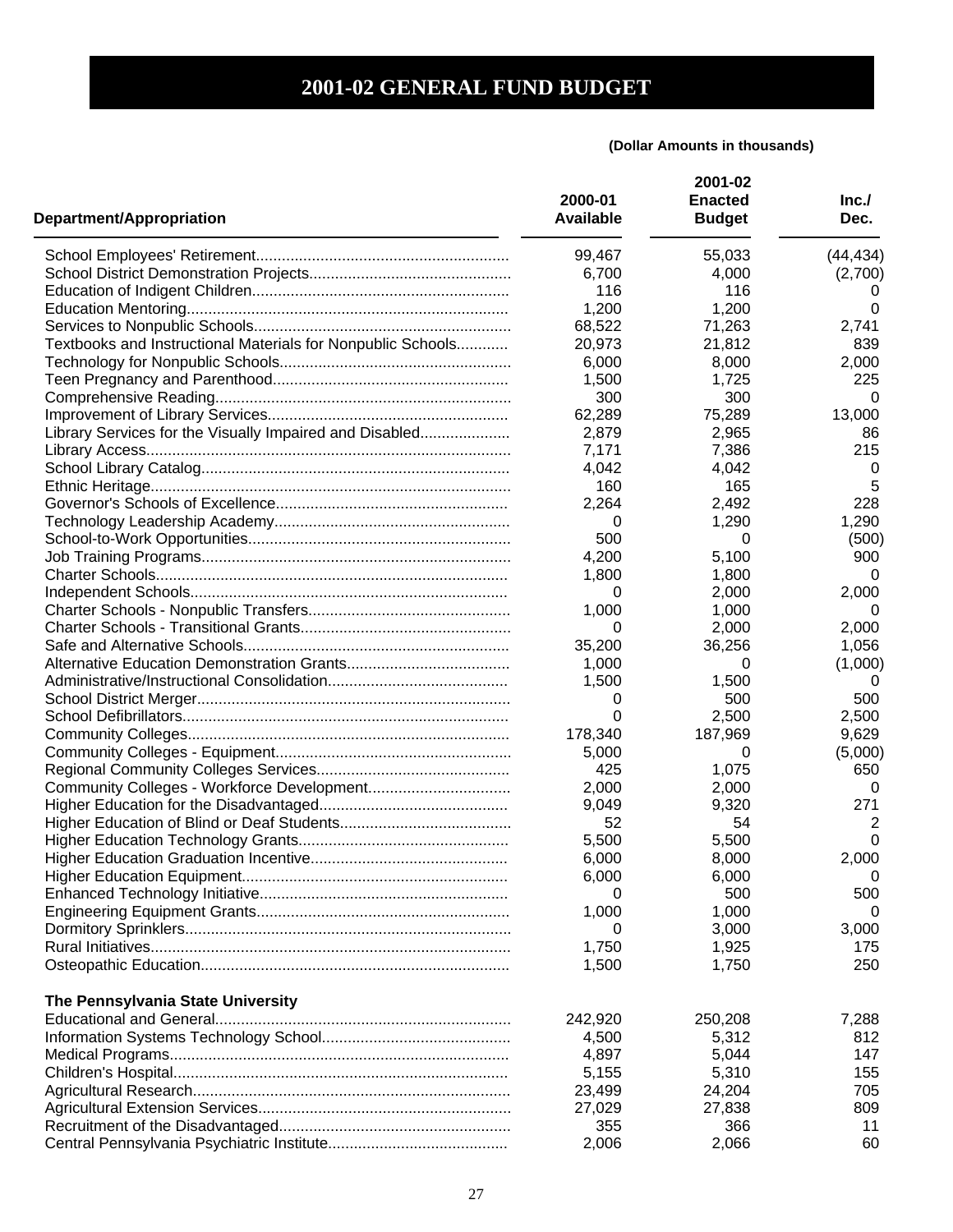| Department/Appropriation                            | 2000-01<br><b>Available</b>                                                          | 2001-02<br><b>Enacted</b><br><b>Budget</b>                                           | Inc.<br>Dec.                                               |
|-----------------------------------------------------|--------------------------------------------------------------------------------------|--------------------------------------------------------------------------------------|------------------------------------------------------------|
|                                                     | 14,558                                                                               | 12,935                                                                               | (1,623)                                                    |
| Pennsylvania College of Technology - Debt Service   | 1,530                                                                                | 1,530                                                                                |                                                            |
|                                                     | 500                                                                                  | 0                                                                                    | (500)                                                      |
|                                                     | 5,000                                                                                | 0                                                                                    | (5,000)                                                    |
|                                                     | 331,949                                                                              | 334,813                                                                              | 2,864                                                      |
| <b>University of Pittsburgh</b>                     |                                                                                      |                                                                                      |                                                            |
|                                                     | 149,760                                                                              | 151,560                                                                              | 1,800                                                      |
|                                                     | 6,903                                                                                | 6,903                                                                                |                                                            |
|                                                     | 1,140                                                                                | 1,140                                                                                | 0                                                          |
|                                                     | 355                                                                                  | 355                                                                                  | 0                                                          |
|                                                     | 8,513                                                                                | 8,513                                                                                | 0                                                          |
|                                                     | 549                                                                                  | 549                                                                                  | 0                                                          |
|                                                     | 277                                                                                  | 277                                                                                  | 0                                                          |
|                                                     | 913                                                                                  | 1,013                                                                                | 100                                                        |
|                                                     | 2,500                                                                                | 2,500                                                                                | 0                                                          |
|                                                     | 2,500                                                                                | 2,500                                                                                | 0                                                          |
|                                                     | 500                                                                                  | 500                                                                                  | 0                                                          |
|                                                     | 3,500                                                                                | 2,650                                                                                | (850)                                                      |
|                                                     | 177,410                                                                              | 178,460                                                                              | 1,050                                                      |
| <b>Temple University</b><br>Subtotal.               | 157,182<br>9,189<br>1,140<br>355<br>138<br>1,417<br>2,500<br>500<br>6,600<br>179.021 | 158,982<br>9,189<br>1,140<br>355<br>138<br>1,417<br>2,500<br>500<br>5,950<br>180,171 | 1,800<br>0<br>0<br>0<br>0<br>0<br>0<br>0<br>(650)<br>1,150 |
| <b>Lincoln University</b>                           |                                                                                      |                                                                                      |                                                            |
|                                                     | 10,704<br>355                                                                        | 10,762<br>355                                                                        | 58<br>0                                                    |
|                                                     | 321                                                                                  | 321                                                                                  | 0                                                          |
|                                                     | 262                                                                                  | 262                                                                                  | 0                                                          |
|                                                     | 1,300                                                                                | 1,242                                                                                | (58)                                                       |
|                                                     |                                                                                      |                                                                                      |                                                            |
|                                                     | 12,942                                                                               | 12,942                                                                               | 0                                                          |
| <b>Non-State Related Universities and Colleges</b>  |                                                                                      |                                                                                      |                                                            |
|                                                     | 6,959                                                                                | 7,168                                                                                | 209                                                        |
|                                                     | 938                                                                                  | 938                                                                                  | 0                                                          |
| University of Pennsylvania - Cardiovascular Studies | 882                                                                                  | 1,632                                                                                | 750                                                        |
| University of Pennsylvania - Medical Programs       | 4,034                                                                                | 4,034                                                                                | 0                                                          |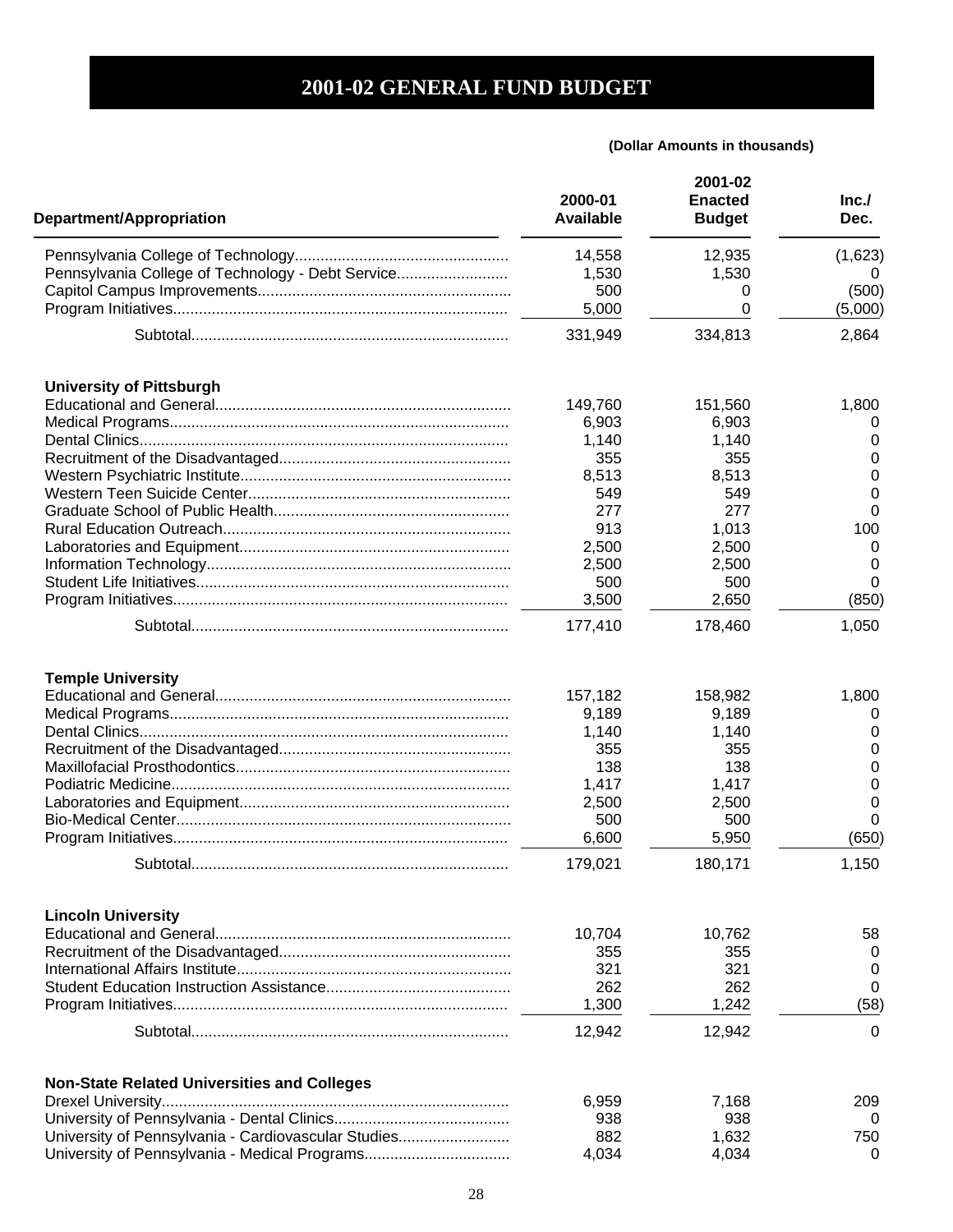| <b>Department/Appropriation</b>                              | 2000-01<br><b>Available</b> | 2001-02<br><b>Enacted</b><br><b>Budget</b> | Inc.<br>Dec.     |
|--------------------------------------------------------------|-----------------------------|--------------------------------------------|------------------|
| University of Pennsylvania - Veterinary Activities           | 34,783                      | 36,626                                     | 1,843            |
| MCP Hahnemann University - Medical Programs                  | 8,142                       | 8,142                                      | O                |
| MCP Hahnemann University - Operations & Maintenance          | 1,798                       | 1,798                                      | 0                |
| MCP Hahnemann University - Recruitment of the Disadvantaged  | 321                         | 321                                        | 0                |
| MCP Hahnemann University - Cardiovascular Studies            | 500                         | 0                                          | (500)            |
|                                                              | 4,000                       | 4,000                                      | 0                |
| Thomas Jefferson University - Doctor of Medicine Instruction | 5,869                       | 5,869                                      | 0                |
| Thomas Jefferson University - Operations & Maintenance       | 4,263                       | 4,263                                      | 0                |
|                                                              | 5,222                       | 5,722                                      | 500              |
|                                                              | 1,798                       | 1,598                                      | (200)            |
|                                                              | 1,243                       | 1,243                                      | 0                |
|                                                              | 80,752                      | 83,354                                     | 2,602            |
| <b>Non-State Related Institutions</b>                        | 1,754<br>95<br>202<br>73    | 1,754<br>95<br>202<br>73                   | 0<br>0<br>0<br>0 |
|                                                              | 2,124                       | 2,124                                      | $\Omega$         |
|                                                              | 7,569,785                   | 7,879,941                                  | 310,156          |
| <b>Environmental Protection</b>                              |                             |                                            |                  |
|                                                              | 19,891                      | 21,887                                     | 1,996            |
|                                                              | 2,000                       | 4,000                                      | 2,000            |
|                                                              | 41,734                      | 46,606                                     | 4,872            |
|                                                              | 3,342                       | 3,406                                      | 64               |
| Office of Pollution Prevention and Compliance Assistance     | 3,531                       | 3,780                                      | 249              |
|                                                              | 76,598                      | 76,902                                     | 304              |
|                                                              | 18,415                      | 9,000                                      | (9, 415)         |
|                                                              | 4,734                       | 4,899                                      | 165              |
|                                                              | 8,280                       | 8,242                                      | (38)             |
|                                                              | 1,425                       | 2,737                                      | 1,312            |
|                                                              | 1,200                       | 1,200                                      | $\Omega$         |
|                                                              | 1,950                       | 1,950                                      | 0                |
|                                                              | 5,000                       | 5,000                                      | $\Omega$         |
|                                                              | 48,700                      | 51,100                                     | 2,400            |
|                                                              |                             |                                            |                  |
|                                                              | 100,000                     | 100,000                                    | 0                |
|                                                              | 95<br>16                    | 95<br>16                                   |                  |
|                                                              |                             |                                            | 0                |
|                                                              | 654                         | 675                                        | 21               |
|                                                              | 41                          | 42                                         |                  |
|                                                              | 1,049                       | 1,089                                      | 40               |
|                                                              | 165                         | 165                                        | 0                |
|                                                              | 265                         | 340                                        | 75               |
|                                                              | 3,100                       | 3,100                                      | 0                |
|                                                              | 25                          | 27<br>58                                   | 2                |
|                                                              | 58                          |                                            | 0                |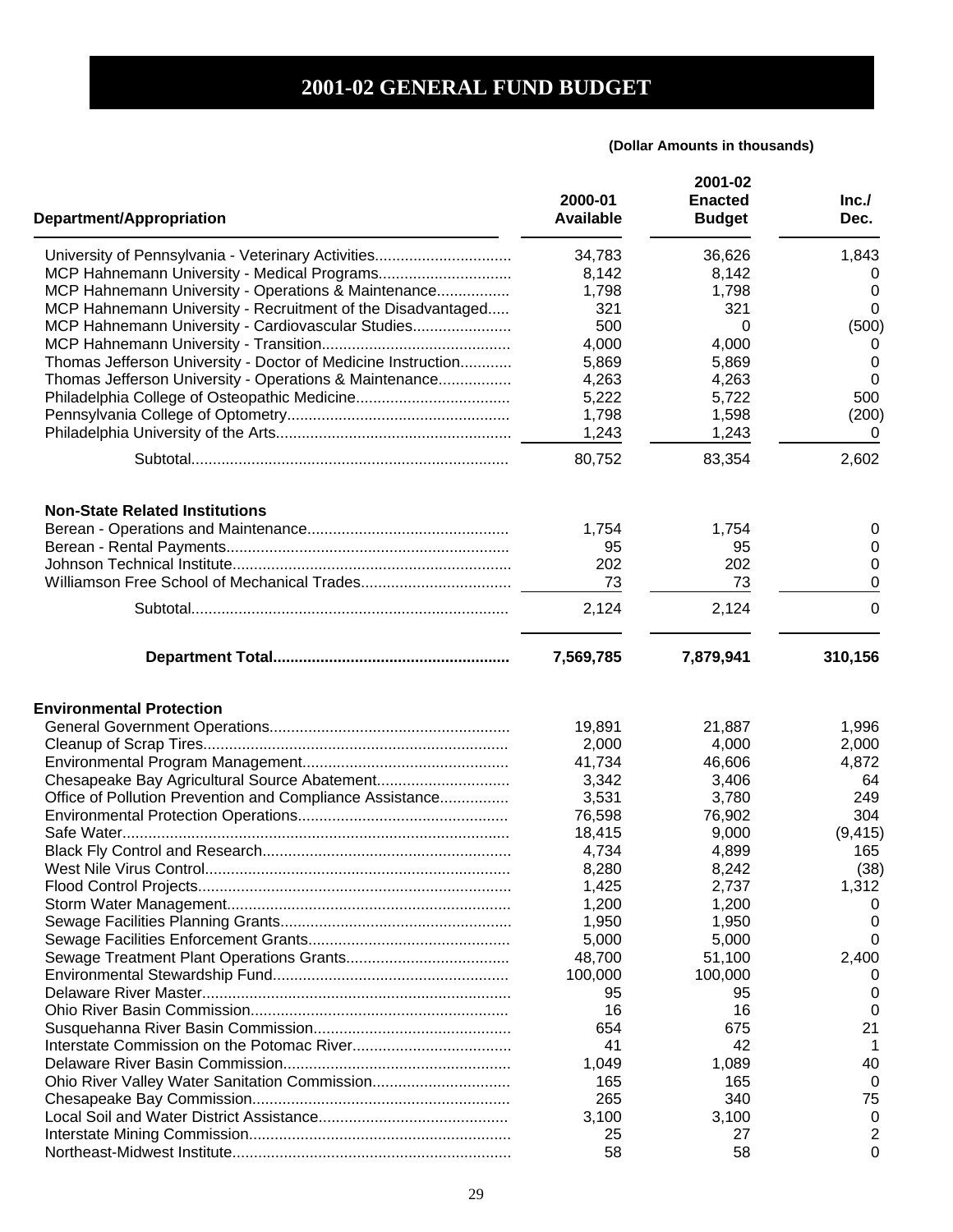| Department/Appropriation                             | 2000-01<br><b>Available</b> | 2001-02<br><b>Enacted</b><br><b>Budget</b> | Inc.<br>Dec. |
|------------------------------------------------------|-----------------------------|--------------------------------------------|--------------|
|                                                      | 2,000                       | 0                                          | (2,000)      |
|                                                      | 300                         | 0                                          | (300)        |
|                                                      | 400                         | 400                                        | 0            |
|                                                      | 0                           | 7,000                                      | 7,000        |
|                                                      | 0                           | 250                                        | 250          |
|                                                      | 0                           | 113                                        | 113          |
|                                                      | 344,968                     | 354,079                                    | 9,111        |
| <b>General Services</b>                              |                             |                                            |              |
|                                                      | 61,899                      | 64,707                                     | 2,808        |
|                                                      | 1,200                       | 1,000                                      | (200)        |
|                                                      | 7,357                       | 7,635                                      | 278          |
|                                                      | 6,661                       | 6,667                                      |              |
|                                                      |                             |                                            | 6            |
|                                                      | 14,649                      | 15,489                                     | 840          |
|                                                      | 10,157                      | 10,276                                     | 119          |
|                                                      | 197                         | 0                                          | (197)        |
|                                                      | 450                         | 445                                        | (5)          |
|                                                      | 1,783                       | 1,766                                      | (17)         |
|                                                      | 505                         | 91                                         | (414)        |
|                                                      | 990                         | 1,020                                      | 30           |
|                                                      | 105,848                     | 109,096                                    | 3,248        |
| <b>Health</b>                                        |                             |                                            |              |
|                                                      | 28,138                      | 29,353                                     | 1,215        |
|                                                      | 120                         | 120                                        | 0            |
|                                                      | 461                         | 461                                        | 0            |
|                                                      | 12,878                      | 14,979                                     | 2,101        |
|                                                      | 5,978                       | 9,427                                      | 3,449        |
|                                                      |                             |                                            |              |
|                                                      | 4,129                       | 4,213                                      | 84<br>2,339  |
|                                                      | 18,335                      | 20,674                                     |              |
|                                                      | 200                         | 200                                        | O            |
| Sexually Transmitted Disease Screening and Treatment | 1,177                       | 2,011                                      | 834          |
|                                                      | 4,000                       | 4,000                                      | 0            |
|                                                      | 4,598                       | 5,060                                      | 462          |
|                                                      | 3,595                       | 3,890                                      | 295          |
|                                                      | 6,528                       | 7,159                                      | 631          |
|                                                      | 2,000                       | 2,000                                      | $\Omega$     |
|                                                      | 40,464                      | 38,964                                     | (1,500)      |
|                                                      | 26,147                      | 27,171                                     | 1,024        |
|                                                      | 7,305                       | 7,262                                      | (43)         |
|                                                      | 3,905                       | 3,905                                      | 0            |
|                                                      | 250                         | 0                                          | (250)        |
|                                                      | 39,589                      | 41,078                                     | 1,489        |
|                                                      | 1,009                       | 1,009                                      | 0            |
|                                                      | 8,255                       | 8,255                                      | 0            |
|                                                      | 1,732                       | 1,732                                      | 0            |
|                                                      | 721                         | 721                                        | 0            |
|                                                      | 198                         | 198                                        | 0            |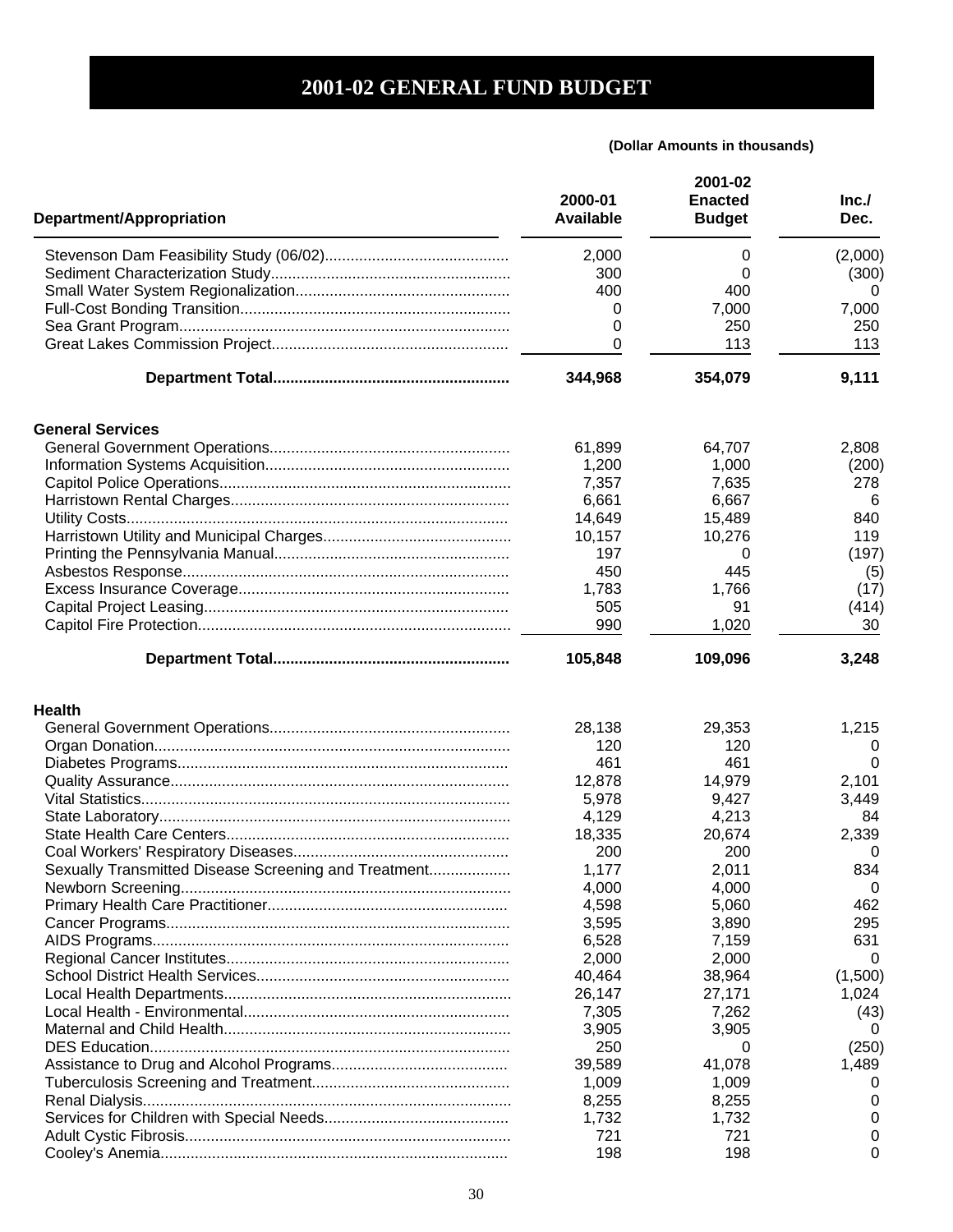| <b>Department/Appropriation</b>                                                                                           | 2000-01<br><b>Available</b> | 2001-02<br><b>Enacted</b><br><b>Budget</b> | Inc.<br>Dec. |
|---------------------------------------------------------------------------------------------------------------------------|-----------------------------|--------------------------------------------|--------------|
|                                                                                                                           | 0                           | 250                                        | 250          |
|                                                                                                                           | 1,594                       | 1,672                                      | 78           |
|                                                                                                                           | 0                           | 100                                        | 100          |
|                                                                                                                           | 1,503                       | 1,703                                      | 200          |
|                                                                                                                           | 300                         | 300                                        | 0            |
|                                                                                                                           | 1,750                       | 1,250                                      | (500)        |
|                                                                                                                           | 300                         | 350                                        | 50           |
|                                                                                                                           | 350                         | 400                                        | 50           |
|                                                                                                                           | 450                         | 500                                        | 50           |
|                                                                                                                           | 220                         | 220                                        | 0            |
|                                                                                                                           | 4,750                       | 4,100                                      | (650)        |
|                                                                                                                           | 100                         | 100                                        | 0            |
|                                                                                                                           | 1,300                       | 2,000                                      | 700          |
|                                                                                                                           | 750                         | 1,000                                      | 250          |
|                                                                                                                           | 100                         | 200                                        | 100          |
|                                                                                                                           | 0                           | 25,736                                     | 25,736       |
|                                                                                                                           | 860                         | 860                                        | 0            |
| The Wistar Institute - Research: Operation and Maintenance                                                                | 237                         | 237                                        | 0            |
| The Wistar Institute - Research: AIDS Research                                                                            | 102                         | 102                                        | 0            |
|                                                                                                                           | 143                         | 143                                        | 0            |
|                                                                                                                           | 132                         | 132                                        | 0            |
|                                                                                                                           | 56                          | 56                                         | 0            |
|                                                                                                                           | 56                          | 56                                         | 0            |
|                                                                                                                           | 56                          | 56                                         | 0            |
|                                                                                                                           | 462                         | 462                                        | 0            |
|                                                                                                                           | 970                         | 970                                        | 0            |
|                                                                                                                           | 500                         | 500                                        | 0            |
|                                                                                                                           |                             | 791                                        | 0            |
| MCP Hahnemann University-Pediatric Outpatient and Inpatient<br>MCP Hahnemann University-Med-Handicapped Children's Clinic | 791<br>166                  | 166                                        | 0            |
|                                                                                                                           | 239,710                     | 278,254                                    | 38,544       |
| <b>Insurance</b>                                                                                                          |                             |                                            |              |
|                                                                                                                           | 18,847                      | 19,382                                     | 535          |
|                                                                                                                           | 1,504                       | 2,340                                      | 836          |
|                                                                                                                           | 35,000                      | 34,650                                     | (350)        |
|                                                                                                                           | 1,087                       | 851                                        | (236)        |
|                                                                                                                           | 56,438                      | 57,223                                     | 785          |
| <b>Labor and Industry</b>                                                                                                 |                             |                                            |              |
|                                                                                                                           | 22,080                      | 19,620                                     | (2,460)      |
|                                                                                                                           | 11,576                      | 11,688                                     | 112          |
|                                                                                                                           | 500                         | 500                                        | 0            |
|                                                                                                                           | 1,389                       | 1,417                                      | 28           |
|                                                                                                                           | 6,352                       | 6,288                                      | (64)         |
|                                                                                                                           | 0                           | 887                                        | 887          |
|                                                                                                                           | 3,473                       | 3,210                                      | (263)        |
|                                                                                                                           | 2,060                       | 4,000                                      | 1,940        |
|                                                                                                                           | 1,030                       | 1,061                                      | 31           |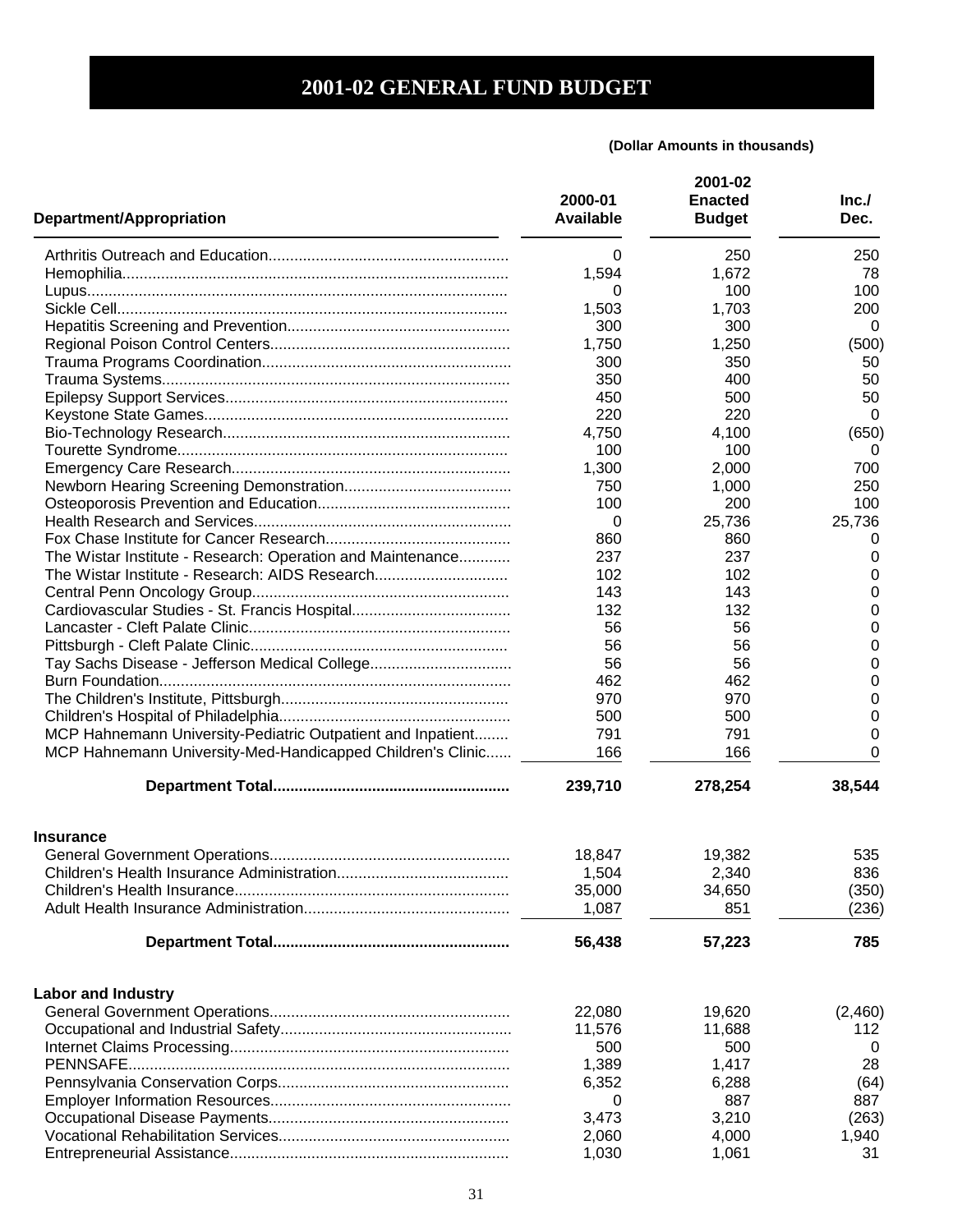| Department/Appropriation                          | 2000-01<br><b>Available</b> | 2001-02<br><b>Enacted</b><br><b>Budget</b> | Inc.<br>Dec. |
|---------------------------------------------------|-----------------------------|--------------------------------------------|--------------|
|                                                   | 35,148                      | 36,202                                     | 1,054        |
|                                                   | 1,050                       | 1,155                                      | 105          |
|                                                   | 1,218                       | 1,600                                      | 382          |
|                                                   | 330                         | 300                                        | (30)         |
|                                                   | 2,500                       | 2,500                                      | 0            |
|                                                   | 809                         | 890                                        | 81           |
|                                                   | 662                         | 2,500                                      | 1,838        |
|                                                   | 18,220                      | 16,914                                     | (1, 306)     |
|                                                   | 124                         | 128                                        | 4            |
|                                                   | 108,521                     | 110,860                                    | 2,339        |
| <b>Military and Veterans Affairs</b>              |                             |                                            |              |
|                                                   | 16,360                      | 19,201                                     | 2,841        |
|                                                   | 40                          | 40                                         | $\theta$     |
|                                                   | 20                          | 6                                          | (14)         |
|                                                   | 2,000                       | 500                                        | (1,500)      |
|                                                   | 1,250                       | 1,485                                      | 235          |
|                                                   | 62                          | 62                                         | 0            |
|                                                   | 100                         | 100                                        | 0            |
|                                                   | 0                           | 250                                        | 250          |
|                                                   | 5,770                       | 6,467                                      | 697          |
|                                                   | 19,558                      | 20,362                                     | 804          |
|                                                   | 11,832                      | 11,937                                     | 105          |
|                                                   | 7,250                       | 7,609                                      | 359          |
|                                                   | 7,107                       | 7,970                                      | 863          |
|                                                   | 0                           | 6,188                                      | 6,188        |
|                                                   | 7,344                       | 7,542                                      | 198          |
|                                                   | 190                         | 190                                        | 0            |
|                                                   | 5,482                       | 6,000                                      | 518          |
|                                                   | 1,230                       | 1,230                                      | 0            |
|                                                   | 235                         | 235                                        | 0            |
|                                                   | 415                         | 415                                        | 0            |
|                                                   | 5                           | 5                                          | 0            |
|                                                   | 25                          | 75                                         | 50           |
|                                                   | 300                         | 300                                        | 0            |
|                                                   | 86,575                      | 98,169                                     | 11,594       |
| <b>Public Welfare</b>                             |                             |                                            |              |
|                                                   | 53,236                      | 55,626                                     | 2,390        |
|                                                   | 32,502                      | 45,395                                     | 12,893       |
|                                                   | 45,664                      | 48,115                                     | 2,451        |
|                                                   | 258,670                     | 253,993                                    | (4,677)      |
|                                                   | 19,716                      | 19,949                                     | 233          |
|                                                   | 72,644                      | 73,098                                     | 454          |
| Youth Development Institutions and Forestry Camps | 65,663                      | 65,114                                     | (549)        |
|                                                   | 597,074                     | 624,575                                    | 27,501       |
|                                                   | 119,007                     | 113,921                                    | (5,086)      |
|                                                   | 295,887                     | 256,618                                    | (39, 269)    |
|                                                   |                             |                                            |              |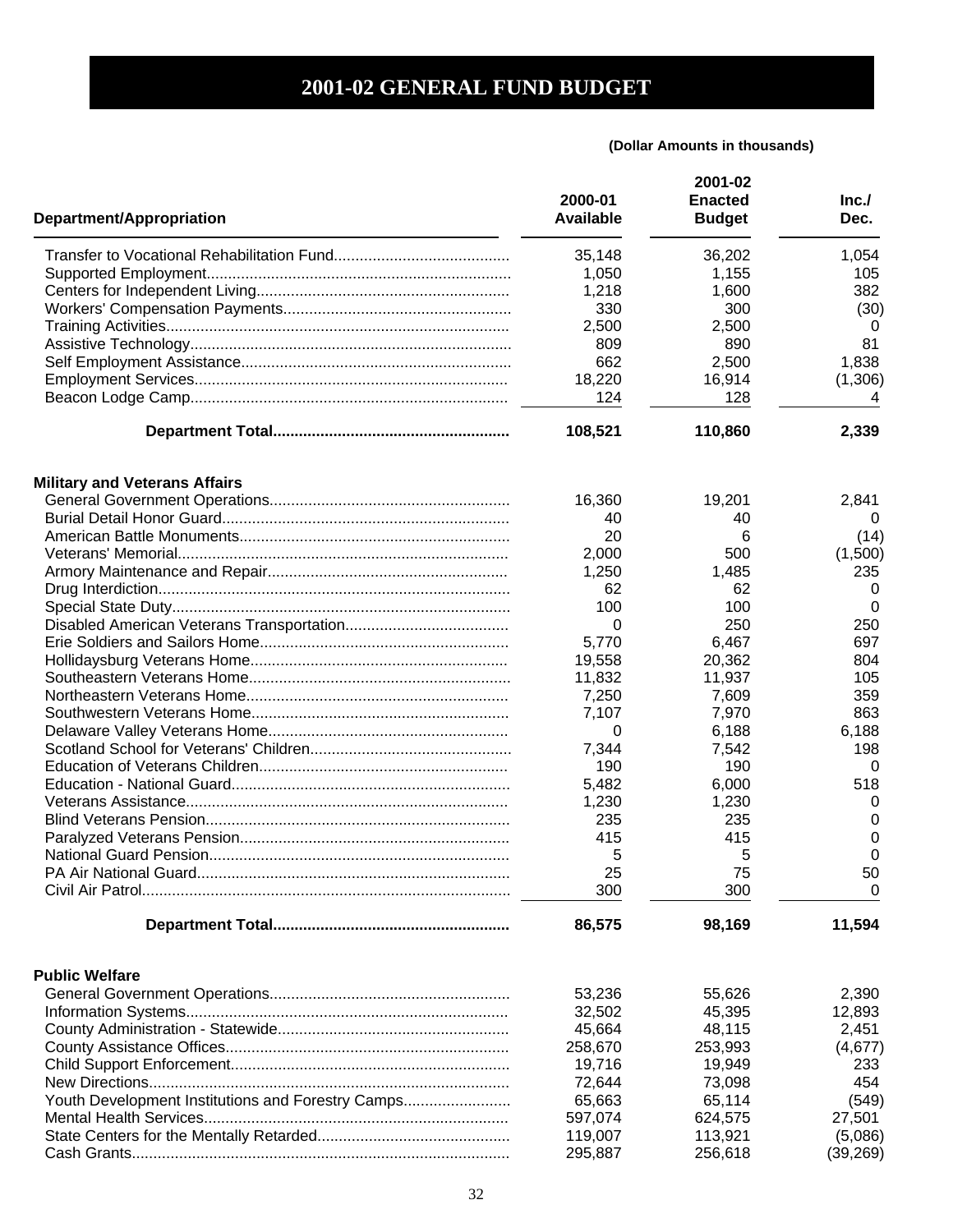| <b>Department/Appropriation</b>                        | 2000-01<br><b>Available</b> | 2001-02<br><b>Enacted</b><br><b>Budget</b> | Inc.<br>Dec. |
|--------------------------------------------------------|-----------------------------|--------------------------------------------|--------------|
| Supplemental Grants - Aged, Blind and Disabled         | 129,852                     | 144,294                                    | 14,442       |
|                                                        | 668,586                     | 563,623                                    | (104, 963)   |
|                                                        | 418,707                     | 381,085                                    | (37, 622)    |
|                                                        | 1,487,944                   | 1,732,489                                  | 244,545      |
|                                                        | 722,565                     | 592,218                                    | (130, 347)   |
|                                                        | 24,863                      | 31,148                                     | 6,285        |
|                                                        | 8,516                       | 8,686                                      | 170          |
|                                                        | 9,365                       | 9,365                                      | 0            |
|                                                        | 3,706                       | 5,141                                      | 1,435        |
|                                                        | 46,970                      | 47,909                                     | 939          |
|                                                        | 3,500                       | 3,500                                      | 0            |
|                                                        | 400                         | 0                                          | (400)        |
|                                                        |                             |                                            |              |
| Intermediate Care Facilities - Mentally Retarded       | 107,654                     | 104,809                                    | (2,845)      |
|                                                        | 575,178                     | 647,227                                    | 72,049       |
|                                                        | 54,503                      | 58,154                                     | 3,651        |
|                                                        | 3,052                       | 3,102                                      | 50           |
|                                                        | 469                         | 402                                        | (67)         |
|                                                        | 470,212                     | 559,997                                    | 89,785       |
|                                                        | 3,184                       | 3,248                                      | 64           |
|                                                        | 59,683                      | 59,683                                     | 0            |
|                                                        | 11,678                      | 11,912                                     | 234          |
|                                                        | 5,843                       | 6,067                                      | 224          |
|                                                        | 1,545                       | 1,575                                      | 30           |
|                                                        | 36,081                      | 36,803                                     | 722          |
|                                                        | 2,549                       | 2,600                                      | 51           |
|                                                        | 23,737                      | 24,212                                     | 475          |
|                                                        | 9,983                       | 11,721                                     | 1,738        |
|                                                        | 23,300                      | 24,566                                     | 1,266        |
|                                                        | 0                           | 2,500                                      | 2,500        |
|                                                        | 19,550                      | 19,550                                     | 0            |
|                                                        | 160                         | 160                                        | $\Omega$     |
|                                                        | 6,493,398                   | 6,654,150                                  | 160,752      |
| Revenue                                                |                             |                                            |              |
|                                                        | 136,978                     | 138,415                                    | 1,437        |
|                                                        | 46,544                      | 46,840                                     | 296          |
| Commissions - Inheritance & Realty Transfer Taxes (EA) | 6,996                       | 6,989                                      | (7)          |
|                                                        | 60,073                      | 48,000                                     | (12, 073)    |
|                                                        | 250,591                     | 240,244                                    | (10, 347)    |
| <b>State</b>                                           |                             |                                            |              |
|                                                        | 4,093                       | 6,284                                      | 2,191        |
|                                                        | 951                         | 9,328                                      | 8,377        |
|                                                        | 600                         | 600                                        | 0            |
|                                                        | 10                          | 0                                          | (10)         |
|                                                        | 20                          | 8                                          | (12)         |
|                                                        | 250                         | 0                                          | (250)        |
|                                                        | 52                          | 400                                        | 348          |
|                                                        |                             |                                            |              |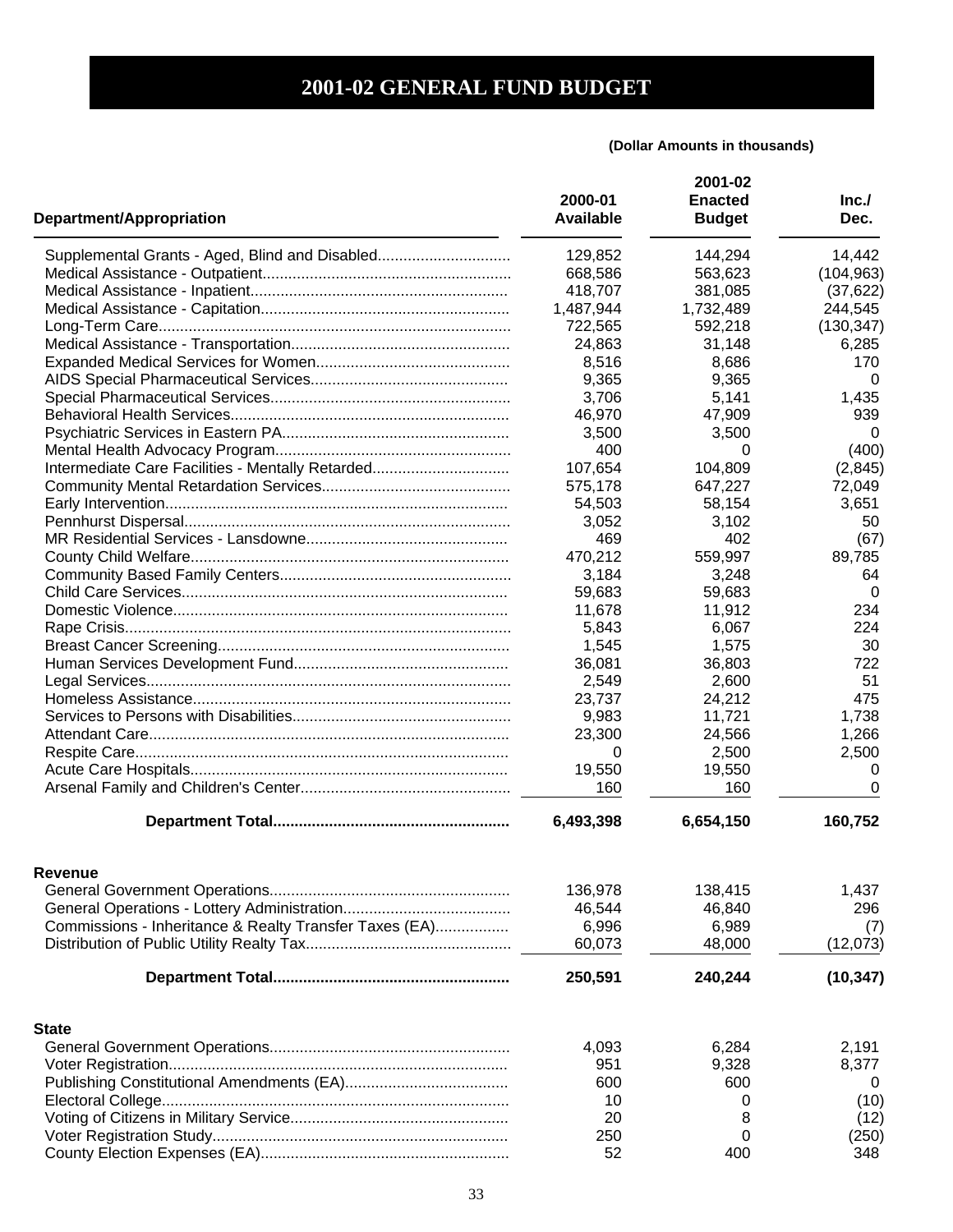| Department/Appropriation                            | 2000-01<br><b>Available</b> | 2001-02<br><b>Enacted</b><br><b>Budget</b> | Inc.<br>Dec. |
|-----------------------------------------------------|-----------------------------|--------------------------------------------|--------------|
|                                                     | 5,976                       | 16,620                                     | 10,644       |
| <b>Transportation</b>                               |                             |                                            |              |
|                                                     | 1,985                       | 2,031                                      | 46           |
|                                                     | 442                         | 455                                        | 13           |
|                                                     | 1,911                       | 1,948                                      | 37           |
|                                                     | 2,255                       | 2,334                                      | 79           |
| Relocation of Transportation and Safety Operations  | 174                         | 0                                          | (174)        |
|                                                     | 960                         | 989                                        | 29           |
|                                                     | 100                         | 103                                        | 3            |
|                                                     | 0                           | 124                                        | 124          |
|                                                     | 270,019                     | 270,019                                    | 0            |
|                                                     | 2,000                       | 2,000                                      | 0            |
|                                                     | 25,090                      | 21,590                                     | (3,500)      |
|                                                     | 2,139                       | 2,203                                      | 64           |
|                                                     | 1,750                       | 0                                          | (1,750)      |
|                                                     | 8,500                       | 8,500                                      | O            |
|                                                     | 317,325                     | 312,296                                    | (5,029)      |
| <b>State Police</b>                                 |                             |                                            |              |
|                                                     | 138,794                     | 143,993                                    | 5,199        |
|                                                     | 10,138                      | 15,883                                     | 5,745        |
|                                                     | 4,368                       | 5,106                                      | 738          |
| Patrol Vehicles                                     | 2,880                       | 2,820                                      | (60)         |
|                                                     | 529                         | 637                                        | 108          |
|                                                     | 2,181                       | 2,246                                      | 65           |
|                                                     |                             |                                            |              |
|                                                     | 158,890                     | 170,685                                    | 11,795       |
| <b>Civil Service Commission</b>                     |                             |                                            |              |
|                                                     | 1                           | 1                                          | 0            |
| <b>Emergency Management Agency</b>                  |                             |                                            |              |
|                                                     | 6,189                       | 7,575                                      | 1,386        |
|                                                     | 2,720                       | 3,108                                      | 388          |
|                                                     | 1,982                       | 2,030                                      | 48           |
| May-June 1998 Storm Disaster-Hazard Mitigation      | 200                         | 0                                          | (200)        |
|                                                     | 10                          | 10                                         | 0            |
|                                                     | 200                         | 0                                          | (200)        |
|                                                     | 25,000                      | 0                                          | (25,000)     |
|                                                     | 100                         | 100                                        |              |
| Hepatitis C Screening/Prevention Emergency Response | 2,000                       | 0                                          | (2,000)      |
|                                                     | 1,000                       | 1,000                                      |              |
|                                                     | 39,401                      | 13,823                                     | (25, 578)    |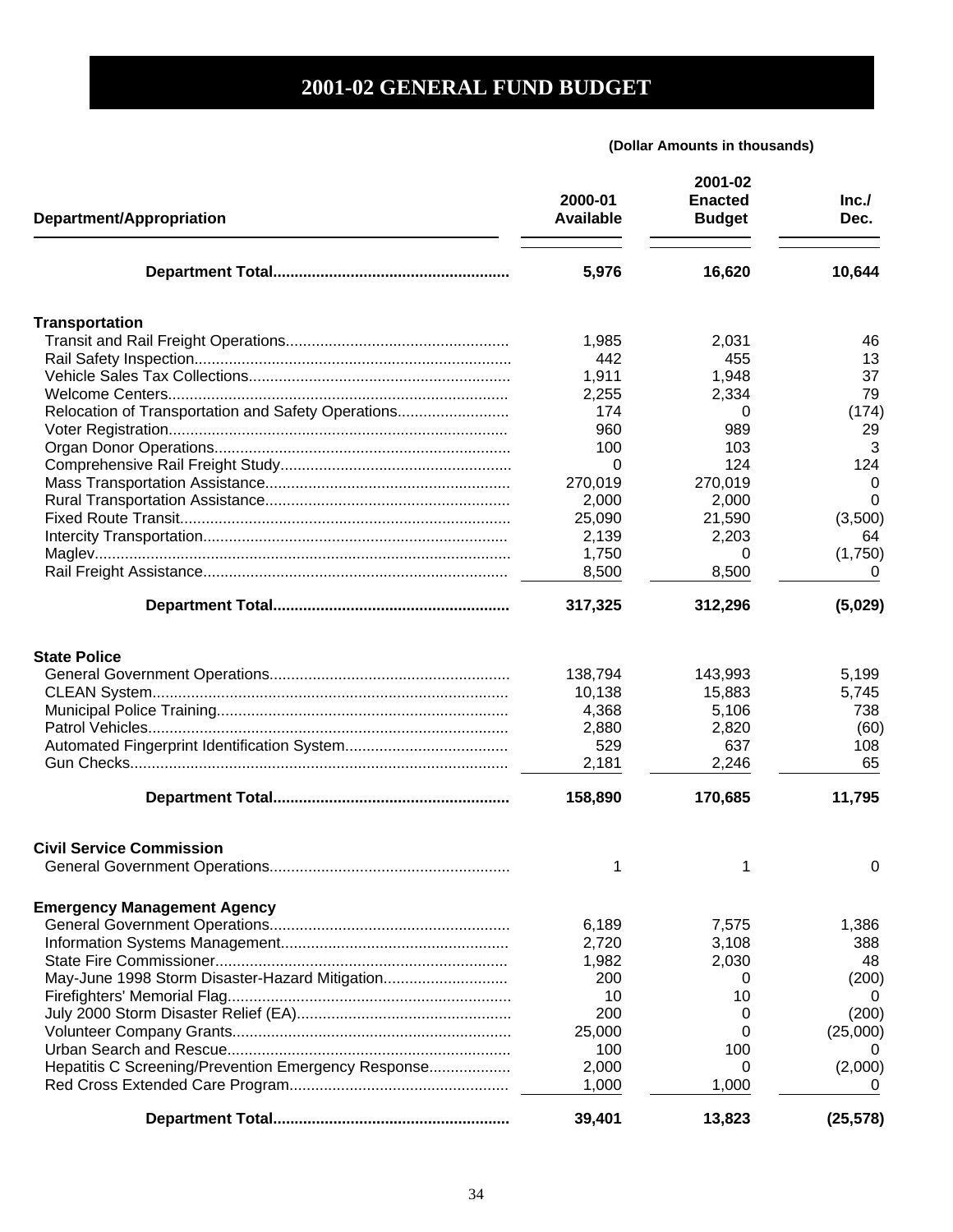| Department/Appropriation                             | 2000-01<br><b>Available</b> | 2001-02<br><b>Enacted</b><br><b>Budget</b> | Inc.<br>Dec. |
|------------------------------------------------------|-----------------------------|--------------------------------------------|--------------|
| <b>Fish and Boat Commission</b>                      |                             |                                            |              |
|                                                      | 11                          | 11                                         | 0            |
| <b>Game Commission</b>                               |                             |                                            |              |
|                                                      | 80                          | 0                                          | (80)         |
| <b>State System of Higher Education</b>              |                             |                                            |              |
|                                                      | 450,763                     | 452,763                                    | 2,000        |
|                                                      | 356                         | 356                                        | 0            |
|                                                      | 222                         | 222                                        | 0            |
|                                                      | 1,197                       | 1,197                                      | 0            |
|                                                      | 19,283                      | 17,283                                     | (2,000)      |
|                                                      | 471,821                     | 471,821                                    | 0            |
| <b>Higher Education Assistance Agency</b>            |                             |                                            |              |
|                                                      | 314,102                     | 336,089                                    | 21,987       |
|                                                      | 11,197                      | 12,827                                     | 1,630        |
|                                                      | 41,349                      | 42,589                                     | 1,240        |
| Horace Mann Bond-Leslie Pinckney Hill Scholarship    | 750                         | 750                                        | 0            |
|                                                      | 238                         | 284                                        | 46           |
|                                                      |                             |                                            |              |
|                                                      | 100                         | 100                                        | 0            |
|                                                      | 16,534                      | 8,200                                      | (8, 334)     |
| SciTech and Technology Scholarships - Administration | 661                         | 661                                        | 0            |
|                                                      | 1,050                       | 1,575                                      | 525          |
|                                                      | 385,981                     | 403,075                                    | 17,094       |
| <b>Historical and Museum Commission</b>              |                             |                                            |              |
|                                                      | 22,377                      | 23,730                                     | 1,353        |
|                                                      | 2,000                       | 1,980                                      | (20)         |
|                                                      | 4,450                       | 4,450                                      | 0            |
|                                                      | 1,000                       | 0                                          | (1,000)      |
|                                                      | 500                         | 525                                        | 25           |
|                                                      | 0                           | 500                                        | 500          |
|                                                      | 241                         | 248                                        | 7            |
|                                                      | 241                         | 248                                        | 7            |
|                                                      | 241                         | 248                                        | 7            |
|                                                      | 728                         | 750                                        | 22           |
|                                                      | 447                         | 460                                        | 13           |
| Academy of Natural Sciences Outreach & Education     | 0                           | 100                                        | 100          |
|                                                      | 341                         | 351                                        | 10           |
|                                                      | 44                          | 45                                         |              |
|                                                      | 185                         | 191                                        | 6            |
|                                                      | 133                         | 137                                        | 4            |
|                                                      | 32,928                      | 33,963                                     | 1,035        |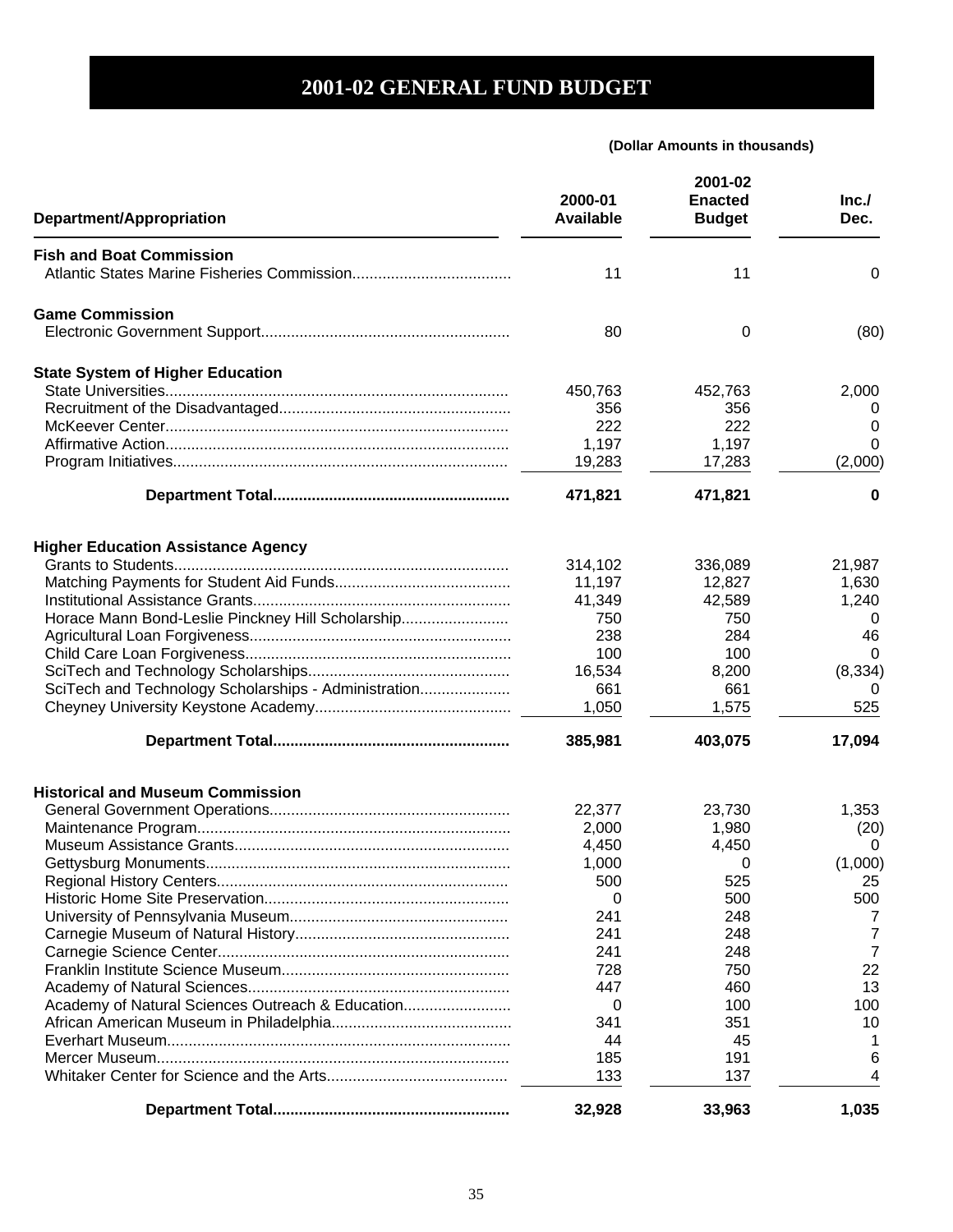| Department/Appropriation                         | 2000-01<br><b>Available</b> | 2001-02<br><b>Enacted</b><br><b>Budget</b> | Inc.<br>Dec. |
|--------------------------------------------------|-----------------------------|--------------------------------------------|--------------|
| <b>Environmental Hearing Board</b>               |                             |                                            |              |
|                                                  | 1,681                       | 1,798                                      | 117          |
| <b>Probation and Parole</b>                      |                             |                                            |              |
|                                                  | 70,022                      | 78,623                                     | 8,601        |
|                                                  | 2,132                       | 2,799                                      | 667          |
|                                                  | 238                         | 278                                        | 40           |
|                                                  | 18,911                      | 19,970                                     | 1,059        |
|                                                  | 91,303                      | 101,670                                    | 10,367       |
| <b>Public Television Network</b>                 |                             |                                            |              |
|                                                  | 3,100                       | 5,267                                      | 2,167        |
|                                                  | 5,770                       | 0                                          | (5,770)      |
|                                                  | 6,546                       | 7,796                                      | 1,250        |
|                                                  |                             |                                            |              |
|                                                  | 15,416                      | 13,063                                     | (2, 353)     |
| <b>Securities Commission</b>                     |                             |                                            |              |
|                                                  | 2,199                       | 2,233                                      | 34           |
| <b>State Employees' Retirement System</b>        |                             |                                            |              |
|                                                  | 10                          | 0                                          | (10)         |
|                                                  | 11,000                      | 0                                          | (11,000)     |
|                                                  | 11,010                      | 0                                          | (11, 010)    |
| <b>Tax Equalization Board</b>                    |                             |                                            |              |
|                                                  | 1,349                       | 1,388                                      | 39           |
| Legislature                                      |                             |                                            |              |
| <b>Legislative Miscellaneous and Commissions</b> |                             |                                            |              |
|                                                  | 3,808                       | 3,922                                      | 114          |
|                                                  | 1,623                       | 1,692                                      | 69           |
|                                                  | 5,431                       | 5,614                                      | 183          |
| <b>Senate</b>                                    |                             |                                            |              |
|                                                  | 4,560                       | 4,560                                      | 0            |
|                                                  | 290                         | 290                                        | 0            |
|                                                  | 4,800                       | 4,800                                      | 0            |
|                                                  | 7,236                       | 7,236                                      | 0            |
|                                                  | 200                         | 200                                        | 0            |
|                                                  | 2,700                       | 2,700                                      | 0            |
|                                                  | 1,400                       | 1,400                                      | 0            |
|                                                  | 5                           | 5                                          | 0            |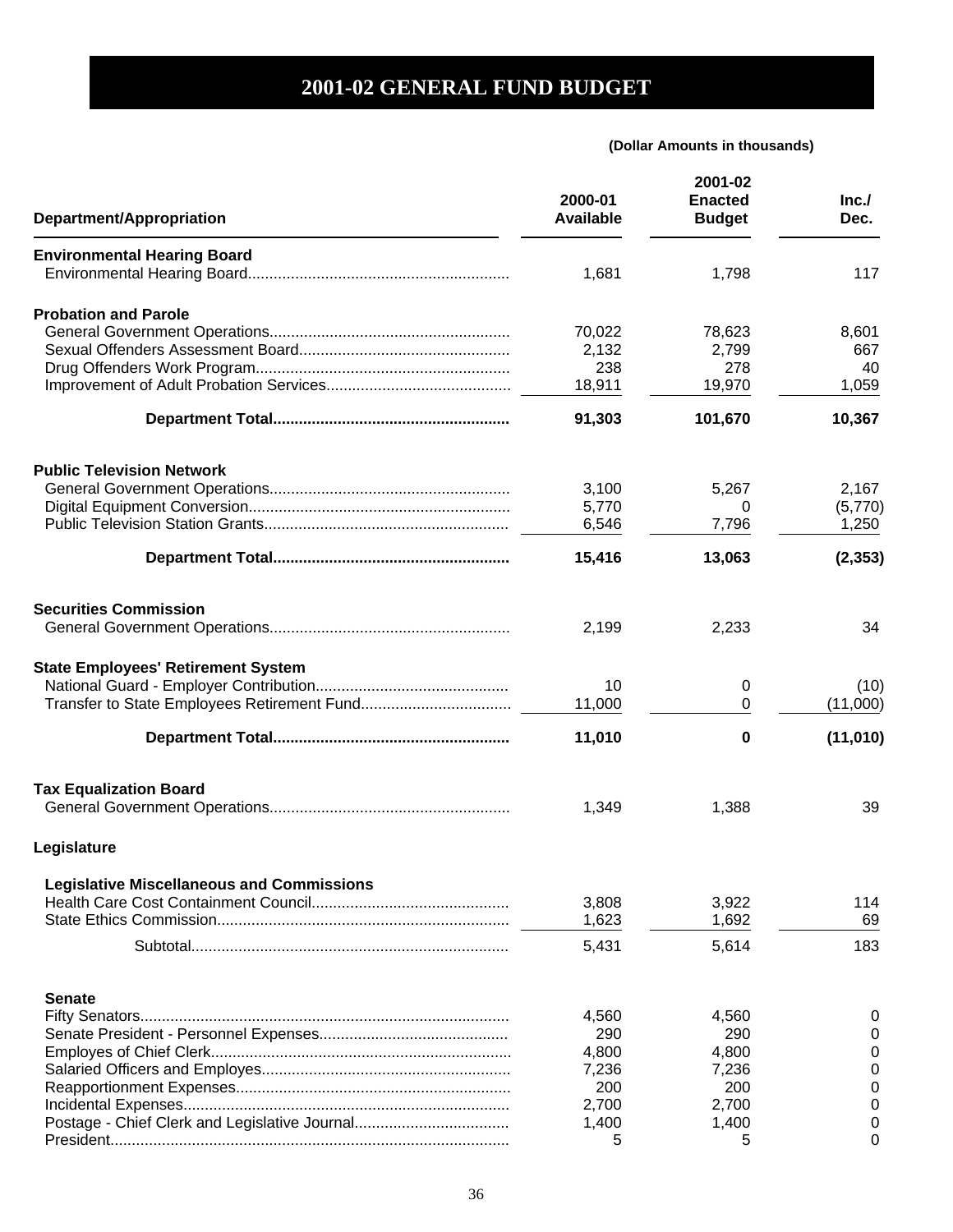| <b>Department/Appropriation</b>                  | 2000-01<br><b>Available</b> | 2001-02<br><b>Enacted</b><br><b>Budget</b> | Inc.<br>Dec. |
|--------------------------------------------------|-----------------------------|--------------------------------------------|--------------|
|                                                  | 20                          | 20                                         | 0            |
|                                                  | 7                           | 7                                          | 0            |
|                                                  | 7                           | 7                                          | 0            |
|                                                  | 6                           | 6                                          | 0            |
|                                                  | 6                           | 6                                          | 0            |
|                                                  | 3                           | 3                                          | 0            |
|                                                  | 3                           | 3                                          | 0            |
|                                                  | 3                           | 3                                          | 0            |
|                                                  | 3                           | 3                                          | 0            |
|                                                  |                             |                                            |              |
|                                                  | 6                           | 6                                          | 0            |
|                                                  | 6                           | 6                                          | 0            |
|                                                  | 2                           | 2                                          | 0            |
|                                                  | 2                           | 2                                          | 0            |
|                                                  | 2                           | 2                                          | 0            |
|                                                  | $\overline{2}$              | 2                                          | 0            |
|                                                  | 575                         | 1,149                                      | 574          |
|                                                  | 7,625                       | 7,077                                      | (548)        |
|                                                  | 4,532                       | 4,532                                      | 0            |
|                                                  | 4,532                       | 4,532                                      | 0            |
|                                                  | 3,126                       | 3,400                                      | 274          |
|                                                  | 3,126                       | 3,400                                      | 274          |
|                                                  | 8,947                       | 9,170                                      | 223          |
|                                                  | 8,947                       | 9,170                                      | 223          |
|                                                  | 5,678                       | 5,678                                      | 0            |
|                                                  | 5,678                       | 5,678                                      | 0            |
|                                                  | 24                          | 24                                         | 0            |
|                                                  | 74,059                      | 75,079                                     | 1,020        |
| <b>House of Representatives</b>                  |                             |                                            |              |
| Members' Salaries, Speaker's Extra Compensation  | 18,118                      | 18,662                                     | 544          |
|                                                  | 9,820                       | 10,115                                     | 295          |
|                                                  | 9,820                       | 10,115                                     | 295          |
|                                                  | 845                         | 871                                        | 26           |
| Bi-Partisan Committee, Chief Clerk, Comptroller  | 7,501                       | 7,727                                      | 226          |
|                                                  | 200                         | 200                                        | 0            |
| Mileage - Representatives, Officers and Employes | 200                         | 200                                        |              |
|                                                  | 1,500                       | 1,500                                      |              |
|                                                  | 20                          | 20                                         |              |
|                                                  | 643                         | 643                                        |              |
|                                                  |                             |                                            |              |
|                                                  |                             |                                            |              |
|                                                  |                             | 6                                          |              |
|                                                  |                             | 6                                          |              |
|                                                  |                             | 3                                          |              |
|                                                  |                             |                                            |              |
|                                                  |                             | 3                                          |              |
|                                                  |                             |                                            |              |
|                                                  |                             |                                            |              |
|                                                  |                             | 6                                          |              |
|                                                  | 6                           | 6                                          |              |
|                                                  |                             | 2                                          | O            |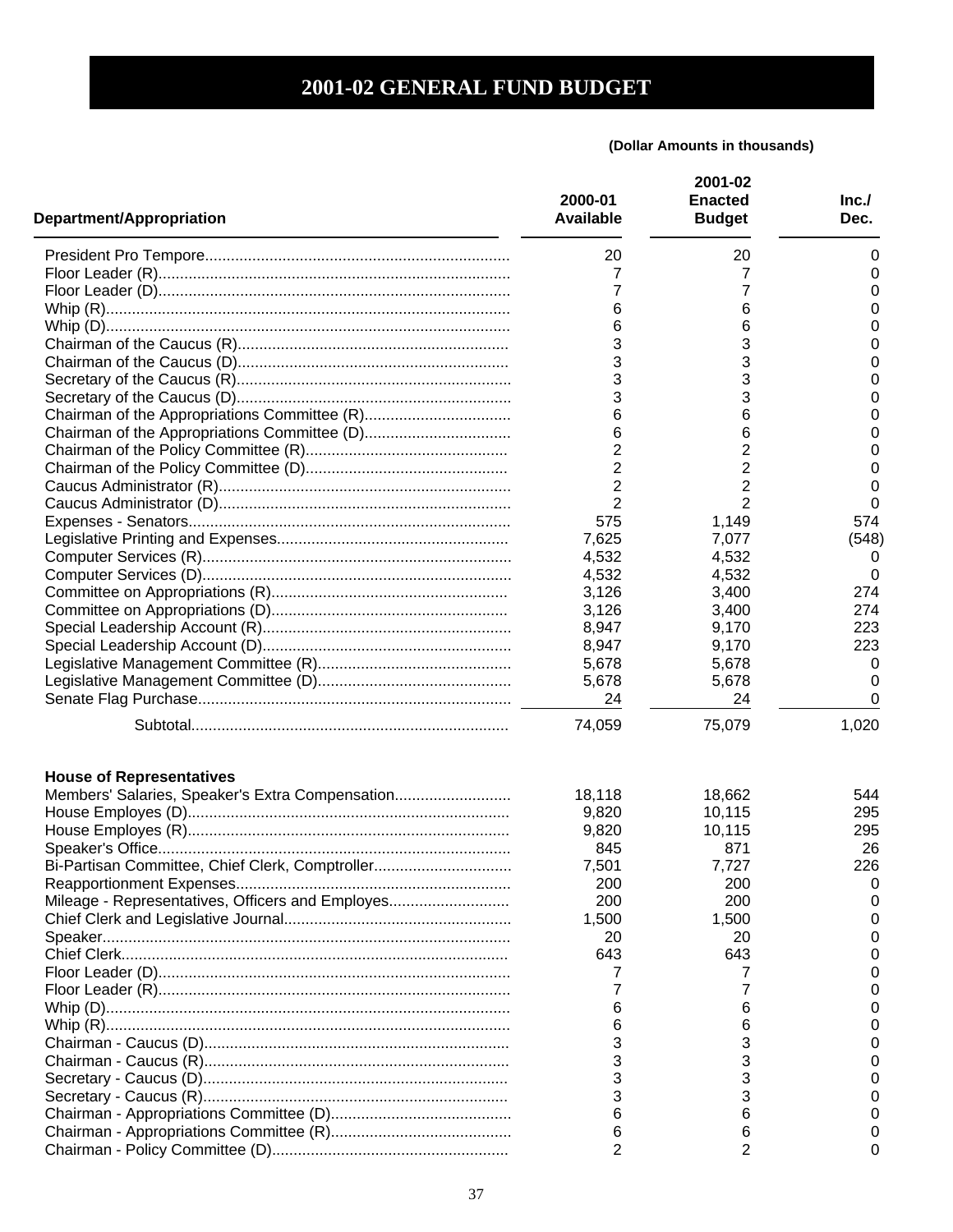| Department/Appropriation                                    | 2000-01<br><b>Available</b> | 2001-02<br><b>Enacted</b><br><b>Budget</b> | Inc.<br>Dec. |
|-------------------------------------------------------------|-----------------------------|--------------------------------------------|--------------|
|                                                             | 2                           | 2                                          | 0            |
|                                                             | $\overline{2}$              | 2                                          | 0            |
|                                                             | 2                           | $\overline{2}$                             | 0            |
|                                                             | 20                          | 20                                         | 0            |
|                                                             | 20                          | 20                                         | 0            |
|                                                             | 586                         | 604                                        | 18           |
|                                                             | 5,775                       | 6,845                                      | 1,070        |
|                                                             | 3,100                       | 3,100                                      | 0            |
|                                                             | 25,000                      | 14,000                                     | (11,000)     |
|                                                             | 2,100                       | 2,033                                      | (67)         |
|                                                             | 194                         | 194                                        | 0            |
|                                                             | 1,833                       | 1,888                                      | 55           |
|                                                             | 1,833                       | 1,888                                      | 55           |
|                                                             | 10,835                      | 11,161                                     | 326          |
|                                                             | 10,835                      | 11,161                                     | 326          |
|                                                             | 12,465                      | 12,839                                     | 374          |
|                                                             | 12,465                      | 12,839                                     | 374          |
|                                                             | 35                          | 35                                         | 0            |
|                                                             | 24                          | 24                                         | 0            |
|                                                             | 0                           | 10,000                                     | 10,000       |
|                                                             | 15                          | 0                                          | (15)         |
|                                                             | 135,860                     | 138,762                                    | 2,902        |
| <b>Legislative Reference Bureau</b>                         |                             |                                            |              |
| Legislative Reference Bureau - Salaries & Expenses          | 6,460                       | 6,783                                      | 323          |
|                                                             | 20                          | 20                                         | $\theta$     |
|                                                             | 510                         | 595                                        | 85           |
|                                                             |                             |                                            | 408          |
|                                                             | 6,990                       | 7,398                                      |              |
|                                                             | 2,080                       | 2,250                                      | 170          |
| <b>Legislative Miscellaneous and Commissions</b>            |                             |                                            |              |
|                                                             | 3,598                       | 3,751                                      | 153          |
|                                                             | 1,720                       | 1,764                                      | 44           |
|                                                             | 822                         | 919                                        | 97           |
|                                                             | 23                          | 31                                         | 8            |
| Joint Legislative Air and Water Pollution Control Committee | 476                         | 485                                        | 9            |
|                                                             | 154                         | 154                                        | 0            |
|                                                             | 1,850                       | 1,850                                      | 0            |
|                                                             | 650                         | 730                                        | 80           |
|                                                             | 3,510                       | 3,510                                      | 0            |
|                                                             | 187                         | 197                                        | 10           |
|                                                             | 915                         | 935                                        | 20           |
|                                                             | 1,030                       | 1,050                                      | 20           |
|                                                             | 0                           | 650                                        | 650          |
|                                                             | 190                         | 0                                          | (190)        |
| Council of State Governments - Annual Meeting               | 0                           | 200                                        | 200          |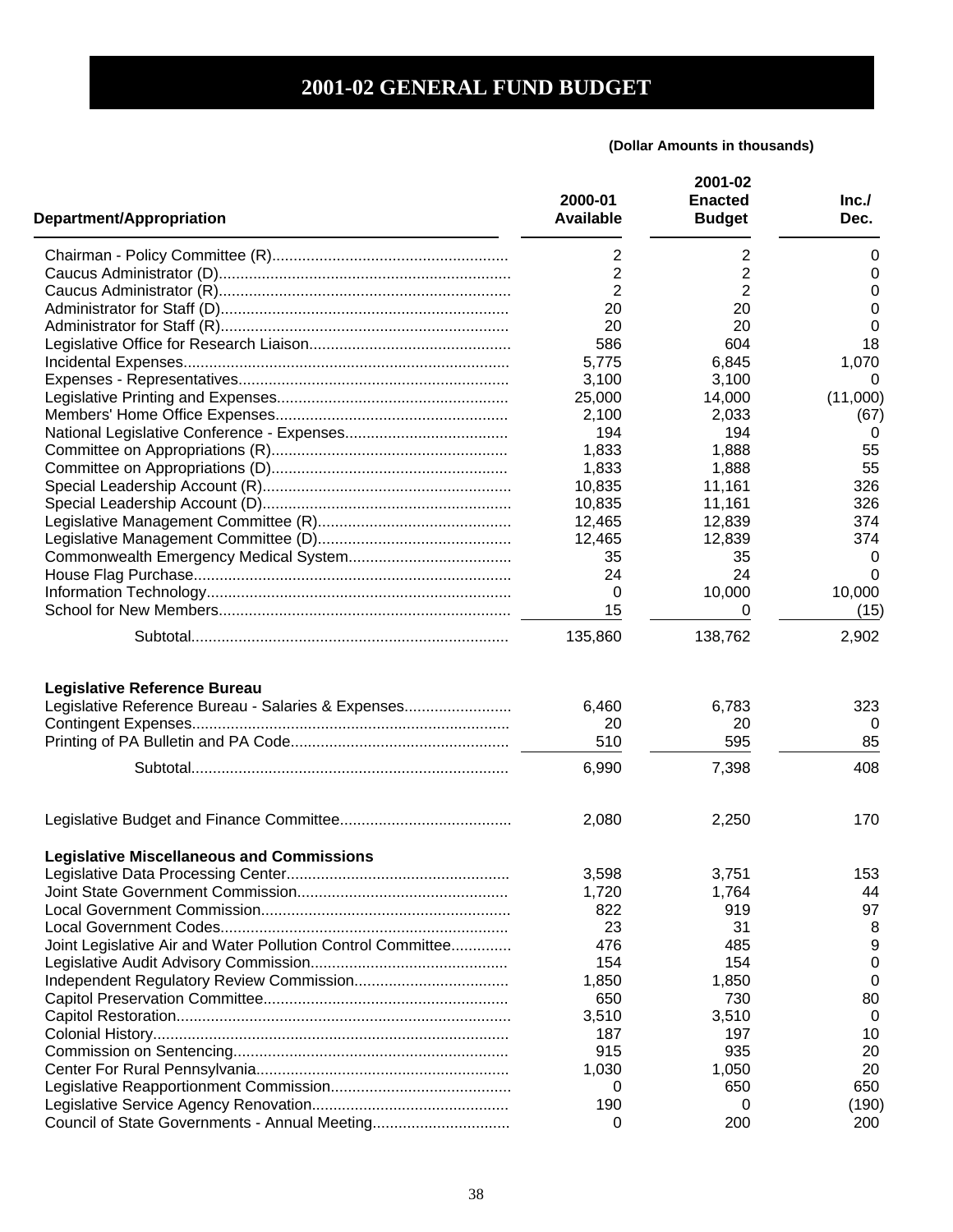| Department/Appropriation                        | 2000-01<br><b>Available</b> | 2001-02<br><b>Enacted</b><br><b>Budget</b> | Inc.<br>Dec.   |
|-------------------------------------------------|-----------------------------|--------------------------------------------|----------------|
|                                                 | 15,125                      | 16,226                                     | 1,101          |
|                                                 | 239,545                     | 245,329                                    | 5,784          |
| <b>Judiciary</b>                                |                             |                                            |                |
| <b>Supreme Court</b>                            |                             |                                            |                |
|                                                 | 11,414                      | 11,742                                     | 328            |
|                                                 | 180                         | 180                                        | 0              |
|                                                 | 183                         | 178                                        | (5)            |
| Statewide Funding - County Court Administrators | 12,979                      | 12,699                                     | (280)          |
| Statewide Funding - Court Management Education  | 150                         | 150                                        | 0              |
|                                                 | 386                         | 395                                        | 9              |
|                                                 | 154                         | 169                                        | 15             |
|                                                 | 175                         | 181                                        | 6              |
|                                                 | 190                         | 182                                        | (8)            |
|                                                 | 384                         | 390                                        | 6              |
|                                                 | 155                         | 162                                        | $\overline{7}$ |
|                                                 | 149                         | 158                                        | 9              |
|                                                 | 0                           | 100                                        | 100            |
|                                                 | 0                           | 400                                        | 400            |
|                                                 | 6,773                       | 7,102                                      | 329            |
|                                                 | 3,492                       | 3,026                                      | (466)          |
|                                                 | 36,764                      | 37,214                                     | 450            |
|                                                 |                             |                                            |                |
| <b>Superior Court</b>                           |                             |                                            |                |
|                                                 | 22,041                      | 23,697                                     | 1,656          |
|                                                 | 237                         | 237                                        | 0              |
|                                                 | 22,278                      | 23,934                                     | 1,656          |
| <b>Commonwealth Court</b>                       |                             |                                            |                |
|                                                 | 13,160                      | 14,683                                     | 1,523          |
|                                                 | 143                         | 143                                        | O              |
|                                                 | 150                         | 150                                        | 0              |
|                                                 | 13,453                      | 14,976                                     | 1,523          |
| <b>Courts of Common Pleas</b>                   |                             |                                            |                |
|                                                 |                             |                                            |                |
|                                                 | 57,698<br>3,668             | 58,550<br>3,759                            | 852<br>91      |
|                                                 | 727                         | 727                                        | 0              |
|                                                 |                             |                                            |                |
|                                                 | 54                          | 40                                         | (14)           |
|                                                 | 62,147                      | 63,076                                     | 929            |